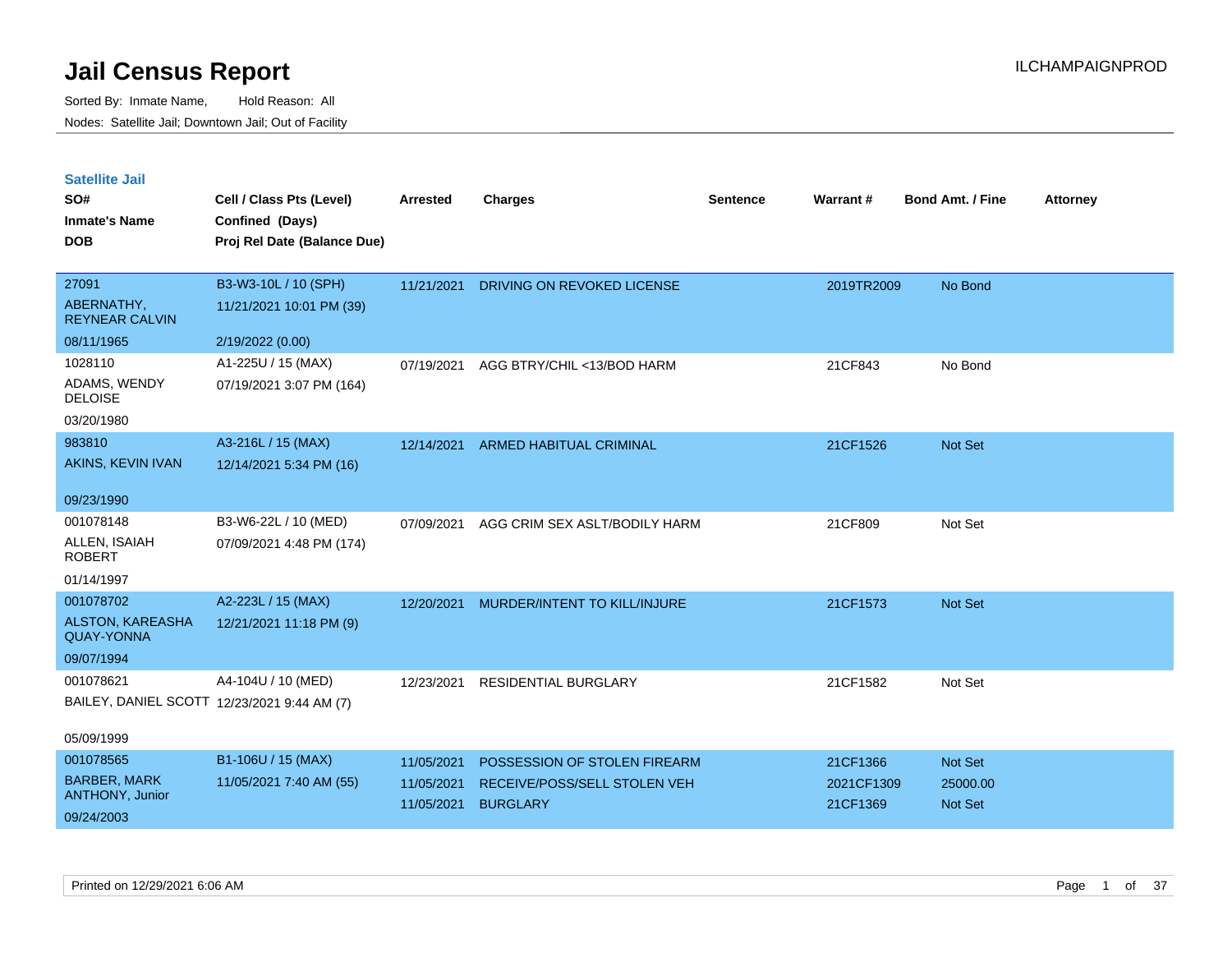| Nudes. Satellite Jali, Downtown Jali, Out of Facility |                             |                 |                                |                 |           |                         |                 |
|-------------------------------------------------------|-----------------------------|-----------------|--------------------------------|-----------------|-----------|-------------------------|-----------------|
| SO#                                                   | Cell / Class Pts (Level)    | <b>Arrested</b> | <b>Charges</b>                 | <b>Sentence</b> | Warrant#  | <b>Bond Amt. / Fine</b> | <b>Attorney</b> |
| Inmate's Name                                         | Confined (Days)             |                 |                                |                 |           |                         |                 |
| DOB                                                   | Proj Rel Date (Balance Due) |                 |                                |                 |           |                         |                 |
|                                                       |                             |                 |                                |                 |           |                         |                 |
| 1073281                                               | A2-221L / 5 (ADS)           | 11/15/2021      | DOM BTRY/CONTACT/1-2 PRECONV   |                 | 2021CF206 | 5000.00                 |                 |
| <b>BASLER, MONET</b><br>MARISA                        | 11/15/2021 11:08 PM (45)    |                 |                                |                 |           |                         |                 |
| 08/17/1994                                            |                             |                 |                                |                 |           |                         |                 |
| 001078535                                             | B2-T2-07U / 15 (SPH)        | 10/26/2021      | <b>CRIM SEX ASSAULT/FORCE</b>  |                 | 21CF1305  | Not Set                 |                 |
| BERRY, DAVID ISAAC                                    | 10/26/2021 10:52 AM (65)    |                 |                                |                 |           |                         |                 |
|                                                       |                             |                 |                                |                 |           |                         |                 |
| 09/23/2000                                            |                             |                 |                                |                 |           |                         |                 |
| 1057334                                               | B4-221U / 15 (MAX)          | 10/27/2021      | MURDER/INTENT TO KILL/INJURE   |                 |           | No Bond                 |                 |
| BEVERLY, DAVID<br><b>BENJAMIN</b>                     | 10/27/2021 1:42 PM (64)     |                 |                                |                 |           |                         |                 |
| 03/31/1987                                            |                             |                 |                                |                 |           |                         |                 |
| 29626                                                 | B1-105U / 10 (MED)          | 11/09/2021      | MFG/DEL 15<100 GR COCA/ANALOG  |                 | 21CF1387  | Not Set                 |                 |
| <b>BISHOP, DARRELL</b><br>EDWARD                      | 11/09/2021 4:46 PM (51)     |                 |                                |                 |           |                         |                 |
| 07/18/1968                                            |                             |                 |                                |                 |           |                         |                 |
| 963337                                                | A3-215L / 10 (ADS)          | 12/14/2021      | CRIMINAL DAMAGE <\$500/SCHOOL  |                 | 21CF262   | Not Set                 |                 |
| <b>BONE, DALLAS</b><br>LOWELL                         | 12/14/2021 11:37 AM (16)    |                 |                                |                 |           |                         |                 |
| 06/12/1984                                            |                             |                 |                                |                 |           |                         |                 |
| 1027929                                               | A4-204L / 15 (MAX)          | 12/18/2021      | HOME INVASION/CAUSE INJURY     |                 | 21CF1560  | No Bond                 |                 |
| <b>BROUGHTON, MARK</b><br>ANTHONY, Junior             | 12/18/2021 2:55 AM (12)     |                 |                                |                 |           |                         |                 |
| 02/15/1990                                            |                             |                 |                                |                 |           |                         |                 |
| 51247                                                 | B1-202U / 10 (MED)          | 04/15/2021      | FELON POSS/USE WEAPON/FIREARM  |                 | 21CF411   | Not Set                 |                 |
| <b>BROWN, DANTE</b><br>MAURICE                        | 04/15/2021 6:24 PM (259)    |                 |                                |                 |           |                         |                 |
| 04/19/1979                                            |                             |                 |                                |                 |           |                         |                 |
| 995432                                                | A3-113L / 10 (MED)          | 12/20/2021      | FAIL TO RPT WKLY/NO FIXED ADDR |                 | 21CF1559  | Not Set                 |                 |
| BROWN, JAVON<br>SHANTEZ                               | 12/20/2021 2:06 AM (10)     |                 |                                |                 |           |                         |                 |
| 10/14/1991                                            |                             |                 |                                |                 |           |                         |                 |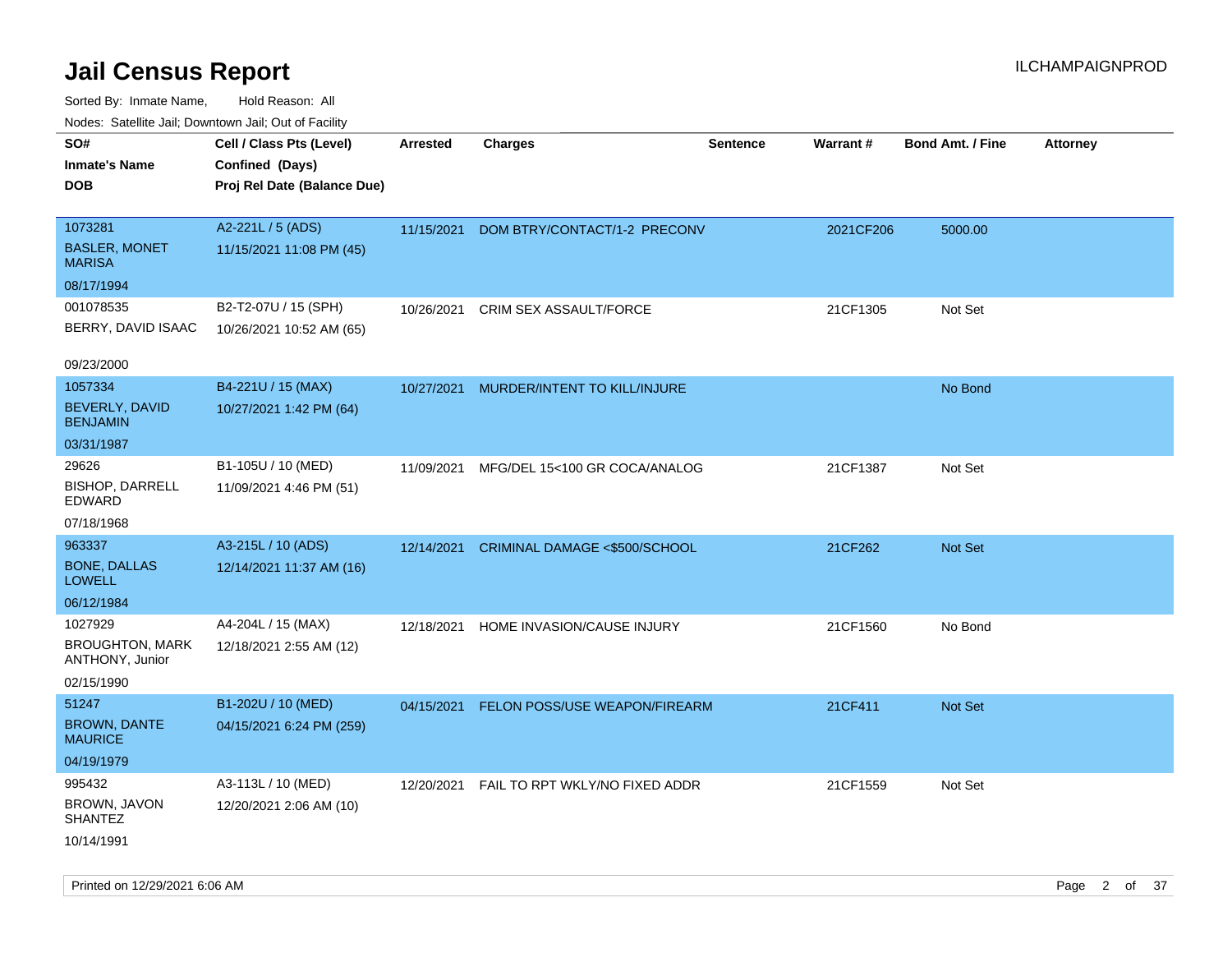| SO#                                        |                             |                 |                                     |                 | <b>Warrant#</b> | <b>Bond Amt. / Fine</b> |                 |
|--------------------------------------------|-----------------------------|-----------------|-------------------------------------|-----------------|-----------------|-------------------------|-----------------|
|                                            | Cell / Class Pts (Level)    | <b>Arrested</b> | <b>Charges</b>                      | <b>Sentence</b> |                 |                         | <b>Attorney</b> |
| <b>Inmate's Name</b>                       | Confined (Days)             |                 |                                     |                 |                 |                         |                 |
| <b>DOB</b>                                 | Proj Rel Date (Balance Due) |                 |                                     |                 |                 |                         |                 |
| 29957                                      | B4-222L / 15 (MAX)          | 11/13/2021      | FELON POSS/USE WEAPON/FIREARM       |                 | 21CF1390        | Not Set                 |                 |
| <b>BROWN, RODNEY</b><br>LOUIS              | 11/13/2021 8:57 PM (47)     | 11/13/2021      | AGG CRIM SX AB/>5 YR OLDER VIC      |                 | 2019CF0718      | 250000.00               |                 |
| 01/07/1968                                 |                             |                 |                                     |                 |                 |                         |                 |
| 001077945                                  | A1-124L / 10 (MED)          | 11/13/2021      | AGG ASLT PEACE OFF/FIRE/ER WRK      |                 | 2021CF637       | 1000.00                 |                 |
| BROWN, SIDREA                              | 11/13/2021 10:49 AM (47)    | 11/13/2021      | <b>BURGLARY</b>                     |                 | 2021CF543       | 50000.00                |                 |
| RENEIA<br>07/23/1992                       |                             | 11/17/2021      | <b>BURGLARY</b>                     |                 | 21CF1264        | 1000.00                 |                 |
| 1068812                                    | A3-214L / 10 (ADS)          | 12/21/2021      | AGG DISCHARGE FIREARM/OCC VEH       |                 | 21CF741         | Not Set                 |                 |
| BRYANT, DANNY<br><b>EUGENE</b>             | 12/21/2021 1:50 PM (9)      | 12/21/2021      | <b>FELON POSS/USE FIREARM PRIOR</b> |                 | 21CF1568        | Not Set                 |                 |
| 11/22/1989                                 |                             |                 |                                     |                 |                 |                         |                 |
| 988541                                     | B3-W5-20L / 5 (MIN)         | 12/06/2021      | POSSESSING A CONTROLLED SUBSTANC    |                 | 2020CF1195      | No Bond                 |                 |
| <b>BURDETTE, SHANE</b><br><b>DILLON</b>    | 12/06/2021 2:57 PM (24)     |                 |                                     |                 |                 |                         |                 |
| 11/29/1991                                 | 1/3/2022 (0.00)             |                 |                                     |                 |                 |                         |                 |
| 995894                                     | A4-202L / 10 (MED)          | 12/28/2021      | FELON POSSESS WEAPON/2ND+           | 5y (DOC)        | 2020CF709       | No Bond                 |                 |
| BUTLER, JAMES LYNN 12/28/2021 11:05 AM (2) |                             |                 |                                     |                 |                 |                         |                 |
| 12/04/1991                                 |                             |                 |                                     |                 |                 |                         |                 |
| 56936                                      | B2-T1-01U / 15 (SPH)        | 11/01/2021      | PUBLIC INDECENCY/EXPOSURE/3+        | 3y/0m/0d (DO    |                 | Not Set                 |                 |
| CALDWELL, STEVEN<br>ANDRE                  | 11/01/2021 1:09 PM (59)     |                 |                                     |                 |                 |                         |                 |
| 04/19/1982                                 |                             |                 |                                     |                 |                 |                         |                 |
| 001077954                                  | A3-214U / 10 (ADS)          | 12/21/2021      | <b>RESIDENTIAL BURGLARY</b>         |                 | 21CF1570        | Not Set                 |                 |
| CALKINS, STEVEN RAY 12/21/2021 6:35 AM (9) |                             |                 |                                     |                 |                 |                         |                 |
| 01/01/1992                                 |                             |                 |                                     |                 |                 |                         |                 |
| 39474                                      | B1-101U / 10 (ADS)          | 07/06/2021      | MFG/DEL 15<100 GR HEROIN/ANLG       |                 | 21CF792         | Not Set                 |                 |
| CAMPBELL, AARON<br>JACOB                   | 07/06/2021 11:56 PM (177)   |                 |                                     |                 |                 |                         |                 |
| 07/18/1974                                 |                             |                 |                                     |                 |                 |                         |                 |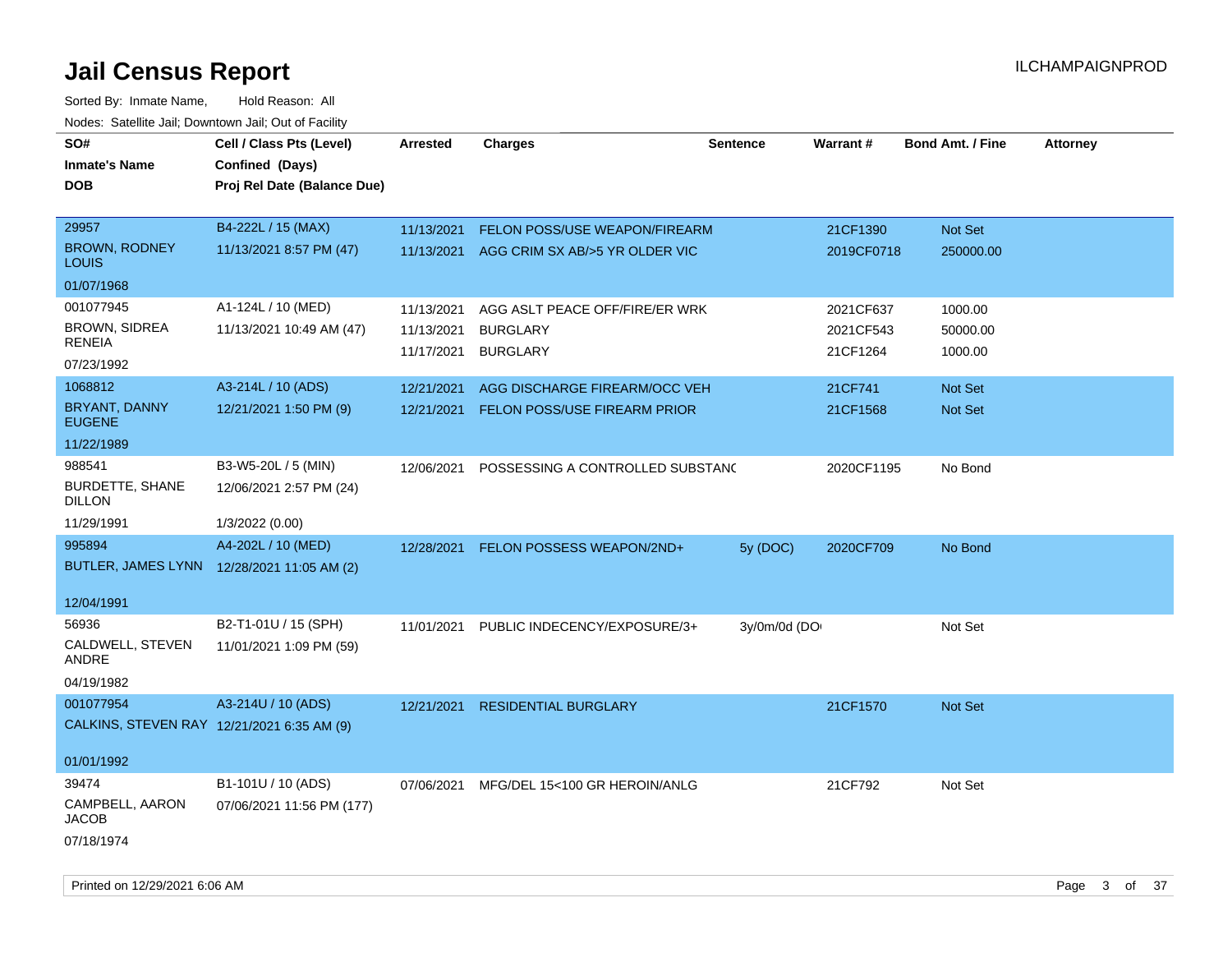Sorted By: Inmate Name, Hold Reason: All

| Nodes: Satellite Jail; Downtown Jail; Out of Facility |                                           |                   |                                         |                 |                 |                  |                 |
|-------------------------------------------------------|-------------------------------------------|-------------------|-----------------------------------------|-----------------|-----------------|------------------|-----------------|
| SO#                                                   | Cell / Class Pts (Level)                  | Arrested          | <b>Charges</b>                          | <b>Sentence</b> | <b>Warrant#</b> | Bond Amt. / Fine | <b>Attorney</b> |
| <b>Inmate's Name</b>                                  | Confined (Days)                           |                   |                                         |                 |                 |                  |                 |
| <b>DOB</b>                                            | Proj Rel Date (Balance Due)               |                   |                                         |                 |                 |                  |                 |
|                                                       |                                           |                   |                                         |                 |                 |                  |                 |
| 1029088                                               | A3-213U / 15 (ADS)                        |                   | 12/21/2021 FELON POSS/USE FIREARM PRIOR |                 | 21CF1338        | 250000.00        |                 |
| CHAPPLE, MALIK<br><b>BIANCO</b>                       | 12/22/2021 10:02 AM (8)                   |                   |                                         |                 |                 |                  |                 |
| 10/25/1994                                            |                                           |                   |                                         |                 |                 |                  |                 |
| 001078092                                             | BOOKH-1 / 10 (MED)                        | 12/27/2021        | AGG BATTERY/PUBLIC PLACE                |                 | 2021CF1042      | 5000.00          |                 |
| WILLIAM                                               | CHOUNARD, STANLEY 12/27/2021 10:47 PM (3) |                   |                                         |                 |                 |                  |                 |
| 06/25/1986                                            |                                           |                   |                                         |                 |                 |                  |                 |
| 001077485                                             | A2-222L / 15 (MAX)                        | 12/21/2021        | MURDER/INTENT TO KILL/INJURE            |                 | 2021CF1282      | 1000000.00       |                 |
| <b>COLBERT, ARIEANA</b><br><b>FELICIA</b>             | 12/21/2021 2:08 PM (9)                    |                   |                                         |                 |                 |                  |                 |
| 12/13/2000                                            |                                           |                   |                                         |                 |                 |                  |                 |
| 1076276                                               | A3-217L / 10 (ADS)                        | 12/20/2021        | <b>BURGLARY</b>                         |                 | 21CF1565        | Not Set          |                 |
| COX, SEAN MICHAEL                                     | 12/20/2021 12:45 PM (10)                  | 12/20/2021        | WARRANT OUT OF COUNTY                   |                 | 21CM99          | 3000.00          |                 |
| 02/06/1985                                            |                                           |                   |                                         |                 |                 |                  |                 |
| 1074319                                               | B2-T1-04L / 15 (SPH)                      | 10/12/2021        | AGGRAVATED CRUELTY TO ANIMALS           |                 | 21CF1238        | Not Set          |                 |
| CRAIG, DAVUCCI<br><b>DAVION</b>                       | 10/12/2021 11:36 AM (79)                  | 10/14/2021 MURDER |                                         |                 | 21CF1239        | Not Set          |                 |
| 08/02/2001                                            |                                           |                   |                                         |                 |                 |                  |                 |
| 001077549                                             | B2-T3-10L / 10 (SPH)                      | 12/22/2020        | PRED CRIM SEX ASLT/VICTIM <13           |                 | 2020CF1469      | Not Set          |                 |
| CRISTOBAL-MATEO,<br><b>CRISTOBAL</b>                  | 12/22/2020 1:17 PM (373)                  |                   |                                         |                 |                 |                  |                 |
| 12/02/1988                                            |                                           |                   |                                         |                 |                 |                  |                 |
| 988538                                                | A4-207L / 10 (MED)                        | 12/21/2021        | AGGRAVATED DOMESTIC BATTERY             |                 | 21CF1564        | Not Set          |                 |
| DAVIDSON, HARLEY<br><b>KYLE SCOTT</b>                 | 12/21/2021 5:45 AM (9)                    |                   |                                         |                 |                 |                  |                 |
| 08/05/1990                                            |                                           |                   |                                         |                 |                 |                  |                 |
| 1023587                                               | B1-203U / 15 (MAX)                        | 09/24/2021        | MFG/DEL CANNABIS/2.5-10 GRAMS           |                 | 21CF1155        | Not Set          |                 |
| DAVIS, MARTIN<br><b>DENNIS</b>                        | 09/24/2021 9:38 PM (97)                   | 09/24/2021        | ARMED HABITUAL CRIMINAL                 |                 | 2021-CF681      | 500000.00        |                 |
| 12/02/1994                                            |                                           |                   |                                         |                 |                 |                  |                 |

Printed on 12/29/2021 6:06 AM **Page 4 of 37**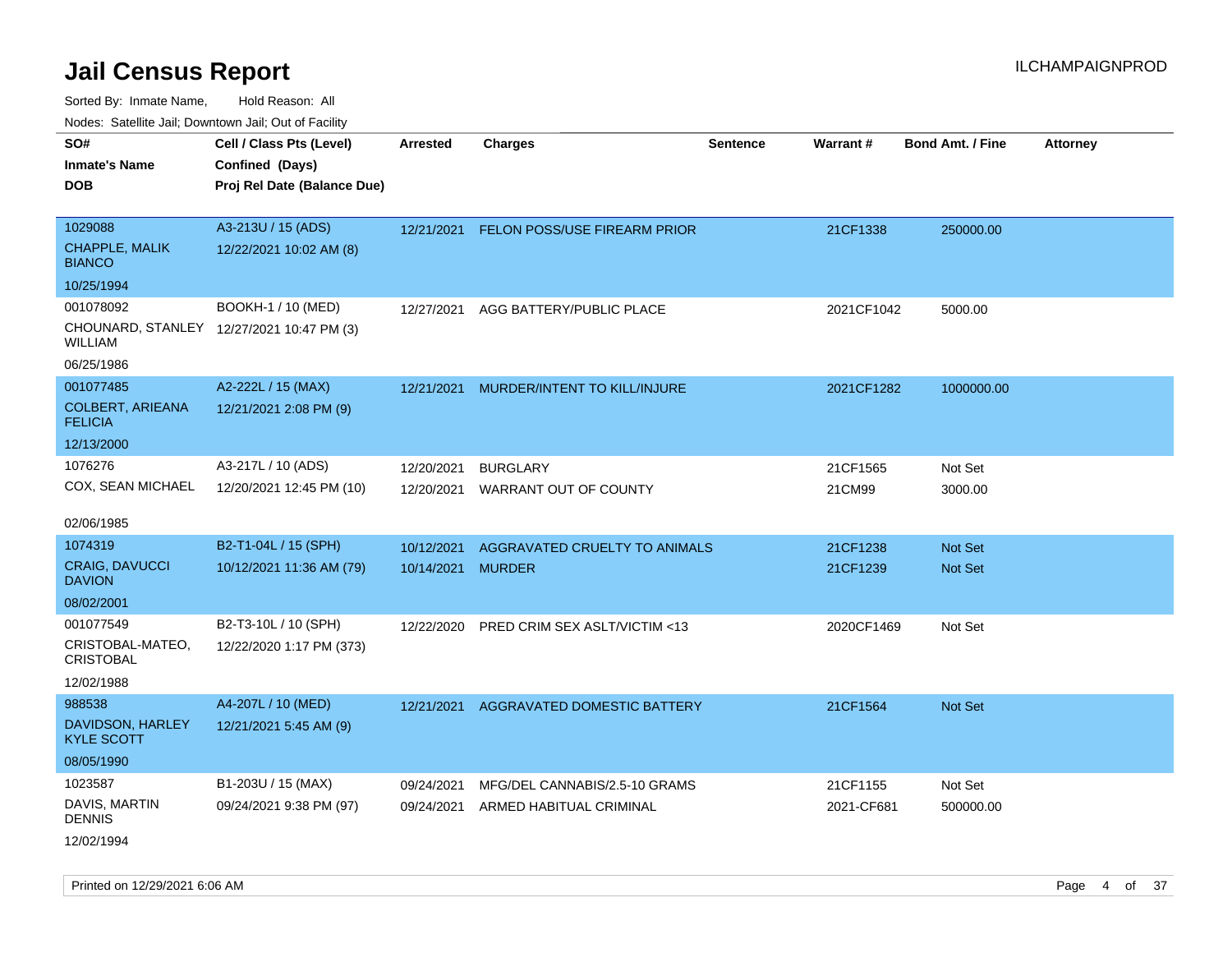Sorted By: Inmate Name, Hold Reason: All Nodes: Satellite Jail; Downtown Jail; Out of Facility

| SO#                                    | Cell / Class Pts (Level)    | Arrested   | <b>Charges</b>                 | <b>Sentence</b> | Warrant#   | <b>Bond Amt. / Fine</b> | <b>Attorney</b> |
|----------------------------------------|-----------------------------|------------|--------------------------------|-----------------|------------|-------------------------|-----------------|
| <b>Inmate's Name</b>                   | Confined (Days)             |            |                                |                 |            |                         |                 |
| DOB                                    | Proj Rel Date (Balance Due) |            |                                |                 |            |                         |                 |
|                                        |                             |            |                                |                 |            |                         |                 |
| 001077214                              | A3-212L / 15 (MAX)          | 12/20/2021 | <b>MURDER</b>                  |                 | 21CF1572   | <b>Not Set</b>          |                 |
| DAVIS-MURDOCK,<br><b>ERION VASSHAD</b> | 12/21/2021 10:13 AM (9)     | 12/22/2021 | <b>PAROLE REVOCATION</b>       |                 | CH2107977  | <b>Not Set</b>          |                 |
| 06/22/1998                             |                             |            |                                |                 |            |                         |                 |
| 001078538                              | B1-205L / 10 (MED)          | 10/26/2021 | CRIM SEX ASSAULT/FORCE         |                 | 21CF1301   | Not Set                 |                 |
| DAWKINS, LEN                           | 10/26/2021 8:18 PM (65)     |            |                                |                 |            |                         |                 |
| 03/23/1987                             |                             |            |                                |                 |            |                         |                 |
| 56972                                  | B3-W8-32L / 10 (MED)        | 08/30/2021 | POSS STOLEN VEHICLE > \$25,000 |                 | 21CF1044   | <b>Not Set</b>          |                 |
| DAY, DANIEL JOSEPH                     | 08/30/2021 3:07 PM (122)    | 09/04/2021 | <b>BURGLARY</b>                |                 | 21CF1054   | <b>Not Set</b>          |                 |
|                                        |                             |            |                                |                 |            |                         |                 |
| 10/16/1982                             |                             |            |                                |                 |            |                         |                 |
| 001078715                              | A4-203U / 5 (MIN)           | 12/26/2021 | AGG DUI/NO VALID DL            |                 | 2021CF1591 | Not Set                 |                 |
| DEIGO, JUAN                            | 12/26/2021 10:03 PM (4)     | 12/26/2021 | AGG DUI/LIC SUSP OR REVOKED    |                 | 2015CF1325 | 2500.00                 |                 |
| 01/03/1972                             |                             | 12/26/2021 | AGG DUI/NO VALID DL            |                 | 2018CF1067 | 2500.00                 |                 |
| 25659                                  | B4-125L / 15 (MAX)          | 06/15/2021 | <b>RESIDENTIAL BURGLARY</b>    |                 | 2020CF1218 | 50000.00                |                 |
| DORRIS, LORENZO                        | 06/15/2021 6:17 AM (198)    | 06/15/2021 | <b>BURGLARY</b>                |                 | 21CF689    | <b>Not Set</b>          |                 |
| 07/19/1966                             |                             |            |                                |                 |            |                         |                 |
| 1024895                                | A4-106U / 10 (ADS)          | 12/15/2021 | MFG/DEL 100<400 GR COCA/ANLG   |                 | 21CF1535   | Not Set                 |                 |
| EDWARDS, GEORGE                        | 12/15/2021 12:26 PM (15)    | 12/15/2021 | AGGRAVATED BATTERY             |                 | 21CF1536   | Not Set                 |                 |
| <b>CORTEZ</b>                          |                             |            |                                |                 |            |                         |                 |
| 06/19/1994                             |                             |            |                                |                 |            |                         |                 |
| 43977                                  | A3-117U / 5 (MIN)           | 12/20/2021 | AGG FLEEING POLICE/21 MPH OVER |                 | 21CF1566   | <b>Not Set</b>          |                 |
| <b>EMKES, DOUGLAS</b><br><b>ALAN</b>   | 12/20/2021 9:59 AM (10)     | 12/20/2021 | <b>PAROLE REVOCATION</b>       |                 |            | No Bond                 |                 |
| 06/08/1959                             |                             |            |                                |                 |            |                         |                 |
| 987328                                 | A2-122L / 10 (MED)          | 12/11/2021 | AGG ASLT PEACE OFF/FIRE/ER WRK |                 | 21CF1515   | Not Set                 |                 |
| ERVIN, DEIDRA ANN<br><b>RUTH</b>       | 12/11/2021 8:48 PM (19)     |            |                                |                 |            |                         |                 |
| 0.4/15/1001                            |                             |            |                                |                 |            |                         |                 |

04/15/1991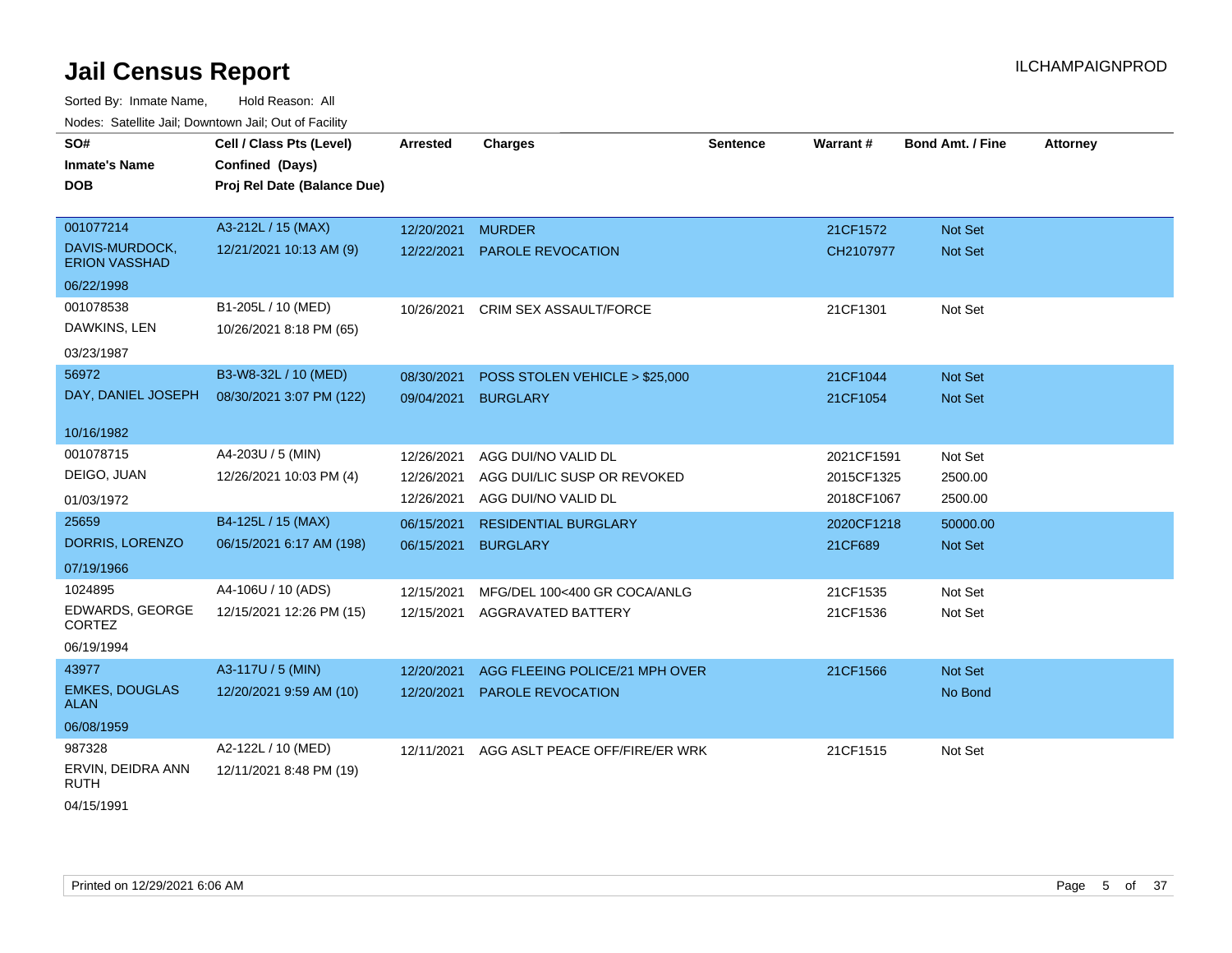| SO#                                   | Cell / Class Pts (Level)                    | <b>Arrested</b>   | <b>Charges</b>                           | <b>Sentence</b> | Warrant#    | <b>Bond Amt. / Fine</b> | <b>Attorney</b> |
|---------------------------------------|---------------------------------------------|-------------------|------------------------------------------|-----------------|-------------|-------------------------|-----------------|
| <b>Inmate's Name</b>                  | Confined (Days)                             |                   |                                          |                 |             |                         |                 |
| <b>DOB</b>                            | Proj Rel Date (Balance Due)                 |                   |                                          |                 |             |                         |                 |
|                                       |                                             |                   |                                          |                 |             |                         |                 |
| 45194                                 | B3-W7-28L / 10 (MED)                        | 10/20/2021        | DOMESTIC BATTERY/OTHER PRIOR             |                 | 21CF1265    | Not Set                 |                 |
| <b>FALLS, ANDREW</b>                  | 10/20/2021 12:59 AM (71)                    |                   |                                          |                 |             |                         |                 |
| 08/15/1976                            |                                             |                   |                                          |                 |             |                         |                 |
| 527081                                | B3-W6-24L / 10 (MED)                        | 09/06/2021        | ARSON/REAL/PERSONAL PROP>\$150           |                 | 2021 CF 797 | 25000.00                |                 |
| FERGUSON,<br><b>CHRISTOPHER</b>       | 09/06/2021 1:18 PM (115)                    |                   |                                          |                 |             |                         |                 |
| 12/21/1981                            |                                             |                   |                                          |                 |             |                         |                 |
| 1039744                               | B4-224U / 15 (MAX)                          | 12/06/2021 MURDER |                                          |                 | 20CF959     | 1000000.00              |                 |
| FONVILLE, TREVOY<br><b>JERMAINE</b>   | 12/06/2021 10:52 AM (24)                    |                   |                                          |                 |             |                         |                 |
| 01/13/1996                            |                                             |                   |                                          |                 |             |                         |                 |
| 518395                                | B2-T3-12L / 15 (SPH)                        | 07/07/2020        | <b>CRIMINAL SEXUAL ASSAULT</b>           |                 | 2020-CF735  | 250000.00               |                 |
|                                       | FRANDLE, MARK RYAN 07/07/2020 3:42 PM (541) |                   |                                          |                 |             |                         |                 |
| 09/10/1985                            |                                             |                   |                                          |                 |             |                         |                 |
| 001077934                             | A1-224L / 10 (MED)                          | 08/22/2021        | AGG DUI/ACCIDENT/DEATH                   |                 | 21CF1024    | Not Set                 |                 |
| <b>FREED, LOGAN</b><br><b>SUZANNE</b> | 08/22/2021 11:45 PM (130)                   | 08/22/2021        | <b>DOMESTIC BATTERY</b>                  |                 | 21 CM 172   | 10000.00                |                 |
| 08/18/1996                            |                                             |                   |                                          |                 |             |                         |                 |
| 001078290                             | A1-125U / 10 (ADS)                          | 08/19/2021        | MACHINE GUN/AUTO WEAPON/VEH              |                 | 21CF1012    | Not Set                 |                 |
| FREEMAN, ANGEL<br><b>JANILA KAY</b>   | 08/19/2021 1:26 AM (133)                    |                   |                                          |                 |             |                         |                 |
| 12/25/1995                            |                                             |                   |                                          |                 |             |                         |                 |
| 001078633                             | B2-T4-13U / 15 (MAX)                        |                   | 12/01/2021 PRED CRIM SEX ASLT/VICTIM <13 |                 | 21CF1416    | 250000.00               |                 |
| GONZALEZ-GUILLEN,<br><b>EDWARD</b>    | 12/01/2021 12:08 PM (29)                    |                   |                                          |                 |             |                         |                 |
| 08/25/2002                            |                                             |                   |                                          |                 |             |                         |                 |
| 001078607                             | B4-221L / 15 (MAX)                          | 11/22/2021        | FELON POSS/USE FIREARM/PAROLE            |                 | 21CF1437    | Not Set                 |                 |
| GRAY, WILLIAM<br>DA'VON               | 11/22/2021 2:57 PM (38)                     | 11/22/2021        | ATTEMPT (FIRST DEGREE MURDER)            |                 | 21CF1435    | Not Set                 |                 |
| 04/18/1984                            |                                             |                   |                                          |                 |             |                         |                 |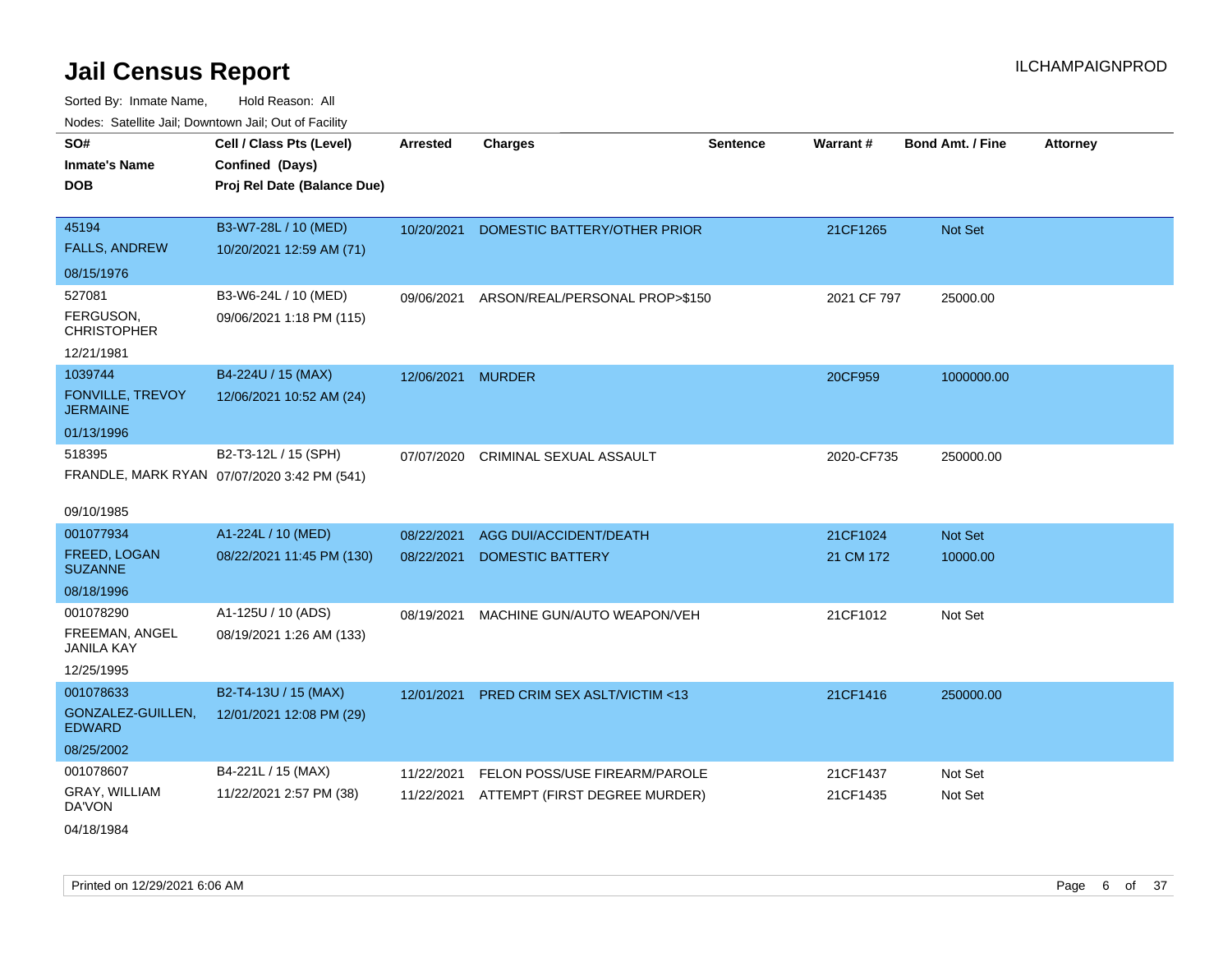| SO#<br><b>Inmate's Name</b><br><b>DOB</b>                      | Cell / Class Pts (Level)<br>Confined (Days)<br>Proj Rel Date (Balance Due) | <b>Arrested</b>                                                    | <b>Charges</b>                                                                                                                                                   | <b>Sentence</b> | <b>Warrant#</b>                                                              | <b>Bond Amt. / Fine</b>                                                         | <b>Attorney</b> |
|----------------------------------------------------------------|----------------------------------------------------------------------------|--------------------------------------------------------------------|------------------------------------------------------------------------------------------------------------------------------------------------------------------|-----------------|------------------------------------------------------------------------------|---------------------------------------------------------------------------------|-----------------|
| 56342<br><b>GRIFFIN, NATHAN</b><br><b>EUGENE</b>               | B1-104L / 10 (MED)<br>10/21/2021 4:20 PM (70)                              | 10/21/2021<br>10/21/2021<br>10/21/2021                             | THEFT CONTROL INTENT <\$500<br>DRIVING ON REVOKED LICENSE<br><b>ARMED HABITUAL CRIMINAL</b>                                                                      |                 | 17CF1451<br>20TR1979<br>21CF1279                                             | 10000.00<br>3000.00<br><b>Not Set</b>                                           |                 |
| 02/24/1969<br>1049103<br>HAGGARD, RYAN<br>PHILIP<br>06/01/1983 | A4-203L / 5 (MIN)<br>12/27/2021 9:15 PM (3)                                | 12/27/2021                                                         | <b>DOMESTIC BATTERY</b>                                                                                                                                          |                 | 2021CM595                                                                    | Not Set                                                                         |                 |
| 48465<br>HAWK, JAMES DALE<br>08/02/1967                        | BOOKH-6<br>12/29/2021 2:47 AM (1)                                          | 12/29/2021<br>12/29/2021<br>12/29/2021<br>12/29/2021<br>12/29/2021 | POSSESSING A CONTROLLED SUBSTAND<br>POSSESS LOOK-ALIKE SUB/1ST<br>POSSESS DRUG PARAPHERNALIA<br><b>IMPROPER USE REGIS/TITLE</b><br>OPERATE UNINSURED MTR VEHICLE |                 | 2021-CF-AWOW<br>2021-CF-AWOW<br>2021-CM-AWOW<br>2021-TR-AWOW<br>2021-TR-AWOW | <b>Not Set</b><br><b>Not Set</b><br><b>Not Set</b><br>Not Set<br><b>Not Set</b> |                 |
| 001078705<br>HAYES, QUINCY<br><b>AARON</b><br>01/14/1994       | A3-211U / 5 (ADS)<br>12/21/2021 2:31 PM (9)                                | 12/21/2021                                                         | OBSTRUCT JUST/DESTROY EVIDENCE                                                                                                                                   |                 | 2021CF1283                                                                   | 100000.00                                                                       |                 |
| 1038973<br><b>HAYS, DAMIEN CLYDE</b><br>03/19/1994             | B4-122U / 10 (MED)<br>11/05/2021 8:59 PM (55)                              | 11/05/2021                                                         | AGG DOMESTIC BATTERY/STRANGLE                                                                                                                                    |                 | 21CF1365                                                                     | Not Set                                                                         |                 |
| 965829<br><b>HEINZ, ANDREW</b><br><b>MICHAEL</b><br>07/01/1987 | BOOKH-4 / 10 (ADS)<br>09/09/2021 5:21 PM (112)                             | 09/09/2021<br>09/13/2021                                           | HRSMT/NO CONVERSATION/KILL<br>PROBATION VIOLATION                                                                                                                |                 | 2021CF1072<br>21CF7                                                          | 25000.00<br>Not Set                                                             |                 |
| 001078488<br>HERNANDEZ-LOPEZ,<br><b>ERNESTO</b><br>11/28/1975  | B2-T3-11U / 15 (SPH)<br>10/14/2021 3:15 PM (77)                            | 10/14/2021<br>10/14/2021                                           | PRED CRIM SEX ASLT/VICTIM <13<br><b>FUGITIVE FROM JUSTICE</b>                                                                                                    |                 | 21CF1232<br>21CF1246                                                         | 500000.00<br><b>Not Set</b>                                                     |                 |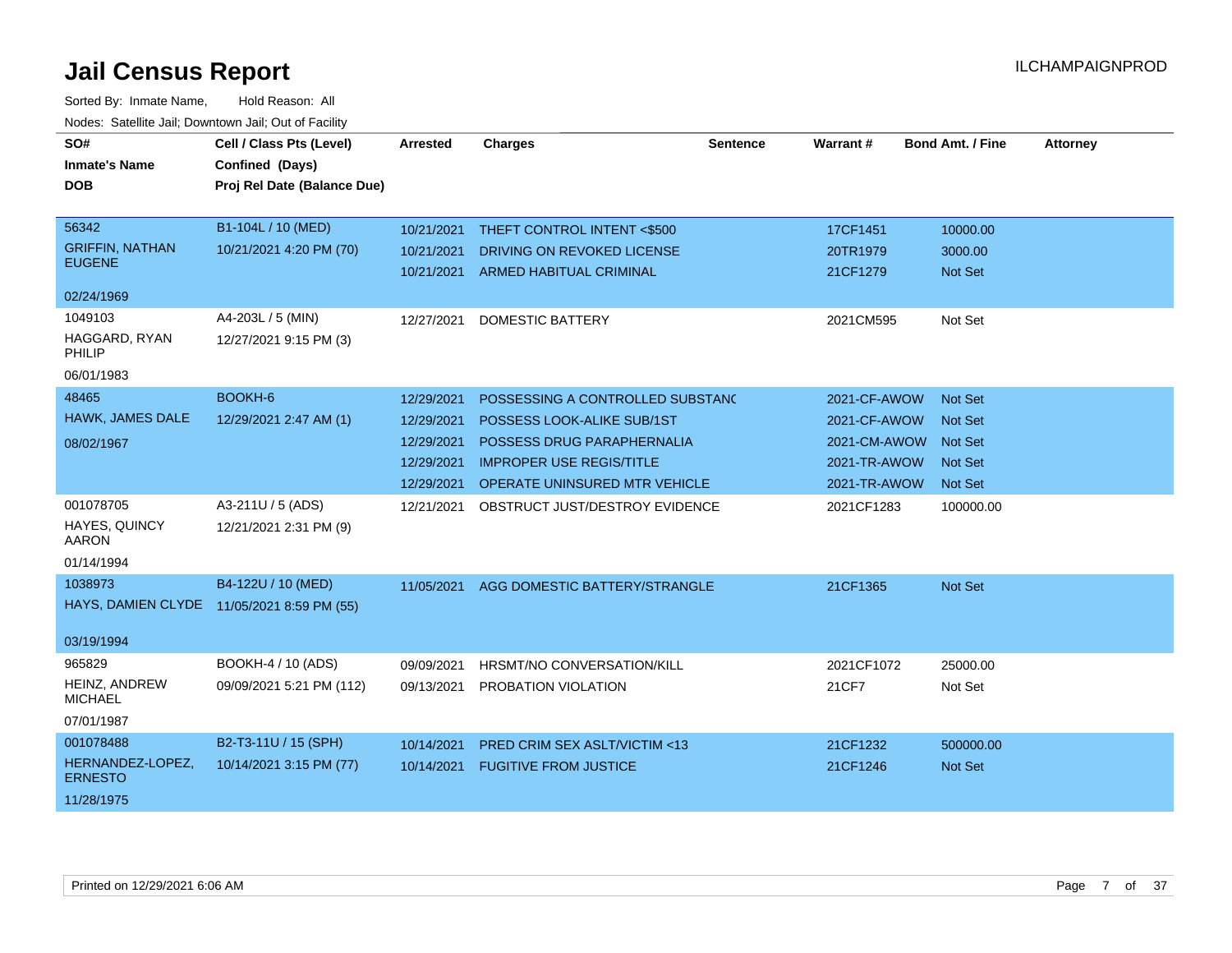| SO#                               | Cell / Class Pts (Level)    | <b>Arrested</b> | <b>Charges</b>                          | <b>Sentence</b> | Warrant#   | <b>Bond Amt. / Fine</b> | <b>Attorney</b> |
|-----------------------------------|-----------------------------|-----------------|-----------------------------------------|-----------------|------------|-------------------------|-----------------|
| <b>Inmate's Name</b>              | Confined (Days)             |                 |                                         |                 |            |                         |                 |
|                                   |                             |                 |                                         |                 |            |                         |                 |
| <b>DOB</b>                        | Proj Rel Date (Balance Due) |                 |                                         |                 |            |                         |                 |
| 975293                            | B2-T4-14L / 10 (SPH)        | 07/21/2021      | <b>STALKING</b>                         |                 | 2021CF863  | Not Set                 |                 |
| HILL, JACOB MILES                 | 07/21/2021 8:43 PM (162)    | 07/21/2021      | VIO ORDER/PRIOR VIO OF ORDER            |                 | 21CF914    | No Bond                 |                 |
|                                   |                             | 07/25/2021      | <b>PAROLE REVOCATION</b>                |                 | CH2104646  | <b>Not Set</b>          |                 |
|                                   |                             | 08/18/2021      | <b>HARASS WITNESS/FAMILY MBR/REP</b>    |                 | 21CF992    | <b>Not Set</b>          |                 |
|                                   |                             |                 | 09/09/2021 AGG STALKING/BODILY HARM     |                 | 21CF1073   | <b>Not Set</b>          |                 |
| 02/06/1988                        |                             |                 |                                         |                 |            |                         |                 |
| 48471                             | B1-207L / 15 (MAX)          | 08/08/2021      | AGG BATTERY/DISCHARGE FIREARM           |                 | 21CF946    | Not Set                 |                 |
| HILL, RAMESH<br><b>JERMAINE</b>   | 08/08/2021 4:45 AM (144)    |                 |                                         |                 |            |                         |                 |
| 12/11/1978                        |                             |                 |                                         |                 |            |                         |                 |
| 972300                            | A3-211L / 10 (ADS)          | 12/22/2021      | <b>RESIDENTIAL BURGLARY</b>             |                 | 18CF1691   | 25000.00                |                 |
| HOLT, MICHAEL<br><b>TERRELL</b>   | 12/22/2021 8:36 AM (8)      |                 | 12/22/2021 AGG CRIM SEX ABUSE/VICTIM <9 |                 | 19CF1277   | 250000.00               |                 |
| 12/25/1989                        |                             |                 |                                         |                 |            |                         |                 |
| 1043704                           | B4-223L / 15 (MAX)          | 07/13/2021      | ARMED ROBBERY/ARMED W/FIREARM           | 12y (DOC)       | 21CF815    | Not Set                 |                 |
| HOUSTON, STEVEN<br>CORDELL        | 07/13/2021 5:56 AM (170)    |                 |                                         |                 |            |                         |                 |
| 01/24/1989                        |                             |                 |                                         |                 |            |                         |                 |
| 999198                            | B4-226L / 15 (MAX)          | 11/30/2021      | FELON POSS/USE FIREARM PRIOR            |                 | 21CF1377   | 500000.00               |                 |
| HOWARD, BRION LIN                 | 11/30/2021 10:41 AM (30)    |                 |                                         |                 |            |                         |                 |
|                                   |                             |                 |                                         |                 |            |                         |                 |
| 06/10/1992                        |                             |                 |                                         |                 |            |                         |                 |
| 1061996                           | A1-226U / 5 (MIN)           | 10/30/2021      | DRVG UNDER INFLUENCE OF DRUG            | 180d (CJ)       |            | No Bond                 |                 |
| HUBBARD, REBEKIAH<br><b>DIONA</b> | 10/30/2021 1:37 PM (61)     | 10/30/2021      | RETAIL THEFT/DISP MERCH/<\$300          |                 | 2018CF1302 | 20000.00                |                 |
| 04/08/1998                        |                             | 10/31/2021      | USE FORGED CR/DEBIT CARD/<\$300         | 2y (DOC)        |            | No Bond                 |                 |
| 953555                            | B4-122L / 15 (MAX)          | 03/10/2021      | <b>CRIM TRESPASS TO RESIDENCE</b>       |                 | 21CF272    | Not Set                 |                 |
| HUNT, TAVARIS EARL                | 03/10/2021 4:58 AM (295)    | 04/14/2021      | AGG FLEEING POLICE/21 MPH OVER          | 3y (DOC)        | 2020CF94   | 10000.00                |                 |
| 12/29/1987                        |                             |                 |                                         |                 |            |                         |                 |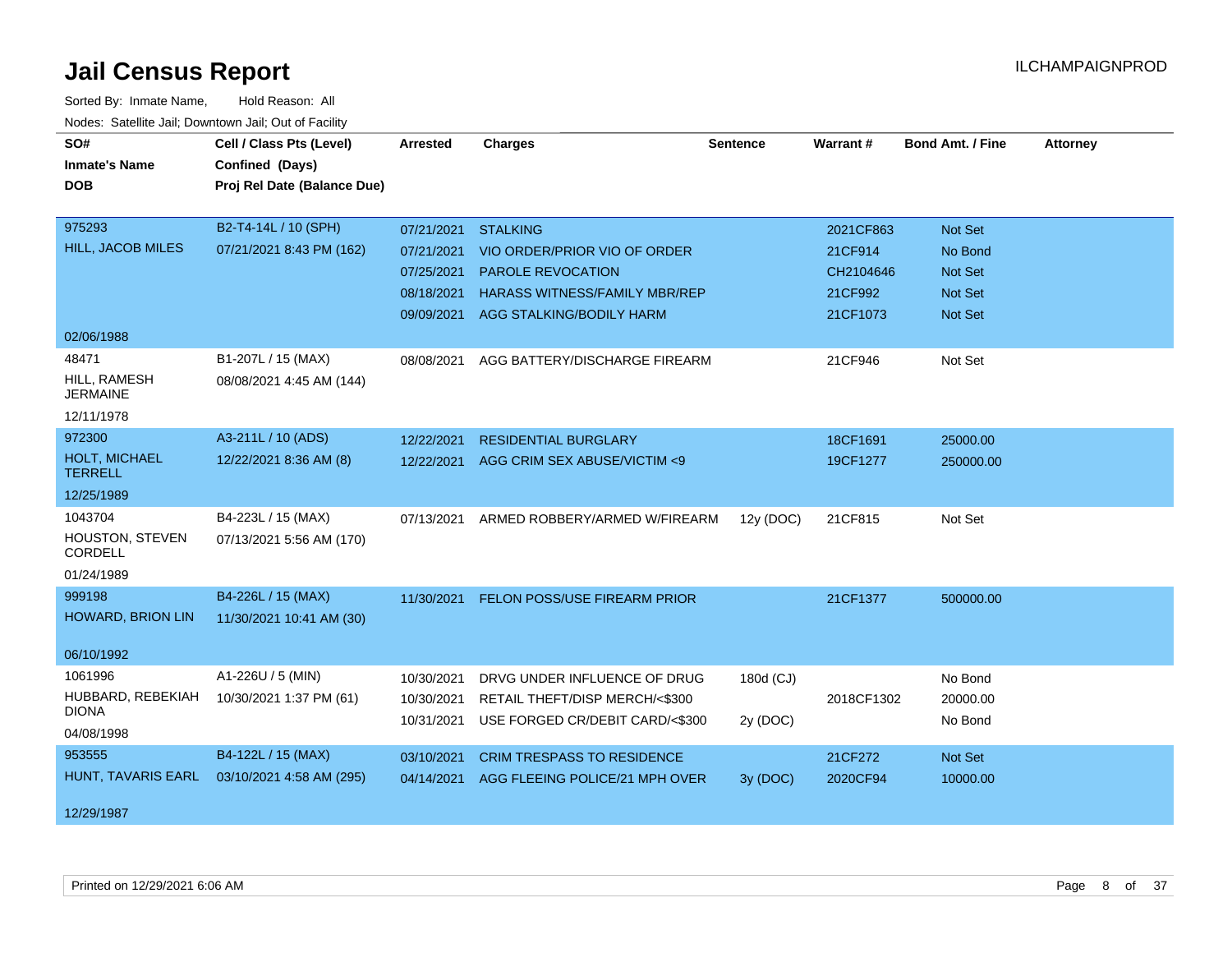Sorted By: Inmate Name, Hold Reason: All

Nodes: Satellite Jail; Downtown Jail; Out of Facility

| roaco. Calcinio dan, Downtown dan, Cal or Fability |                                            |                 |                               |                 |             |                         |                 |
|----------------------------------------------------|--------------------------------------------|-----------------|-------------------------------|-----------------|-------------|-------------------------|-----------------|
| SO#                                                | Cell / Class Pts (Level)                   | <b>Arrested</b> | <b>Charges</b>                | <b>Sentence</b> | Warrant#    | <b>Bond Amt. / Fine</b> | <b>Attorney</b> |
| <b>Inmate's Name</b>                               | Confined (Days)                            |                 |                               |                 |             |                         |                 |
| <b>DOB</b>                                         | Proj Rel Date (Balance Due)                |                 |                               |                 |             |                         |                 |
|                                                    |                                            |                 |                               |                 |             |                         |                 |
| 001078639                                          | B1-206L / 10 (MED)                         | 12/02/2021      | <b>FUGITIVE FROM JUSTICE</b>  |                 | 21CF1465    | Not Set                 |                 |
| <b>JACKSON, GREGORY</b><br><b>LYNN</b>             | 12/02/2021 3:43 AM (28)                    |                 |                               |                 |             |                         |                 |
| 11/22/1994                                         |                                            |                 |                               |                 |             |                         |                 |
| 38993                                              | B4-126L / 15 (MAX)                         | 02/13/2021      | ATTEMPT (FIRST DEGREE MURDER) |                 | 21CF181     | Not Set                 |                 |
| JACKSON, LAMONT<br><b>JEREMIE</b>                  | 02/13/2021 7:45 AM (320)                   |                 |                               |                 |             |                         |                 |
| 07/31/1973                                         |                                            |                 |                               |                 |             |                         |                 |
| 001078689                                          | A3-112U / 15 (MAX)                         | 12/17/2021      | FIREARM/FOID INVALID/NOT ELIG |                 | 21CF1551    | No Bond                 |                 |
| <b>JACKSON, PRENTISS</b><br><b>MANSION DEWAYNE</b> | 12/18/2021 12:39 AM (12)                   |                 |                               |                 |             |                         |                 |
| 09/02/2003                                         |                                            |                 |                               |                 |             |                         |                 |
| 001077487                                          | B3-W8-30L / 10 (MED)                       | 12/03/2020      | FELON POSS/USE WEAPON/FIREARM |                 | 20CF1377    | Not Set                 |                 |
| JACKSON, TERRELL<br>DANDRE                         | 12/03/2020 10:18 AM (392)                  | 11/09/2021      | AGG DISCHARGE FIREARM/OCC VEH |                 | 21CR0331401 | No Bond                 |                 |
| 08/11/1990                                         |                                            |                 |                               |                 |             |                         |                 |
| 001077864                                          | B1-103L / 15 (MAX)                         | 04/18/2021      | FELON POSS/USE WEAPON/FIREARM |                 | 21CF428     | Not Set                 |                 |
| D                                                  | JAMERSON, ANTHONY 04/18/2021 7:21 PM (256) |                 |                               |                 |             |                         |                 |
| 01/26/1990                                         |                                            |                 |                               |                 |             |                         |                 |
| 001078703                                          | A2-223U / 15 (MAX)                         | 12/20/2021      | MURDER/INTENT TO KILL/INJURE  |                 | 21CF1574    | Not Set                 |                 |
| JOHN, SHAMIQUH<br><b>THERESA</b>                   | 12/22/2021 6:41 AM (8)                     |                 |                               |                 |             |                         |                 |
| 04/03/1992                                         |                                            |                 |                               |                 |             |                         |                 |
| 001077437                                          | B3-W1-02L / 10 (MED)                       | 08/23/2021      | DOM BTRY/CONTACT/1-2 PRECONV  |                 | 21CF1025    | <b>Not Set</b>          |                 |
| JOHNSON, ANTONIO<br><b>LASHAUN</b>                 | 08/23/2021 7:48 PM (129)                   |                 |                               |                 |             |                         |                 |
| 01/06/1980                                         |                                            |                 |                               |                 |             |                         |                 |
| 1071536                                            | B4-127L / 15 (MED)                         | 06/17/2021      | ATTEMPT (FIRST DEGREE MURDER) |                 | 21CF702     | Not Set                 |                 |
| JOHNSON, ZACHERY<br>EDWARD                         | 06/17/2021 2:00 AM (196)                   |                 |                               |                 |             |                         |                 |
| 10/30/1987                                         |                                            |                 |                               |                 |             |                         |                 |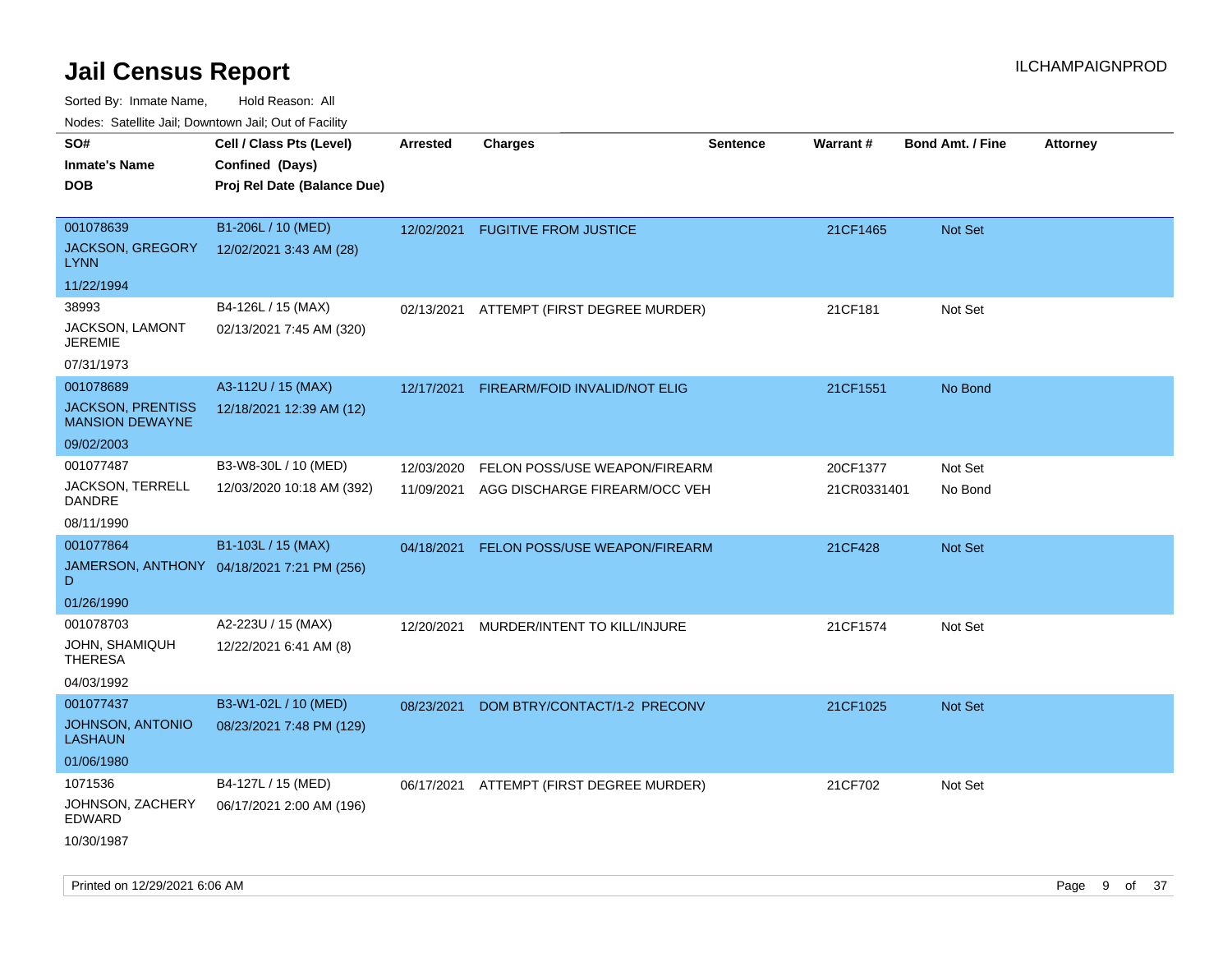| SO#                                        | Cell / Class Pts (Level)    | <b>Arrested</b> | <b>Charges</b>                 | <b>Sentence</b> | Warrant#  | <b>Bond Amt. / Fine</b> | <b>Attorney</b> |
|--------------------------------------------|-----------------------------|-----------------|--------------------------------|-----------------|-----------|-------------------------|-----------------|
| <b>Inmate's Name</b>                       | Confined (Days)             |                 |                                |                 |           |                         |                 |
| <b>DOB</b>                                 | Proj Rel Date (Balance Due) |                 |                                |                 |           |                         |                 |
|                                            |                             |                 |                                |                 |           |                         |                 |
| 1017120                                    | B3-W3-12L / 5 (MIN)         | 10/29/2021      | AGG ASLT/USE DDLY WEAPON       |                 |           | No Bond                 |                 |
| JONES, JOSHUA LYNN 10/29/2021 3:15 AM (62) |                             |                 |                                |                 |           |                         |                 |
|                                            |                             |                 |                                |                 |           |                         |                 |
| 05/16/1993                                 | 1/25/2022 (0.00)            |                 |                                |                 |           |                         |                 |
| 001078645                                  | B4-222U / 10 (MED)          | 12/02/2021      | AGG DISCHARGE FIREARM          |                 | 21CF1478  | No Bond                 |                 |
| JONES, KELVIN<br><b>KHYRIC</b>             | 12/02/2021 6:56 PM (28)     |                 |                                |                 |           |                         |                 |
| 02/27/2001                                 |                             |                 |                                |                 |           |                         |                 |
| 956822                                     | B1-205U / 15 (MAX)          | 11/25/2021      | AGGRAVATED DOMESTIC BATTERY    |                 | 21CF1442  | <b>Not Set</b>          |                 |
| <b>JONES, MARIO</b>                        | 11/25/2021 10:37 AM (35)    | 11/25/2021      | PAROLE REVOCATION              |                 | CH2106361 | No Bond                 |                 |
| <b>NATHANIEL</b>                           |                             | 11/25/2021      | UNLAWFUL RESTRAINT             |                 | 21CF1443  | Not Set                 |                 |
| 10/27/1987                                 |                             |                 |                                |                 |           |                         |                 |
| 1008468                                    | B4-226U / 10 (MED)          | 12/01/2021      | FELON POSS/USE WEAPON/FIREARM  |                 | 21CF1472  | Not Set                 |                 |
| JONES, MARTEZ<br><b>LAMONTE</b>            | 12/01/2021 1:28 PM (29)     | 12/02/2021      | PROBATION VIOLATION            |                 | 20CF1151  | Not Set                 |                 |
| 06/22/1993                                 |                             |                 |                                |                 |           |                         |                 |
| 506244                                     | B1-204L / 15 (MAX)          | 07/15/2021      | ARMED ROBBERY/ARMED W/FIREARM  |                 | 2021CF791 | 250000.00               |                 |
| <b>JOSLIN, JASON LEE</b>                   | 07/15/2021 4:38 AM (168)    |                 |                                |                 |           |                         |                 |
|                                            |                             |                 |                                |                 |           |                         |                 |
| 12/22/1985                                 |                             |                 |                                |                 |           |                         |                 |
| 66662                                      | B1-102L / 10 (MED)          | 12/05/2021      | POSS AMT CON SUB EXCEPT(A)/(D) | 2y (DOC)        | 18CF597   | 200000.00               |                 |
| KINTNER, WESLEY J                          | 12/05/2021 1:57 PM (25)     |                 |                                |                 |           |                         |                 |
|                                            |                             |                 |                                |                 |           |                         |                 |
| 04/15/1986                                 |                             |                 |                                |                 |           |                         |                 |
| 001078693                                  | A4-205U / 15 (MAX)          | 12/19/2021      | RECEIVE/POSS/SELL STOLEN VEH   |                 | 21CF1555  | <b>Not Set</b>          |                 |
| LARGE, JOSHUA DALE 12/19/2021 4:54 AM (11) |                             | 12/19/2021      | <b>RETAIL THEFT</b>            |                 | 2021CM216 | 5000.00                 |                 |
|                                            |                             | 12/19/2021      | <b>RETAIL THEFT</b>            |                 | 2021CF422 | 20000.00                |                 |
| 10/27/1985                                 |                             |                 |                                |                 |           |                         |                 |
| 26787                                      | A4-205L / 10 (MED)          | 12/18/2021      | <b>RESIDENTIAL BURGLARY</b>    |                 | 21CF1558  | Not Set                 |                 |
| LAURENT, JOHN<br>WAYNE                     | 12/18/2021 9:30 PM (12)     |                 |                                |                 |           |                         |                 |
| 02/01/1967                                 |                             |                 |                                |                 |           |                         |                 |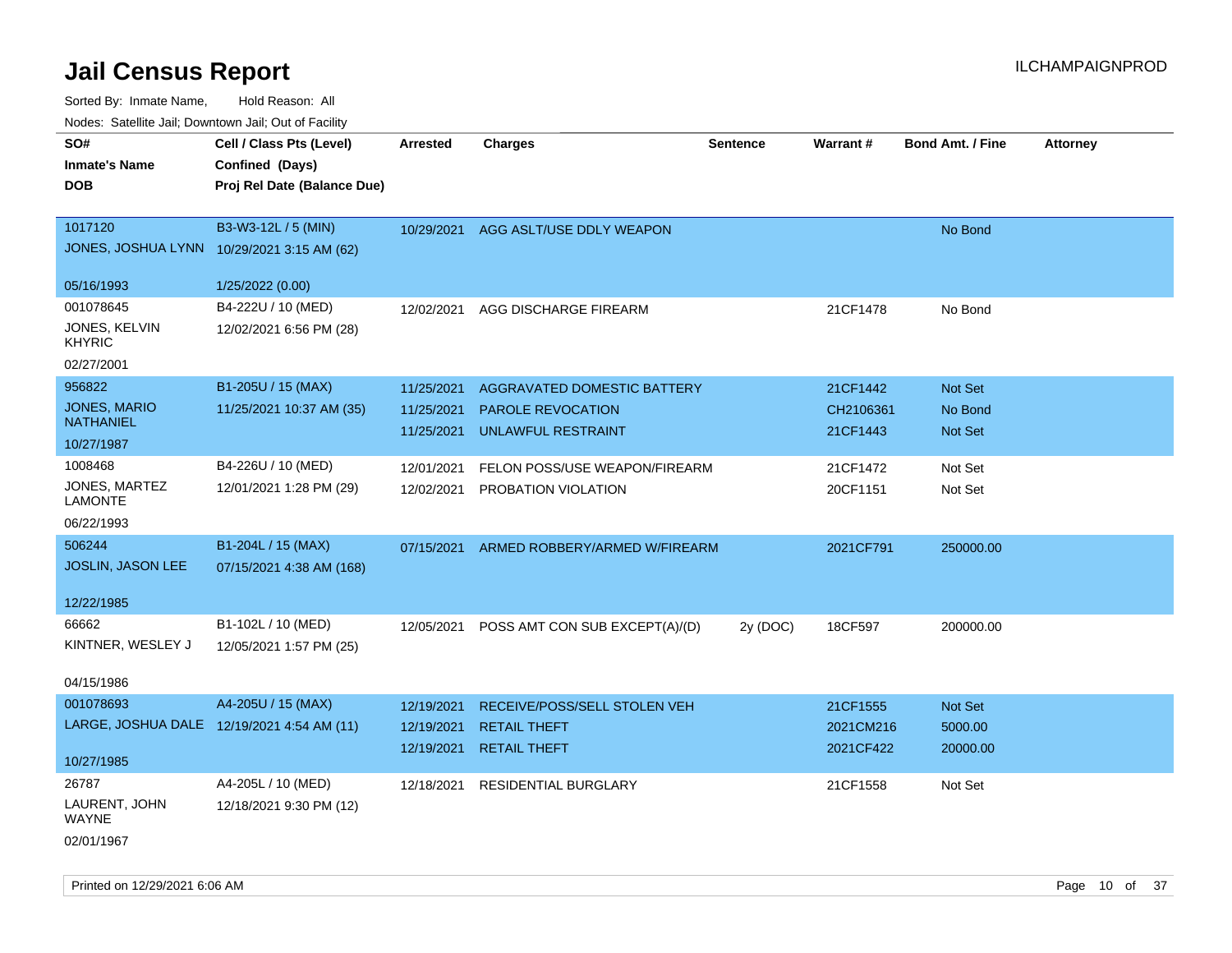Sorted By: Inmate Name, Hold Reason: All Nodes: Satellite Jail; Downtown Jail; Out of Facility

| SO#                                       | Cell / Class Pts (Level)                     | <b>Arrested</b> | <b>Charges</b>                           | <b>Sentence</b> | Warrant#     | <b>Bond Amt. / Fine</b> | <b>Attorney</b> |
|-------------------------------------------|----------------------------------------------|-----------------|------------------------------------------|-----------------|--------------|-------------------------|-----------------|
| <b>Inmate's Name</b>                      | Confined (Days)                              |                 |                                          |                 |              |                         |                 |
| <b>DOB</b>                                | Proj Rel Date (Balance Due)                  |                 |                                          |                 |              |                         |                 |
|                                           |                                              |                 |                                          |                 |              |                         |                 |
| 1070011                                   | B4-124U / 15 (MAX)                           | 08/03/2021      | AGG DISCH FIREARM/1ST AID PERS           |                 | 21CF929      | Not Set                 |                 |
| LAWS, WILLIAM<br>ZARAK, Third             | 08/03/2021 3:53 PM (149)                     |                 |                                          |                 |              |                         |                 |
| 07/06/1999                                |                                              |                 |                                          |                 |              |                         |                 |
| 001078170                                 | A4-102L / 10 (MED)                           | 09/07/2021      | AGG UNLAWFUL USE OF WEAPON/VEH           |                 | 21CF1060     | Not Set                 |                 |
| LEMONS, DEANGELO<br><b>DEVELLE</b>        | 09/07/2021 12:49 AM (114)                    |                 |                                          |                 |              |                         |                 |
| 05/29/2003                                |                                              |                 |                                          |                 |              |                         |                 |
| 548089                                    | B1-204U / 15 (MAX)                           | 12/04/2020      | METH DELIVERY/100<400 GRAMS              |                 | 20CF1481     | Not Set                 |                 |
| LEWIS, LAWRENCE                           | 12/04/2020 4:42 AM (391)                     | 12/04/2020      | AGG DOMESTIC BATTERY/STRANGLE            |                 | 18CF1507     | 10000.00                |                 |
| PAUL, Third                               |                                              |                 | 12/04/2020 ATTEMPT (FIRST DEGREE MURDER) |                 | 20CF1378     | Not Set                 |                 |
| 02/08/1993                                |                                              |                 |                                          |                 |              |                         |                 |
| 001077524                                 | B2-T4-15U / 10 (SPH)                         | 12/14/2020      | AGG BATTERY/JUDGE/EMT                    |                 | 2020-CF-1212 | 10000.00                |                 |
| LEWIS, TREVOR                             | 12/14/2020 5:16 PM (381)                     | 12/14/2020      | <b>RESIDENTIAL ARSON</b>                 |                 | 2020-CF-1388 | 150000.00               |                 |
| DANIEL                                    |                                              | 12/14/2020      | AGG BATTERY/PUBLIC PLACE                 |                 | 2020-CF-1231 | 50000.00                |                 |
| 06/03/2002                                |                                              | 12/14/2020      | AGG BATTERY/PEACE OFFICER                |                 | 2020-CF-1211 | 10000.00                |                 |
| 001077621                                 | B1-107L / 10 (MED)                           | 12/05/2021      | AGG ASLT PEACE OFF/FIRE/ER WRK           |                 | 2021CF64     | 100000.00               |                 |
|                                           | LINDSEY, DONALD RAY 12/05/2021 10:23 AM (25) |                 |                                          |                 |              |                         |                 |
|                                           |                                              |                 |                                          |                 |              |                         |                 |
| 08/19/1996                                |                                              |                 |                                          |                 |              |                         |                 |
| 1065002                                   | B3-W7-26L / 10 (MED)                         | 11/16/2021      | DOMESTIC BTRY/CONTACT/VIO O/P            |                 | 2019CF001781 | 25000.00                |                 |
| LOVELESS, DUSTIN<br>DEE.                  | 11/16/2021 11:41 AM (44)                     | 11/16/2021      | DOM BTRY/CONTACT/1-2 PRECONV             |                 | 2021CF000494 | 25000.00                |                 |
| 06/17/1982                                |                                              |                 |                                          |                 |              |                         |                 |
| 1000869                                   | B1-106L / 15 (MAX)                           | 09/11/2021      | <b>FELON POSS/USE WEAPON/FIREARM</b>     |                 | 21CF1102     | Not Set                 |                 |
| <b>MARTIN, MANNIX</b><br><b>TILMOND</b>   | 09/12/2021 12:40 AM (109)                    |                 |                                          |                 |              |                         |                 |
| 07/19/1991                                |                                              |                 |                                          |                 |              |                         |                 |
| 1063030                                   | A4-101L / 15 (MAX)                           | 12/20/2021      | <b>MURDER</b>                            |                 | 21CF1571     | Not Set                 |                 |
| MASON, RYAN ONEIAL 12/21/2021 9:30 AM (9) |                                              | 12/22/2021      | PAROLE REVOCATION                        |                 | CH2107979    | Not Set                 |                 |
|                                           |                                              |                 |                                          |                 |              |                         |                 |

02/22/1991

Printed on 12/29/2021 6:06 AM **Page 11 of 37**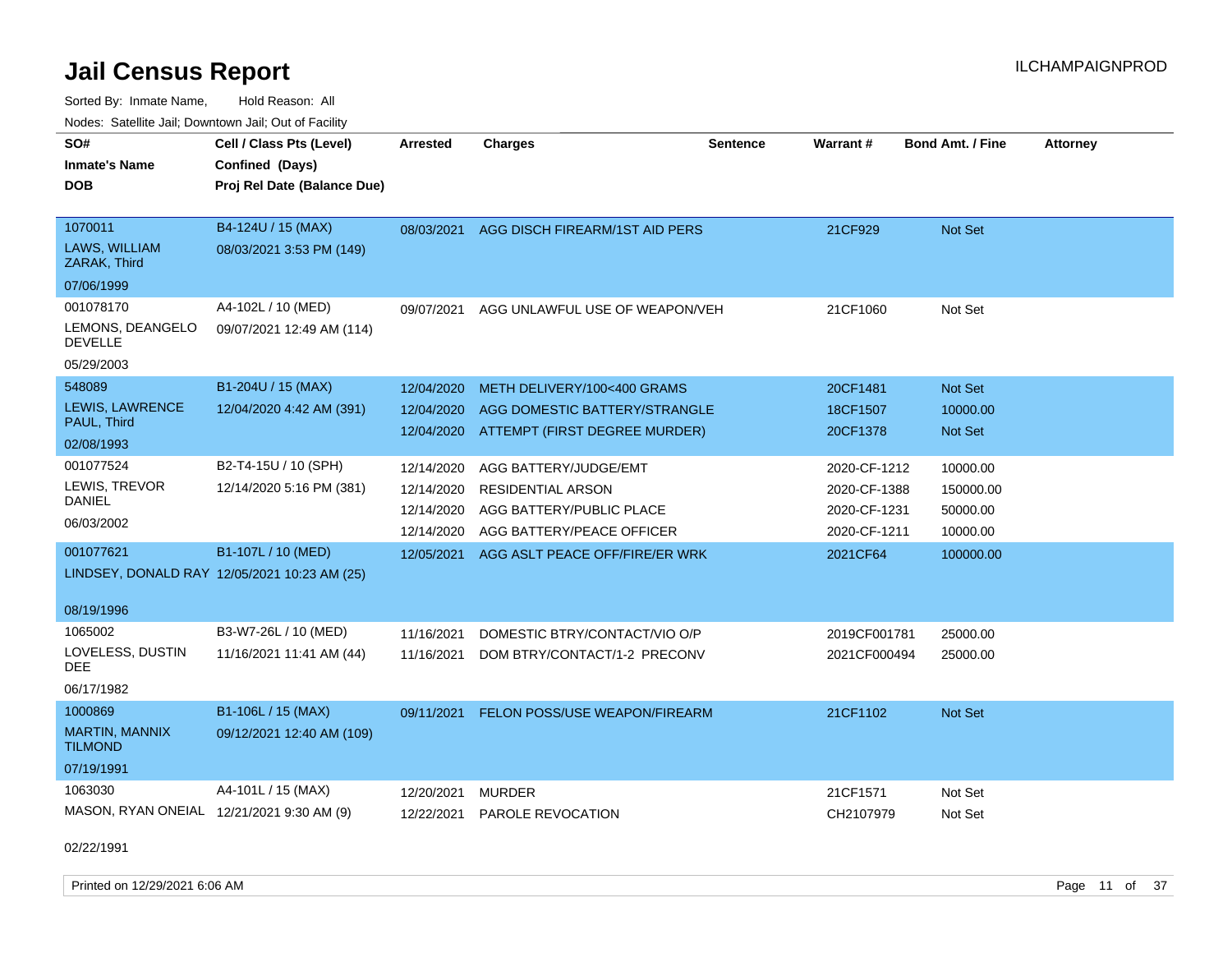| SO#<br><b>Inmate's Name</b><br><b>DOB</b>                           | Cell / Class Pts (Level)<br>Confined (Days)<br>Proj Rel Date (Balance Due) | <b>Arrested</b>                        | <b>Charges</b>                                                                                   | <b>Sentence</b> | <b>Warrant#</b>                   | <b>Bond Amt. / Fine</b>       | <b>Attorney</b> |
|---------------------------------------------------------------------|----------------------------------------------------------------------------|----------------------------------------|--------------------------------------------------------------------------------------------------|-----------------|-----------------------------------|-------------------------------|-----------------|
| 48792<br><b>MCCLAIN, HURCHEL</b><br><b>JOSEPH</b><br>05/01/1979     | B4-225U / 10 (MED)<br>11/20/2021 4:11 AM (40)                              | 11/19/2021                             | AGG BATTERY/DISCHARGE FIREARM                                                                    |                 | 21CF1425                          | Not Set                       |                 |
| 001077938<br>MCGAHA,<br>CHRISTOPHER D<br>07/27/1991                 | BOOKH-2 / 15 (ADS)<br>05/10/2021 7:02 PM (234)                             | 05/10/2021<br>05/11/2021<br>05/27/2021 | AGG KIDNAPING DISCH FIR/HARM<br><b>MURDER</b><br>ESCAPE FROM DEPT OF CORRECTION                  |                 | 21CF532<br>2021-CF-215<br>21CF600 | Not Set<br>No Bond<br>Not Set |                 |
| 1043071<br><b>MERRELL-</b><br>SUTHERLAND, ALICIA<br>11/26/1972      | A2-220L / 10 (MED)<br>11/08/2021 2:22 AM (52)                              | 11/08/2021                             | CRIM DMG/GOVT PROP/<\$500                                                                        |                 | 21CF1378                          | Not Set                       |                 |
| 1026478<br>MILLER, ANTHONY<br>02/20/1994                            | A4-104L / 5 (MIN)<br>12/24/2021 1:11 AM (6)                                | 12/24/2021<br>12/24/2021               | AGGRAVATED DOMESTIC BATTERY<br>DRIVING ON REVOKED LICENSE                                        |                 | 21CF1587<br>20TR3647              | Not Set<br>850.00             |                 |
| 41584<br>10/07/1975                                                 | B4-227U / 15 (MAX)<br>MILLER, JOSE LOVELL 12/02/2021 1:04 AM (28)          | 12/01/2021                             | ARMED HABITUAL CRIMINAL                                                                          |                 | 21CF1467                          | Not Set                       |                 |
| 001077576<br>MILLER-BRADLEY,<br><b>VICTORIA VIOLA</b><br>12/26/2000 | <b>BOOKF-2 / 5 (MIN)</b><br>12/27/2021 2:51 AM (3)                         | 12/27/2021<br>12/27/2021<br>12/27/2021 | <b>CRIM TRESPASS TO RESIDENCE</b><br>CRIM DAMAGE TO PROPERTY <\$500<br>AGG BATTERY/PEACE OFFICER |                 | 21CM458<br>21CM495<br>21CF1589    | 1000.00<br>2500.00<br>Not Set |                 |
| 001078721<br><b>MIRAMONTES, RAUL</b><br>05/11/1989                  | BOOKH-5<br>12/29/2021 4:02 AM (1)                                          | 12/29/2021                             | <b>VIOLATE ORDER PROTECTION</b>                                                                  |                 | 2021CFAWOW                        | Not Set                       |                 |
| 001077902<br>MOFFETT, CAROLYN<br><b>REENE</b><br>10/23/1988         | A2-123L / 5 (ADS)<br>11/21/2021 10:31 AM (39)                              | 11/23/2021                             | BATTERY/CAUSE BODILY HARM                                                                        |                 | 21CM187                           | Not Set                       |                 |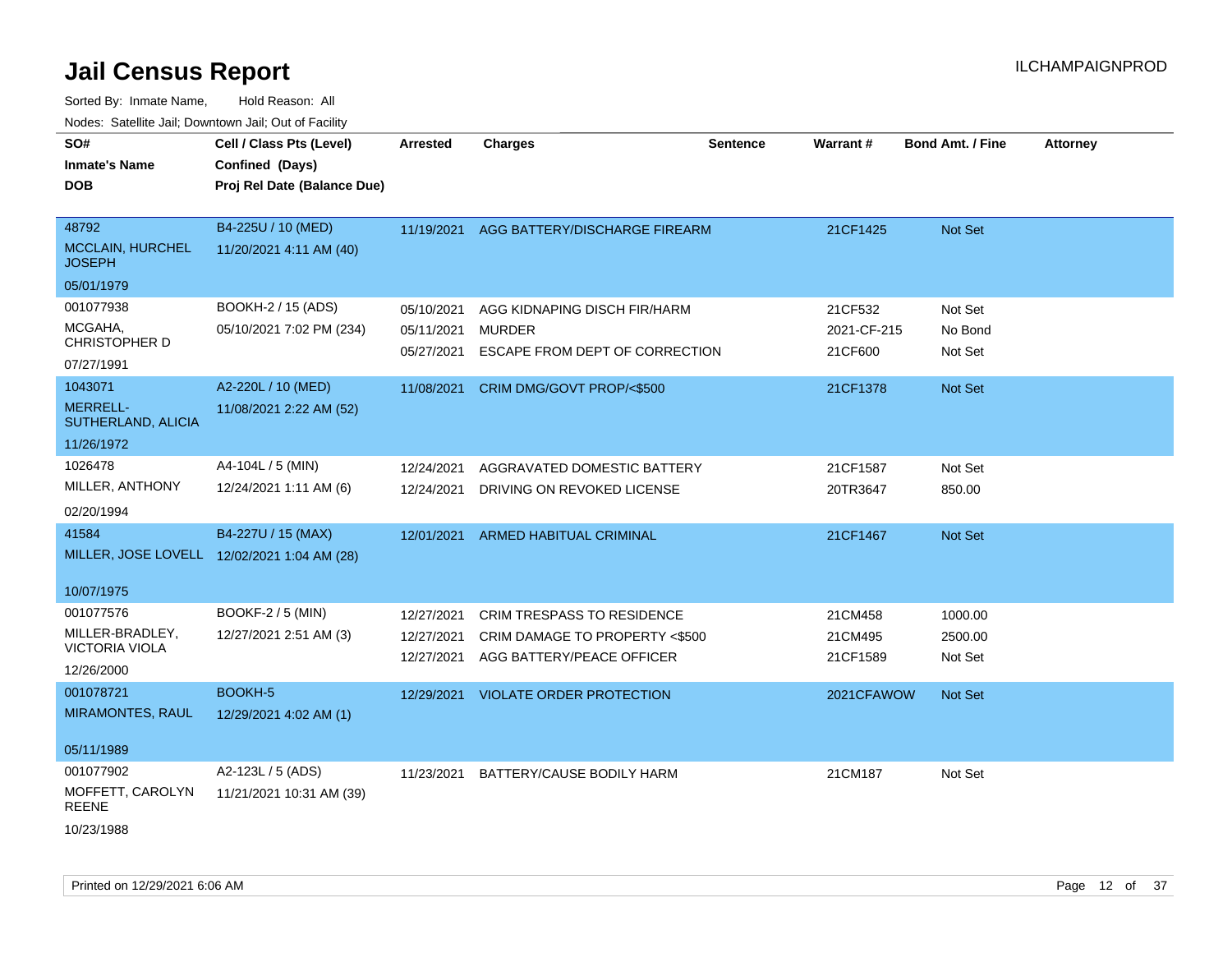| ivuutos. Saltiilit Jali, Duwilluwii Jali, Oul of Facility |                                              |            |                                |          |                 |                         |                 |
|-----------------------------------------------------------|----------------------------------------------|------------|--------------------------------|----------|-----------------|-------------------------|-----------------|
| SO#                                                       | Cell / Class Pts (Level)                     | Arrested   | <b>Charges</b>                 | Sentence | <b>Warrant#</b> | <b>Bond Amt. / Fine</b> | <b>Attorney</b> |
| <b>Inmate's Name</b>                                      | Confined (Days)                              |            |                                |          |                 |                         |                 |
| <b>DOB</b>                                                | Proj Rel Date (Balance Due)                  |            |                                |          |                 |                         |                 |
|                                                           |                                              |            |                                |          |                 |                         |                 |
| 001078712                                                 | A4-107L / 10 (MED)                           | 12/23/2021 | AGG DISCH FIREARM/1ST AID PERS |          | 21CF1581        | Not Set                 |                 |
| MONTGOMERY,<br><b>RASHARD MYKI</b>                        | 12/23/2021 4:27 PM (7)                       |            |                                |          |                 |                         |                 |
| 11/05/2001                                                |                                              |            |                                |          |                 |                         |                 |
| 39106                                                     | B4-227L / 10 (MED)                           | 10/12/2021 | DOMESTIC BATTERY/OTHER PRIOR   |          | 21CF1217        | Not Set                 |                 |
| MOORE, ANDREW LEE, 10/12/2021 1:02 AM (79)<br>Junior      |                                              |            |                                |          |                 |                         |                 |
| 04/12/1973                                                |                                              |            |                                |          |                 |                         |                 |
| 1076384                                                   | A1-227L / 5 (MIN)                            | 10/28/2021 | RETAIL THEFT/DISP MERCH/<\$300 |          | 21CM149         | 12500.00                |                 |
|                                                           | MURPHY, AZIA CIMONE 10/29/2021 12:49 AM (62) |            |                                |          |                 |                         |                 |
|                                                           |                                              |            |                                |          |                 |                         |                 |
| 09/23/1995                                                |                                              |            |                                |          |                 |                         |                 |
| 001078284                                                 | BOOKF-2                                      | 12/28/2021 | ARMED ROBBERY/NO FIREARM       |          | 21CFAWOW        | Not Set                 |                 |
| NACCARATTO, MIA<br>ANGELINA                               | 12/28/2021 10:03 PM (2)                      |            |                                |          |                 |                         |                 |
| 11/25/2002                                                |                                              |            |                                |          |                 |                         |                 |
| 001078723                                                 | BOOKF-2                                      | 12/28/2021 | ARMED ROBBERY/NO FIREARM       |          | 2021CFAWOW      | No Bond                 |                 |
| NELSON, CASSANDRA 12/28/2021 10:05 PM (2)<br><b>LYNN</b>  |                                              |            |                                |          |                 |                         |                 |
| 12/18/2002                                                |                                              |            |                                |          |                 |                         |                 |
| 001078517                                                 | B1-201L / 15 (MAX)                           | 10/19/2021 | ATTEMPT (FIRST DEGREE MURDER)  |          | 21CF1267        | Not Set                 |                 |
| NELSON, RORY<br><b>DEMOND</b>                             | 10/19/2021 3:55 AM (72)                      |            |                                |          |                 |                         |                 |
| 08/14/1984                                                |                                              |            |                                |          |                 |                         |                 |
| 1064664                                                   | B3-W2-06L / 10 (MED)                         | 12/01/2021 | <b>DOMESTIC BATTERY</b>        |          | 20CF1443        | No Bond                 |                 |
| NEVAREZ, OSCAR<br><b>DEWEY</b>                            | 12/01/2021 4:46 PM (29)                      |            |                                |          |                 |                         |                 |
| 09/26/1996                                                | 12/29/2021 (0.00)                            |            |                                |          |                 |                         |                 |
| 1073913                                                   | A1-124U / 5 (MIN)                            | 12/16/2021 | <b>RESIDENTIAL BURGLARY</b>    |          | 21CF1537        | 100.00                  |                 |
| OSBORNE, NICHOLE                                          | 12/16/2021 4:17 AM (14)                      | 12/16/2021 | CRIMINAL TRESPASS TO VEHICLES  |          | 2021CM423       | 1500.00                 |                 |
| <b>MARIE</b>                                              |                                              | 12/16/2021 | <b>RETAIL THEFT</b>            |          | 21CM522         | 5000.00                 |                 |
| 06/22/1979                                                |                                              |            |                                |          |                 |                         |                 |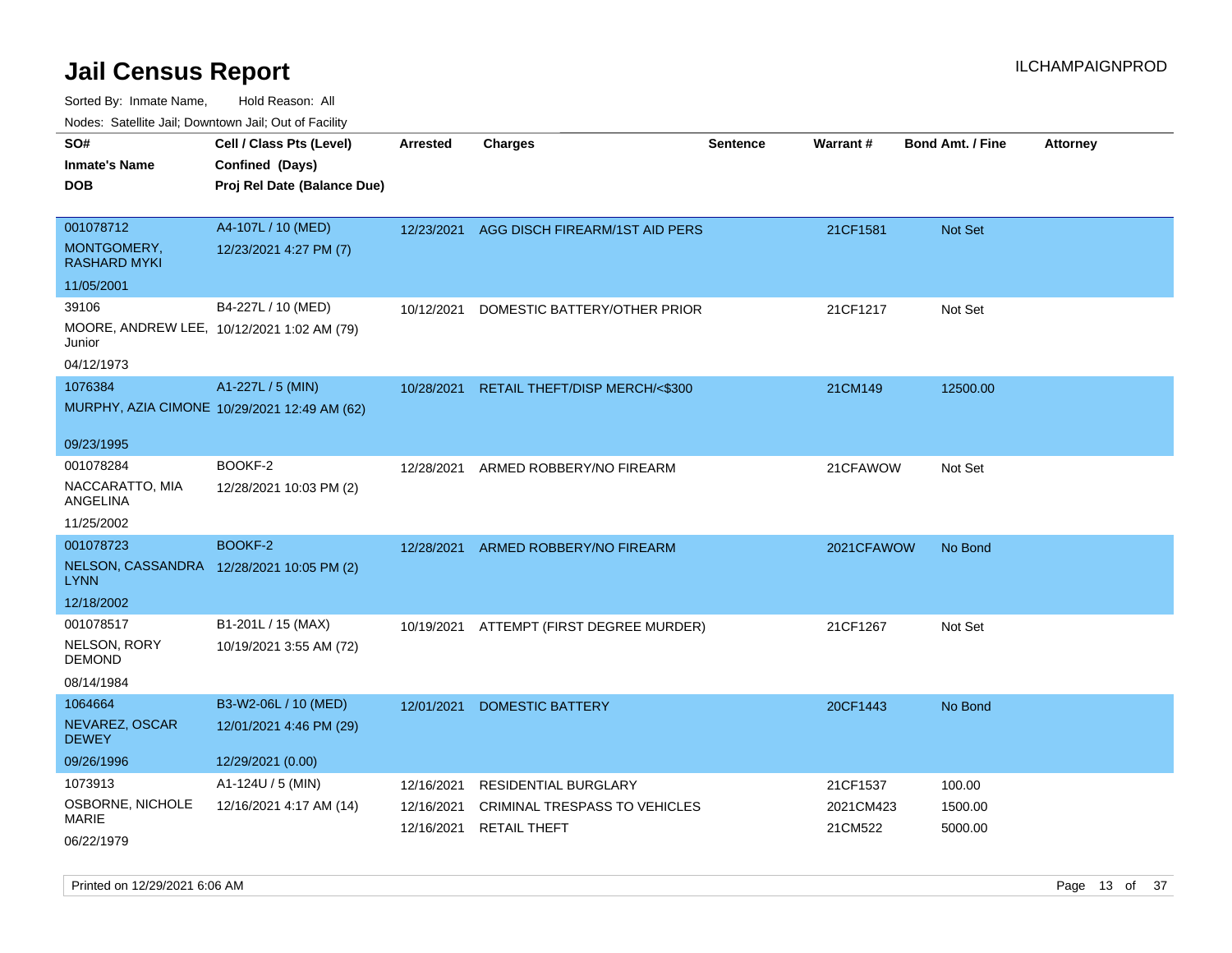| voues. Salemie Jan, Downtown Jan, Out of Facility |                             |                 |                                |                 |           |                         |                 |
|---------------------------------------------------|-----------------------------|-----------------|--------------------------------|-----------------|-----------|-------------------------|-----------------|
| SO#                                               | Cell / Class Pts (Level)    | <b>Arrested</b> | <b>Charges</b>                 | <b>Sentence</b> | Warrant#  | <b>Bond Amt. / Fine</b> | <b>Attorney</b> |
| <b>Inmate's Name</b>                              | Confined (Days)             |                 |                                |                 |           |                         |                 |
| <b>DOB</b>                                        | Proj Rel Date (Balance Due) |                 |                                |                 |           |                         |                 |
|                                                   |                             |                 |                                |                 |           |                         |                 |
| 1074169                                           | A4-207U / 10 (ADS)          | 12/21/2021      | AGGRAVATED DOMESTIC BATTERY    |                 | 21CF1567  | <b>Not Set</b>          |                 |
| PANZER, IAN RICHARD 12/21/2021 2:24 PM (9)        |                             |                 |                                |                 |           |                         |                 |
|                                                   |                             |                 |                                |                 |           |                         |                 |
| 07/04/1988                                        |                             |                 |                                |                 |           |                         |                 |
| 61251                                             | A4-103L / 15 (MAX)          | 12/27/2021      | PRED CRIM SEX ASLT/VICTIM <13  |                 | 21CF651   | No Bond                 |                 |
| PETMECKY, JOHN<br><b>ROBERT</b>                   | 12/27/2021 1:52 PM (3)      |                 |                                |                 |           |                         |                 |
| 03/09/1983                                        |                             |                 |                                |                 |           |                         |                 |
| 001078357                                         | B2-T1-02L / 15 (MAX)        | 09/17/2021      | ARMED ROBBERY/ARMED W/FIREARM  |                 | 21CF1230  | <b>Not Set</b>          |                 |
| PETTIGREW, CAREY                                  | 09/17/2021 9:56 AM (104)    | 09/17/2021      | ARMED ROBBERY/ARMED W/FIREARM  |                 | 21CF1128  | <b>Not Set</b>          |                 |
| <b>CORNITRIAS DEOBLO</b>                          |                             | 09/17/2021      | ARMED ROBBERY/ARMED W/FIREARM  |                 | 21CF1129  | Not Set                 |                 |
| 08/31/1986                                        |                             |                 |                                |                 |           |                         |                 |
| 1063325                                           | B1-104U / 10 (MED)          | 12/09/2021      | <b>DOMESTIC BATTERY</b>        |                 | 21CF1502  | Not Set                 |                 |
| PICKENS, JOSEPH<br>PARNELL                        | 12/09/2021 4:43 AM (21)     |                 |                                |                 |           |                         |                 |
| 04/27/1978                                        |                             |                 |                                |                 |           |                         |                 |
| 999352                                            | B4-225L / 10 (MED)          | 09/09/2021      | <b>VIOLATE OP/OTHER PRIOR</b>  | 2y (DOC)        | 21CF1092  | <b>Not Set</b>          |                 |
| PIRLOT, JUSTIN LEE                                | 09/09/2021 11:28 AM (112)   | 10/23/2021      | <b>FALSE REPORT OF OFFENSE</b> |                 | 2019CF836 | 5000.00                 |                 |
|                                                   |                             |                 |                                |                 |           |                         |                 |
| 11/08/1982                                        |                             |                 |                                |                 |           |                         |                 |
| 001078669                                         | A4-105U / 10 (MED)          | 12/10/2021      | AGG DISCHARGE FIREARM/BLDG/SCH |                 | 21CF1507  | Not Set                 |                 |
| RANGEL, ADRIAN                                    | 12/10/2021 12:53 AM (20)    |                 |                                |                 |           |                         |                 |
| 11/25/2000                                        |                             |                 |                                |                 |           |                         |                 |
| 1069524                                           | B4-224L / 15 (MAX)          | 08/08/2021      | MFG/DEL CANNABIS/30-500 GRAMS  |                 | 21CF953   | <b>Not Set</b>          |                 |
| RAY-DAVIS, KAMARI<br><b>DAYVON</b>                | 08/09/2021 2:44 AM (143)    |                 |                                |                 |           |                         |                 |
| 03/30/2000                                        |                             |                 |                                |                 |           |                         |                 |
| 45473                                             | B1-202L / 15 (MAX)          | 11/23/2021      | CHIL SEX OFFEN/RESIDE DAY CARE |                 | 21CF1275  | 10000.00                |                 |
| REXROAD, CALVIN<br>ALLEN                          | 11/23/2021 6:27 PM (37)     | 11/23/2021      | VIOLATE SEX OFFENDER REGIS     |                 | 21CF546   | 50000.00                |                 |
| 10/04/1970                                        |                             |                 |                                |                 |           |                         |                 |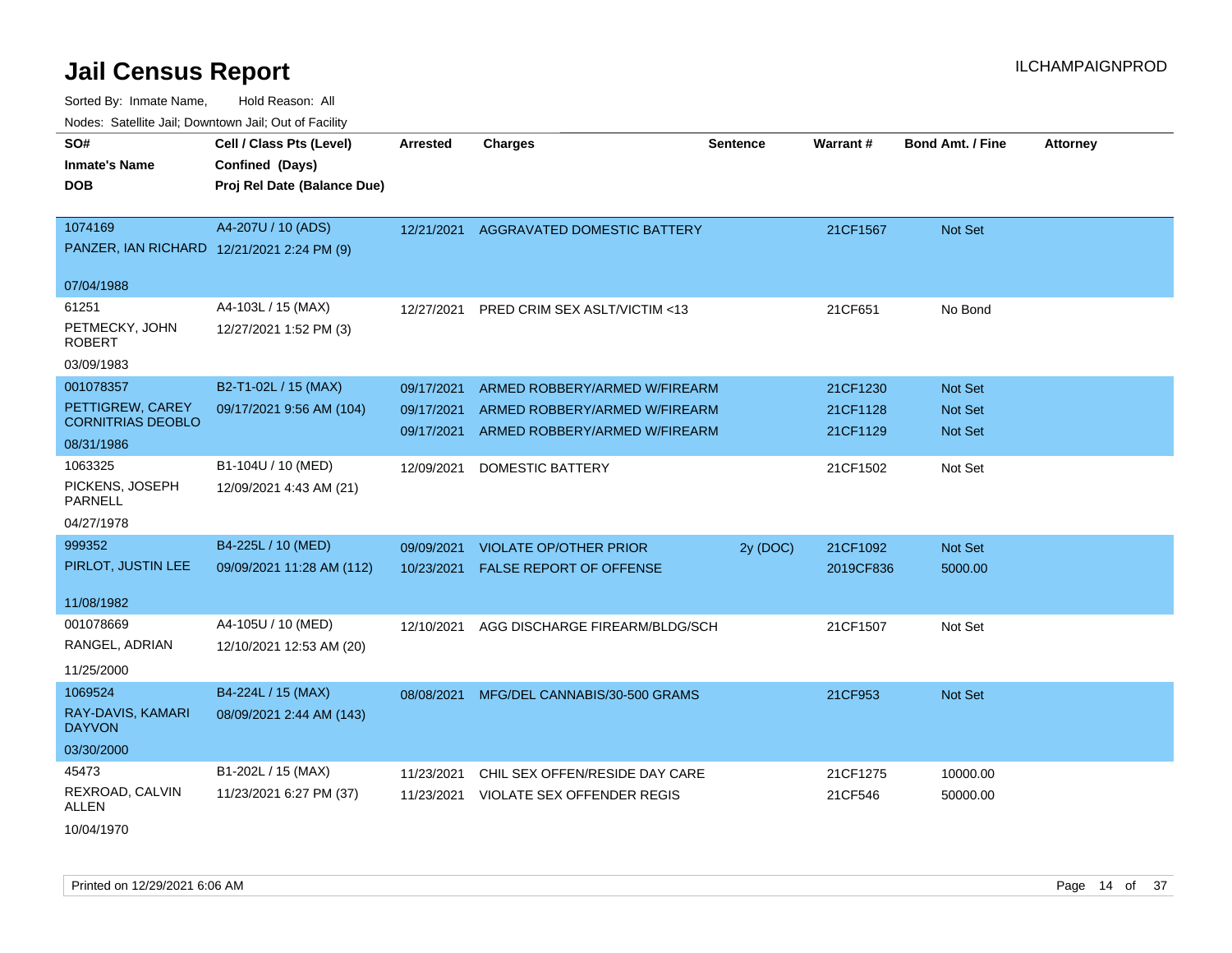Sorted By: Inmate Name, Hold Reason: All Nodes: Satellite Jail; Downtown Jail; Out of Facility

| roaco. Catolino cali, Domntonn cali, Out of Facility |                                                                            |                          |                                                             |                 |                          |                                  |                 |
|------------------------------------------------------|----------------------------------------------------------------------------|--------------------------|-------------------------------------------------------------|-----------------|--------------------------|----------------------------------|-----------------|
| SO#<br><b>Inmate's Name</b><br><b>DOB</b>            | Cell / Class Pts (Level)<br>Confined (Days)<br>Proj Rel Date (Balance Due) | <b>Arrested</b>          | <b>Charges</b>                                              | <b>Sentence</b> | Warrant#                 | <b>Bond Amt. / Fine</b>          | <b>Attorney</b> |
| 979485                                               | B2-T4-16L / 15 (ADS)                                                       | 03/12/2021               | <b>PRED CRIM SEX ASLT/VICTIM &lt;13</b>                     |                 | 21CF282                  | Not Set                          |                 |
| RODRIGUEZ, JOSHUA<br><b>ANTHONY</b>                  | 03/12/2021 1:57 PM (293)                                                   |                          |                                                             |                 |                          |                                  |                 |
| 04/06/1990                                           |                                                                            |                          |                                                             |                 |                          |                                  |                 |
| 61330                                                | B4-123L / 15 (MAX)                                                         | 12/01/2021               | ARMED HABITUAL CRIMINAL                                     |                 | 21CF1473                 | Not Set                          |                 |
| RUFFIN, JONATHON<br>CECIL                            | 12/01/2021 5:34 AM (29)                                                    | 12/01/2021               | PAROLE REVOCATION                                           |                 | CH2107545                | No Bond                          |                 |
| 05/10/1984                                           |                                                                            |                          |                                                             |                 |                          |                                  |                 |
| 1071161                                              | B4-124L / 15 (MAX)                                                         | 08/18/2021               | DELIVERY OF OR POSSESSION OF W/INT                          |                 | 21CF1008                 | No Bond                          |                 |
| <b>SANDERS, MARKELL</b><br>LAMAR                     | 08/18/2021 6:18 PM (134)                                                   |                          |                                                             |                 |                          |                                  |                 |
| 02/02/2000                                           |                                                                            |                          |                                                             |                 |                          |                                  |                 |
| 1047469                                              | B3-W5-18L / 10 (MED)                                                       | 07/03/2021               | CRIMINAL SEX ASSAULT/CONSENT                                |                 | 21CF773                  | Not Set                          |                 |
| ALLEN                                                | SCHINDLER, RICHARD 07/03/2021 10:25 PM (180)                               |                          |                                                             |                 |                          |                                  |                 |
| 10/16/1979                                           |                                                                            |                          |                                                             |                 |                          |                                  |                 |
| 001078704                                            | A3-212U / 15 (MAX)                                                         | 12/21/2021               | MURDER/INTENT TO KILL/INJURE                                |                 | 21CF1575                 | <b>Not Set</b>                   |                 |
| SHORTER, JAQUAN<br><b>MAURICE</b>                    | 12/23/2021 1:23 AM (7)                                                     |                          |                                                             |                 |                          |                                  |                 |
| 10/08/1998                                           |                                                                            |                          |                                                             |                 |                          |                                  |                 |
| 001078698                                            | A4-206U / 5 (MIN)                                                          | 12/20/2021               | DIRECT CRIMINAL CONTEMPT                                    |                 | 2019F44                  | No Bond                          |                 |
| SIDES, BRIAN KEITH                                   | 12/20/2021 4:23 PM (10)                                                    |                          |                                                             |                 |                          |                                  |                 |
| 12/08/1969                                           |                                                                            |                          |                                                             |                 |                          |                                  |                 |
| 47195                                                | <b>BOOKH-8 / 5 (MIN)</b>                                                   | 12/27/2021               | <b>RESIDENTIAL BURGLARY</b>                                 |                 | 2020CF1222               | 10000.00                         |                 |
| SIMMONS, JAMES<br><b>ROBERT</b>                      | 12/27/2021 8:42 AM (3)                                                     | 12/28/2021<br>12/28/2021 | FORGERY/ISSUE DOCUMENT/1 UPC<br><b>RESIDENTIAL BURGLARY</b> |                 | 2021CF1595<br>2021CF1596 | <b>Not Set</b><br><b>Not Set</b> |                 |
| 03/13/1975                                           |                                                                            |                          |                                                             |                 |                          |                                  |                 |
| 001078441                                            | BOOKF-3 / 15 (ADS)                                                         | 10/01/2021               | ARMED HABITUAL CRIMINAL                                     |                 | 21CF1182                 | Not Set                          |                 |
| SINGLETON, CORRIE<br><b>DERRELL</b>                  | 10/01/2021 12:36 PM (90)                                                   | 12/20/2021               | SPEEDING 26-34 MPH OVER LIMIT                               |                 | 2021TR2701               | 1000.00                          |                 |

05/07/1983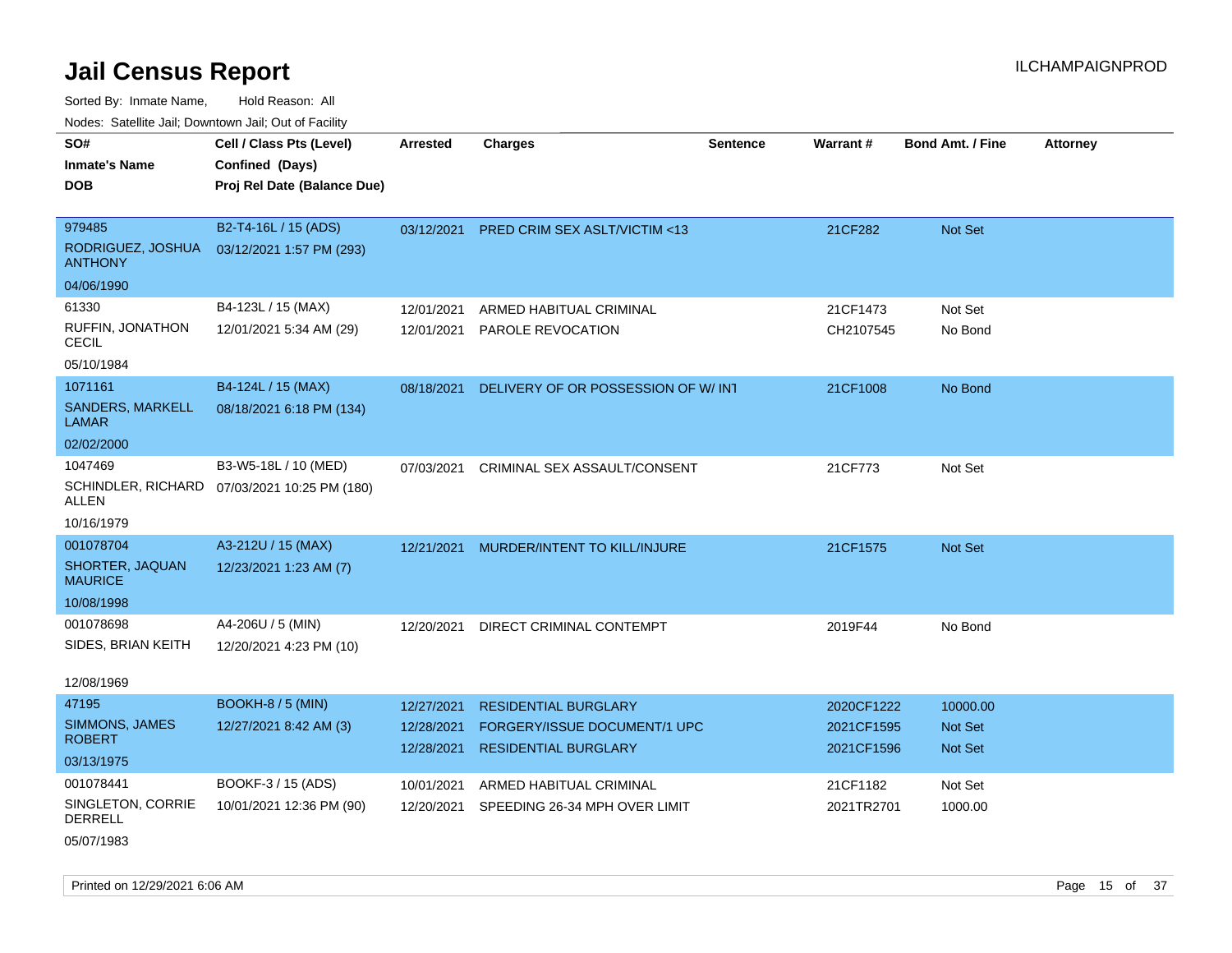| rouco. Calcillo Jali, Downtown Jali, Out of Facility |                             |                 |                                          |                 |            |                         |                 |
|------------------------------------------------------|-----------------------------|-----------------|------------------------------------------|-----------------|------------|-------------------------|-----------------|
| SO#                                                  | Cell / Class Pts (Level)    | <b>Arrested</b> | <b>Charges</b>                           | <b>Sentence</b> | Warrant#   | <b>Bond Amt. / Fine</b> | <b>Attorney</b> |
| Inmate's Name                                        | Confined (Days)             |                 |                                          |                 |            |                         |                 |
| DOB                                                  | Proj Rel Date (Balance Due) |                 |                                          |                 |            |                         |                 |
|                                                      |                             |                 |                                          |                 |            |                         |                 |
| 38305                                                | B2-T2-06L / 10 (SPH)        |                 | 03/18/2020 CRIMINAL SEXUAL ABUSE         |                 | 20CF-343   | 500000.00               |                 |
| STOVER, JOSH<br><b>ANDREW</b>                        | 03/18/2020 10:24 AM (652)   |                 |                                          |                 |            |                         |                 |
| 08/18/1973                                           |                             |                 |                                          |                 |            |                         |                 |
| 001078182                                            | A3-114L / 5 (MIN)           | 12/20/2021      | DRIVING ON REVOKED LICENSE               |                 | 2021CF800  | No Bond                 |                 |
| STRONG, KEVIN<br>GARDNER                             | 12/20/2021 4:34 PM (10)     |                 |                                          |                 |            |                         |                 |
| 02/12/1963                                           | 3/19/2022 (0.00)            |                 |                                          |                 |            |                         |                 |
| 65920                                                | A3-213L / 15 (MAX)          |                 | 12/21/2021 ARMED ROBBERY/ARMED W/FIREARM |                 | 2021CF1543 | 100000.00               |                 |
| TAPSCOTT.<br><b>CORNELIUS</b>                        | 12/21/2021 10:57 PM (9)     |                 |                                          |                 |            |                         |                 |
| 07/14/1985                                           |                             |                 |                                          |                 |            |                         |                 |
| 1066794                                              | B3-W4-16L / 5 (MIN)         |                 | 09/07/2021 VIOLATE OP/OTHER PRIOR        |                 | 21CF1061   | Not Set                 |                 |
| TAYLOR, STANLEY<br>JAMES                             | 09/07/2021 7:01 AM (114)    |                 |                                          |                 |            |                         |                 |
| 01/05/1994                                           |                             |                 |                                          |                 |            |                         |                 |
| 001078471                                            | B4-127U / 10 (MED)          |                 | 10/11/2021 AGG UUW/VEHICLE/<21           |                 | 21CF1210   | 100.00                  |                 |
| THATCH, OMARION<br><b>DIAMONTE</b>                   | 10/11/2021 1:26 AM (80)     |                 |                                          |                 |            |                         |                 |
| 09/05/2003                                           |                             |                 |                                          |                 |            |                         |                 |
| 21252                                                | B4-121U / 15 (MAX)          | 10/18/2021      | MFG/DEL 1<15 GR COCAINE/ANLG             |                 | 2021CF172  | 25000.00                |                 |
| THOMAS, ELIJAH                                       | 10/18/2021 12:35 AM (73)    |                 |                                          |                 |            |                         |                 |
| 07/31/1962                                           |                             |                 |                                          |                 |            |                         |                 |
| 32058                                                | B4-123U / 15 (MAX)          |                 | 06/14/2021 AGG DISCH FIREARM             |                 | 21CF690    | <b>Not Set</b>          |                 |
| THOMPSON, STEVEN<br>ONEAL                            | 06/14/2021 6:44 AM (199)    |                 |                                          |                 |            |                         |                 |
| 03/14/1969                                           |                             |                 |                                          |                 |            |                         |                 |
| 32910                                                | B3-W4-14L / 10 (MED)        | 10/04/2021      | DOM BTRY/HARM/1-2 PRECONV                |                 | 21CF1189   | Not Set                 |                 |
| TULL, CHRISTOPHER<br>MICHAEL                         | 10/04/2021 10:53 PM (87)    |                 |                                          |                 |            |                         |                 |
| 04/02/1971                                           |                             |                 |                                          |                 |            |                         |                 |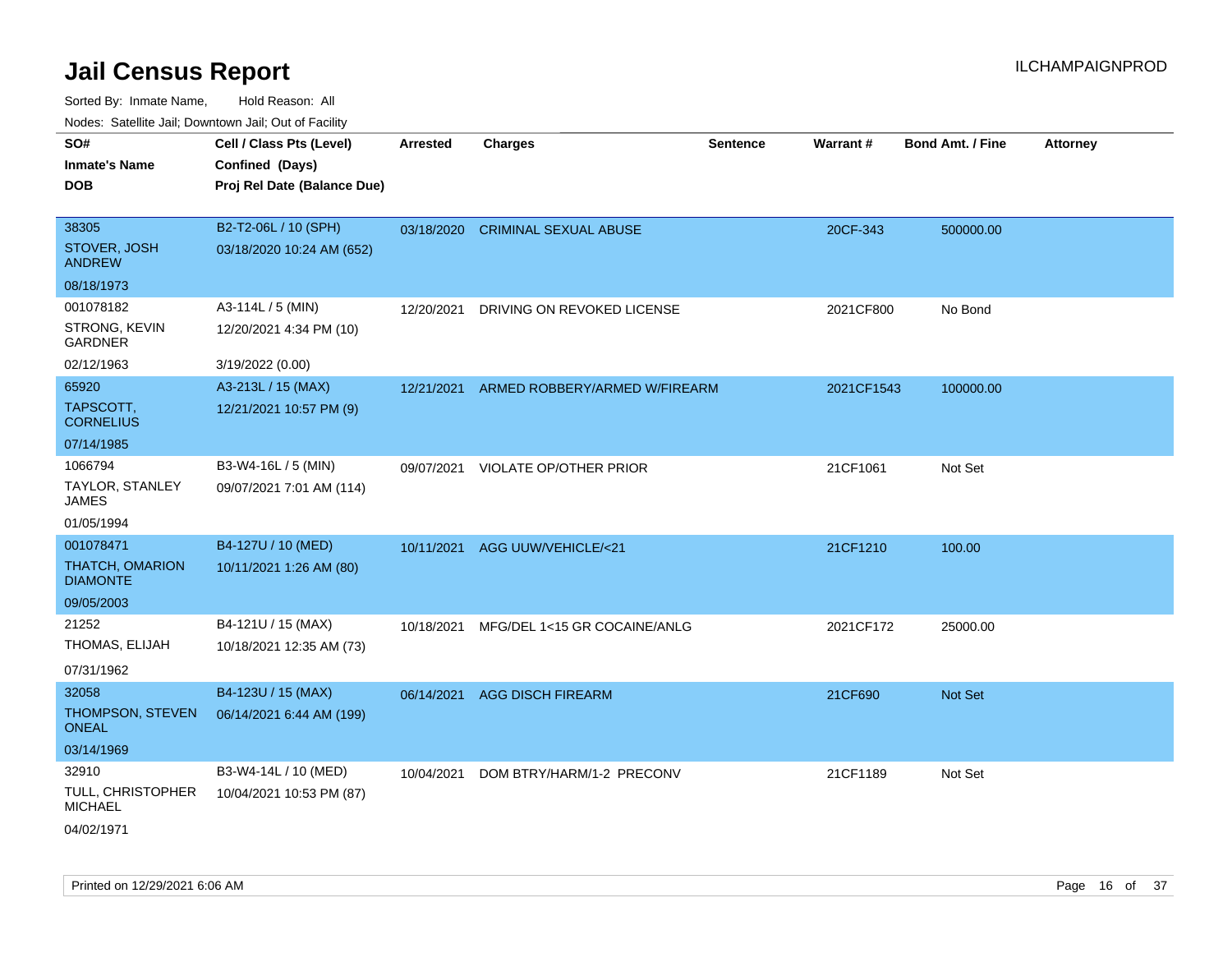Sorted By: Inmate Name, Hold Reason: All

Nodes: Satellite Jail; Downtown Jail; Out of Facility

| SO#<br><b>Inmate's Name</b><br><b>DOB</b>                | Cell / Class Pts (Level)<br>Confined (Days)<br>Proj Rel Date (Balance Due) | <b>Arrested</b>          | <b>Charges</b>                                             | <b>Sentence</b> | <b>Warrant#</b>         | <b>Bond Amt. / Fine</b> | <b>Attorney</b> |
|----------------------------------------------------------|----------------------------------------------------------------------------|--------------------------|------------------------------------------------------------|-----------------|-------------------------|-------------------------|-----------------|
| 1070737<br><b>WASHINGTON,</b><br><b>JASTINA VIRGINIA</b> | A1-126L / 15 (MAX)<br>10/14/2021 12:02 PM (77)                             | 10/14/2021               | AGG KIDNAPG/<13/INTEL DISABL                               |                 | 2020CF418               | 250000.00               |                 |
| 04/11/2000                                               |                                                                            |                          |                                                            |                 |                         |                         |                 |
| 977140                                                   | B1-203L / 10 (MED)                                                         | 10/24/2021               | ARMED HABITUAL CRIMINAL                                    |                 | 21CF1289                | Not Set                 |                 |
| <b>WEBSTER, DERRIAL</b><br><b>DEVON</b>                  | 10/24/2021 2:46 AM (67)                                                    |                          |                                                            |                 |                         |                         |                 |
| 01/14/1990                                               |                                                                            |                          |                                                            |                 |                         |                         |                 |
| 001078328                                                | B1-207U / 15 (MAX)                                                         | 08/30/2021               | <b>FELON POSS/USE WEAPON/FIREARM</b>                       |                 | 21CF1045                | <b>Not Set</b>          |                 |
| WHITE, JUSTIN<br><b>STEVEN</b>                           | 08/30/2021 10:48 AM (122)                                                  |                          |                                                            |                 |                         |                         |                 |
| 10/25/1995                                               |                                                                            |                          |                                                            |                 |                         |                         |                 |
| 54212                                                    | A4-201U / 10 (MED)                                                         | 12/21/2021               | RECEIVE/POSS/SELL STOLEN VEH                               |                 | 2021CF669               | 10000.00                |                 |
| WHITLOCK, GEORGE<br>ABRAM                                | 12/21/2021 1:20 PM (9)                                                     | 12/21/2021<br>12/21/2021 | VIOLATE ORDER PROTECTION<br>OBSTRUCT JUST/DESTROY EVIDENCE |                 | 2021CM391<br>2021CF1223 | 1000.00<br>760.00       |                 |
| 11/10/1978                                               |                                                                            | 12/21/2021               | ARMED VIOLENCE/CATEGORY I                                  |                 | 21CF1576                | Not Set                 |                 |
| 001078709                                                | A3-111L / 15 (MAX)                                                         | 12/22/2021               | ARMED VIOLENCE/CATEGORY I                                  |                 | 21CF1586                | <b>Not Set</b>          |                 |
| WILLIAMS, DAVID LEE                                      | 12/22/2021 11:00 AM (8)                                                    |                          |                                                            |                 |                         |                         |                 |
| 12/18/1989                                               |                                                                            |                          |                                                            |                 |                         |                         |                 |
| 1019420                                                  | A3-115L / 10 (MED)                                                         | 12/14/2021               | METH MANUFACTURING/15<100 GR                               | 8y (DOC)        | 21CF205                 | No Bond                 |                 |
| <b>WILLIAMS,</b><br><b>MARSHAWN ANTONIO</b>              | 12/14/2021 1:56 PM (16)                                                    |                          |                                                            |                 |                         |                         |                 |
| 06/02/1994                                               |                                                                            |                          |                                                            |                 |                         |                         |                 |
| 638552                                                   | B2-DR / 5 (SPH)                                                            | 10/07/2021               | CHILD PORNOGRAPHY/PHOTOGRAPH                               |                 | 2021CF1207              | No Bond                 |                 |
| <b>WILLIAMS, MICHAEL</b><br><b>JAMES</b>                 | 10/07/2021 12:20 PM (84)                                                   |                          |                                                            |                 |                         |                         |                 |
| 03/29/1964                                               |                                                                            |                          |                                                            |                 |                         |                         |                 |
| 1066370                                                  | B1-101L / 15 (MAX)                                                         | 07/28/2021               | ARMED VIOLENCE/CATEGORY III                                |                 | 2021 CF 882             | Not Set                 |                 |
| <b>WILLIAMS, REONTE</b><br>REMIR                         | 07/28/2021 5:40 AM (155)                                                   |                          |                                                            |                 |                         |                         |                 |
| 05/14/1999                                               |                                                                            |                          |                                                            |                 |                         |                         |                 |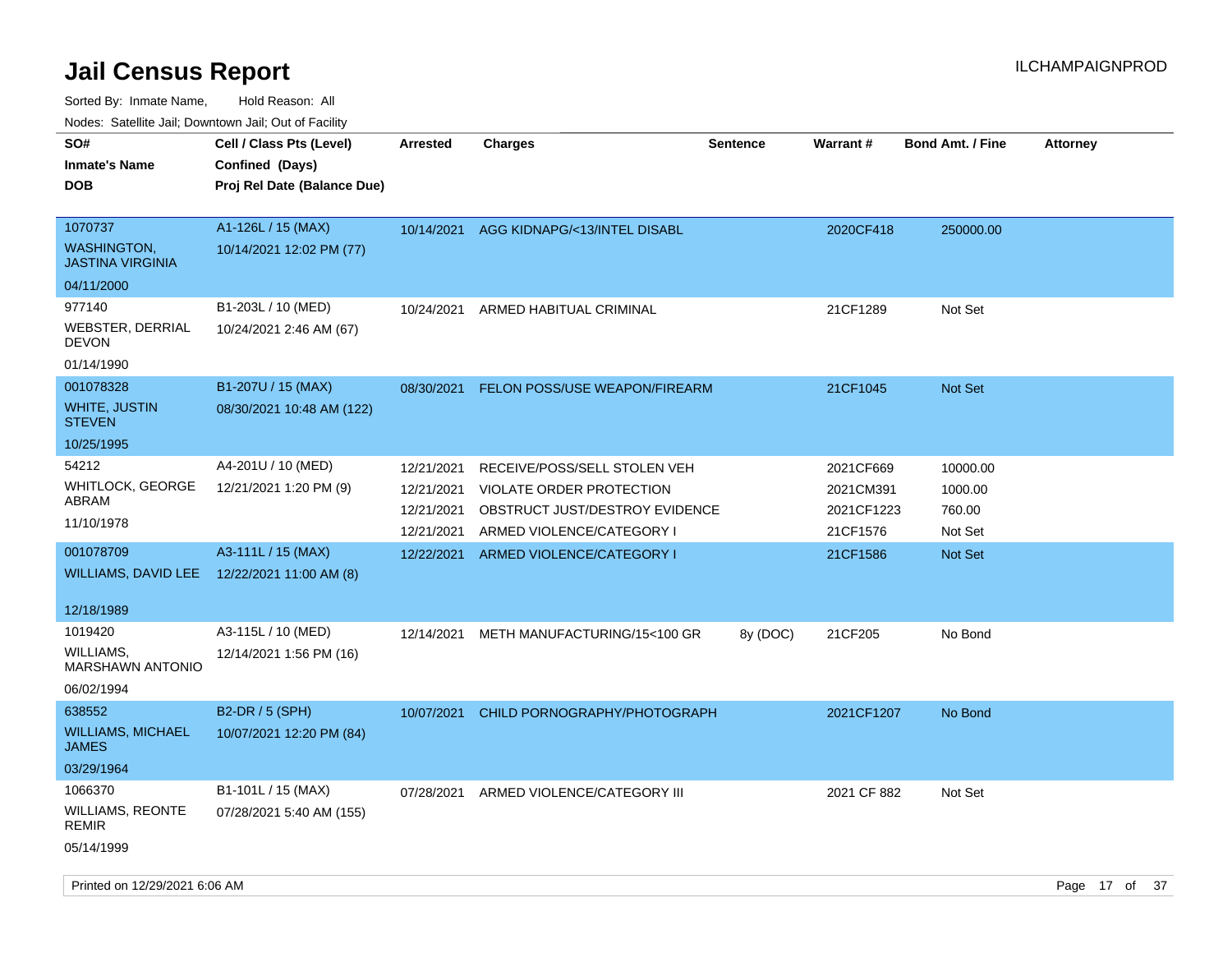| SO#<br><b>Inmate's Name</b><br><b>DOB</b>                       | Cell / Class Pts (Level)<br>Confined (Days)<br>Proj Rel Date (Balance Due) | Arrested          | <b>Charges</b>                 | <b>Sentence</b> | Warrant # | <b>Bond Amt. / Fine</b> | <b>Attorney</b> |
|-----------------------------------------------------------------|----------------------------------------------------------------------------|-------------------|--------------------------------|-----------------|-----------|-------------------------|-----------------|
| 1071833<br><b>WILLIAMS, TIMOTHY</b><br><b>JOE</b><br>01/28/1967 | BOOKH-7<br>12/28/2021 7:35 PM (2)                                          | 12/28/2021        | <b>WARRANT OUT OF COUNTY</b>   |                 | 19TR2533  | 5000.00                 |                 |
| 001078711<br><b>WILLIS, RANDY</b><br>RAMEEL<br>09/10/2003       | A3-116L / 10 (MED)<br>12/22/2021 4:15 PM (8)                               | 12/22/2021        | AGG DISCHARGE FIREARM/OCC BLDG |                 | 21CF1585  | Not Set                 |                 |
| <b>Total Satellite Jail: 135</b>                                |                                                                            | <b>Males: 117</b> | Unknown: 0<br>Females: 18      |                 |           |                         |                 |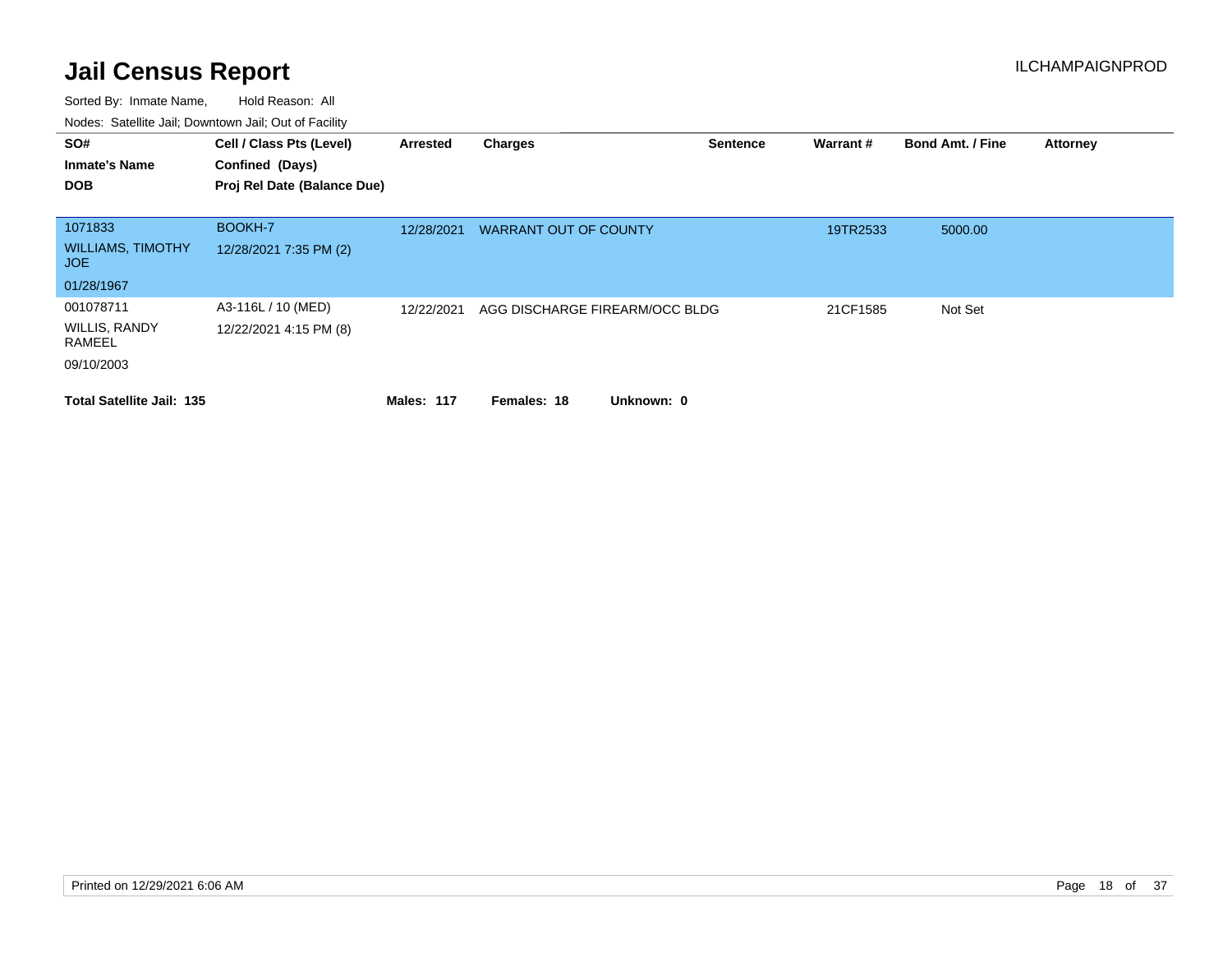| <b>Downtown Jail</b><br>SO#<br><b>Inmate's Name</b><br><b>DOB</b>        | Cell / Class Pts (Level)<br>Confined (Days)<br>Proj Rel Date (Balance Due) | Arrested                                                           | <b>Charges</b>                                                                                                                                            | <b>Sentence</b> | Warrant#                                               | <b>Bond Amt. / Fine</b>                                             | <b>Attorney</b> |
|--------------------------------------------------------------------------|----------------------------------------------------------------------------|--------------------------------------------------------------------|-----------------------------------------------------------------------------------------------------------------------------------------------------------|-----------------|--------------------------------------------------------|---------------------------------------------------------------------|-----------------|
| 1073165<br><b>ACKERMAN, CODY</b><br><b>JAMES</b><br>02/01/1989<br>969121 | G4L / 5 (MIN)<br>04/30/2021 4:48 PM (244)<br>B1 / 15 (SPH)                 | 04/30/2021<br>04/30/2021<br>04/30/2021<br>05/03/2021<br>11/25/2021 | UNLWFL POSS/DRIVER/VEH/STOLEN<br>FORGERY/ISSUE/DELIVER DOCUMENT<br><b>BURGLARY</b><br>FORGERY/ISSUE/DELIVER DOCUMENT<br><b>CRIM TRESPASS TO RESIDENCE</b> |                 | 21CF486<br>19CF143<br>21CF516<br>2018CF689<br>21CF1444 | <b>Not Set</b><br>75000.00<br>Not Set<br>2500.00 / 75.00<br>Not Set |                 |
| BECKLEY, ANTHONY<br><b>PATRICK</b><br>06/30/1989                         | 11/25/2021 7:16 PM (35)                                                    |                                                                    |                                                                                                                                                           |                 |                                                        |                                                                     |                 |
| 517915<br><b>BOXLEY, CHARLES</b><br><b>OMAR</b><br>01/10/1985            | G5U / 5 (MIN)<br>08/03/2021 2:18 PM (149)                                  | 08/03/2021<br>08/03/2021<br>08/03/2021                             | <b>BURGLARY</b><br><b>BURGLARY</b><br>FORGERY/ISSUE/DELIVER DOCUMENT                                                                                      |                 | 21CF289<br>21CF679                                     | 20000.00<br>20000.00<br>No Bond                                     |                 |
| 1067476<br><b>BROWN, JAMES</b><br><b>BRONELL</b><br>01/08/1996           | F5L / 10 (MED)<br>11/13/2021 2:35 AM (47)                                  | 11/13/2021<br>11/13/2021                                           | AGG DOMESTIC BATTERY/STRANGLE<br><b>RESIDENTIAL BURGLARY</b>                                                                                              |                 | 20CF575<br>21CF385                                     | 5000.00<br>25000.00                                                 |                 |
| 1075941<br><b>BROWN, LIONEL</b><br><b>TERRELL</b><br>10/19/1981          | G2L / 5 (MIN)<br>10/08/2021 5:16 PM (83)                                   | 10/08/2021                                                         | <b>HARASS WITNESS/FAMILY MBR/REP</b>                                                                                                                      |                 | 2021CF1188                                             | 500000.00                                                           |                 |
| 61904<br><b>BURNETT, TIMOTHY</b><br><b>LYNN</b><br>09/09/1983            | D4 / 15 (ADS)<br>10/23/2021 5:43 PM (68)                                   | 10/23/2021                                                         | <b>ROBBERY</b>                                                                                                                                            |                 | 21CF1287                                               | Not Set                                                             |                 |
| 34805<br>CONERLY, KIN JOSEPH 10/01/2021 1:53 AM (90)<br>11/16/1971       | C3U / 15 (MAX)                                                             | 10/01/2021<br>10/01/2021<br>10/06/2021                             | <b>DOMESTIC BATTERY</b><br><b>ARMED HABITUAL CRIMINAL</b><br>POSS STOLEN VEHICLE > \$25,000                                                               |                 | 21CF1183<br>21CF1184<br>19CF1786                       | <b>Not Set</b><br><b>Not Set</b><br><b>Not Set</b>                  |                 |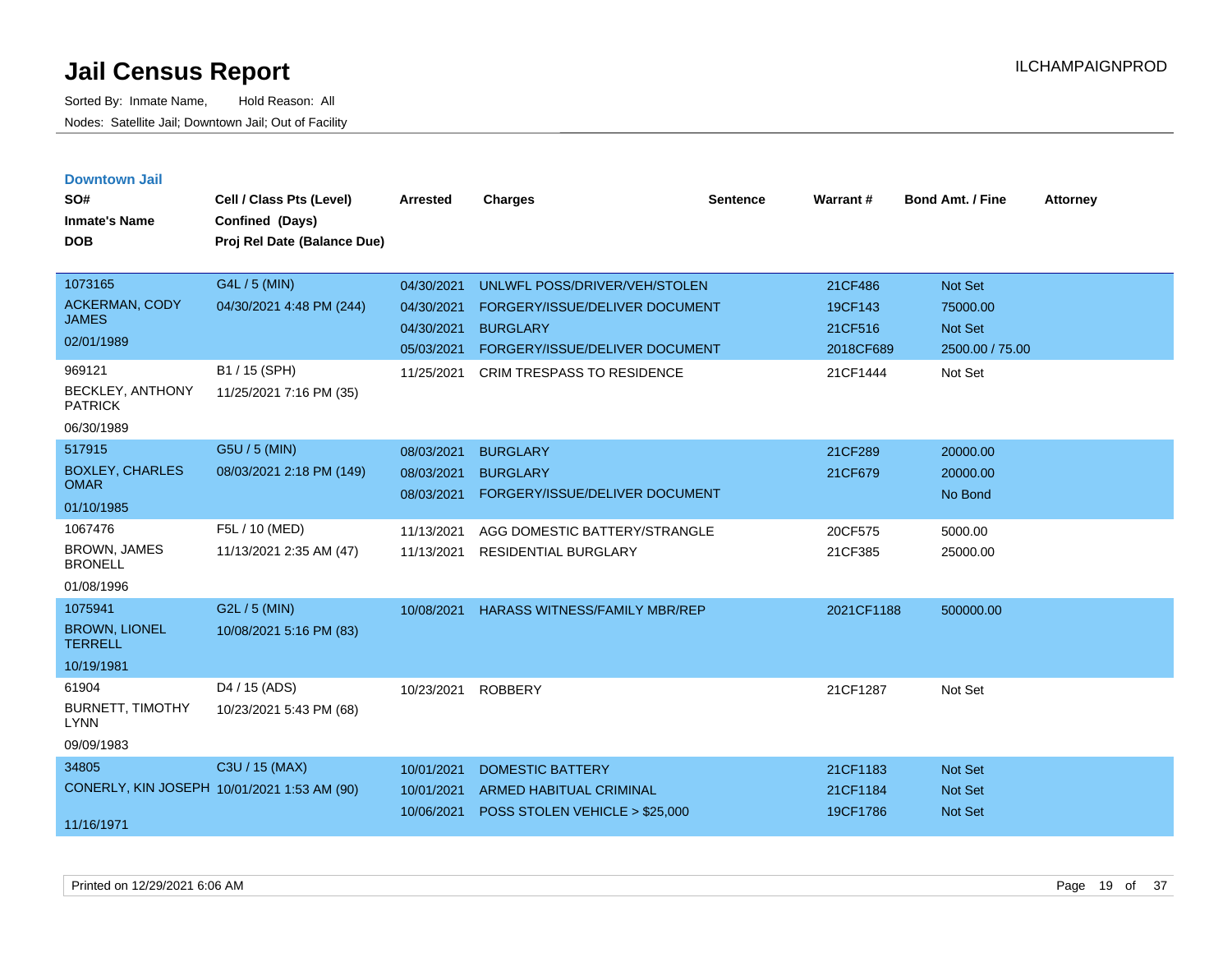|                                                  | Noues. Salenne Jan, Downtown Jan, Out of Facility |            |                                  |                 |                 |                         |                 |
|--------------------------------------------------|---------------------------------------------------|------------|----------------------------------|-----------------|-----------------|-------------------------|-----------------|
| SO#                                              | Cell / Class Pts (Level)                          | Arrested   | <b>Charges</b>                   | <b>Sentence</b> | <b>Warrant#</b> | <b>Bond Amt. / Fine</b> | <b>Attorney</b> |
| <b>Inmate's Name</b>                             | Confined (Days)                                   |            |                                  |                 |                 |                         |                 |
| <b>DOB</b>                                       | Proj Rel Date (Balance Due)                       |            |                                  |                 |                 |                         |                 |
|                                                  |                                                   |            |                                  |                 |                 |                         |                 |
| 1075361                                          | J6L / 5 (ADS)                                     | 04/16/2021 | <b>BURGLARY</b>                  |                 | 21CF414         | <b>Not Set</b>          |                 |
| <b>COWART, TORREY</b><br><b>BENJAMEN, Junior</b> | 04/16/2021 9:17 PM (258)                          |            |                                  |                 |                 |                         |                 |
| 11/22/1987                                       |                                                   |            |                                  |                 |                 |                         |                 |
| 1067370                                          | E3L / 15 (MAX)                                    | 11/05/2021 | FIREARM/FOID INVALID/NOT ELIG    |                 | 21CF1370        | Not Set                 |                 |
| DAVIS, AUSTIN<br><b>CHRISTOPHER</b>              | 11/06/2021 12:23 AM (54)                          |            |                                  |                 |                 |                         |                 |
| 08/11/1997                                       |                                                   |            |                                  |                 |                 |                         |                 |
| 1066719                                          | E4L / 10 (MED)                                    | 06/09/2021 | AGG DOMESTIC BATTERY/STRANGLE    |                 | 21CF310         | 100000.00               |                 |
| DAVIS, TAVEON                                    | 06/09/2021 10:50 PM (204)                         | 06/09/2021 | RET THEFT/DISP MERCH/>\$300      |                 | 19CF959         | 5000.00                 |                 |
| <b>CORNELIUS</b>                                 |                                                   | 06/09/2021 | RETAIL THEFT/DISP MERCH/<\$300   |                 | 19CM897         | 3000.00                 |                 |
| 12/21/1997                                       |                                                   |            |                                  |                 |                 |                         |                 |
| 001078223                                        | G6L / 5 (MIN)                                     | 11/09/2021 | AGG DUI/NO VALID DL              |                 | 21CF1382        | Not Set                 |                 |
| DIEGO-MATEO.<br><b>JOAQUIN</b>                   | 11/09/2021 10:52 PM (51)                          |            |                                  |                 |                 |                         |                 |
| 01/23/2002                                       |                                                   |            |                                  |                 |                 |                         |                 |
| 571307                                           | J3L / 15 (ADS)                                    | 09/14/2020 | <b>CRIM SEXUAL ABUSE/CONSENT</b> |                 | 2020CF1026      | Not Set                 |                 |
| DOMINGO-<br>CASTANEDA,                           | 09/14/2020 11:19 PM (472)                         | 09/14/2020 | PRED CRIM SEX ASLT/VICTIM <13    |                 | 2020CF1025      | <b>Not Set</b>          |                 |
| 09/29/1989                                       |                                                   |            |                                  |                 |                 |                         |                 |
| 527379                                           | C9U / 15 (ADS)                                    | 10/25/2021 | ARMED HABITUAL CRIMINAL          |                 | 21CF1297        | Not Set                 |                 |
| DRAKE, MARCELL<br>DEON                           | 10/25/2021 5:05 PM (66)                           | 10/27/2021 | AGG DOMESTIC BATTERY/STRANGLE    |                 | 21CF1245        | Not Set                 |                 |
| 04/20/1987                                       |                                                   |            |                                  |                 |                 |                         |                 |
| 959292                                           | K1 / 15 (ADS)                                     | 04/01/2021 | ATTEMPT (FIRST DEGREE MURDER)    |                 | 2020CF565       | 2000000.00              |                 |
| DUNCAN, COREYON<br><b>ANTHONY</b>                | 04/01/2021 8:46 PM (273)                          | 12/17/2021 | <b>MURDER</b>                    |                 | 21CF1542        | Not Set                 |                 |
| 01/17/1989                                       |                                                   |            |                                  |                 |                 |                         |                 |
| 1053207                                          | K2 / 15 (SPH)                                     | 06/06/2019 | MURDER/INTENT TO KILL/INJURE     |                 | 2019-CF849      | 2000000.00              |                 |
| FAUST, JAQUAVEON<br>LAVELL                       | 06/06/2019 2:24 PM (938)                          |            |                                  |                 |                 |                         |                 |
| 07/25/1996                                       |                                                   |            |                                  |                 |                 |                         |                 |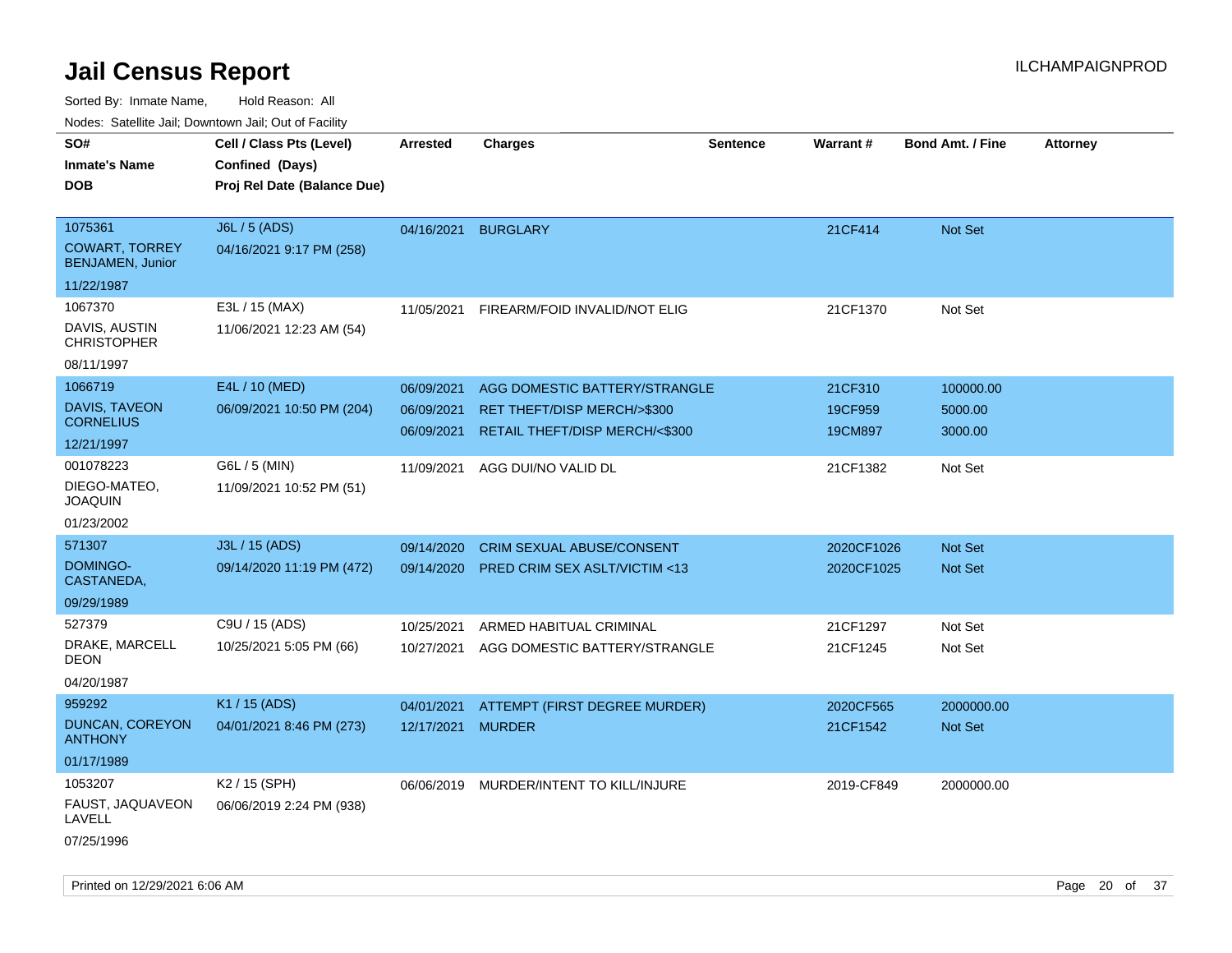| roaco. Catolino dall, Downtown dall, Out of Fability |                                              |                 |                                          |                 |             |                         |                 |
|------------------------------------------------------|----------------------------------------------|-----------------|------------------------------------------|-----------------|-------------|-------------------------|-----------------|
| SO#<br><b>Inmate's Name</b>                          | Cell / Class Pts (Level)<br>Confined (Days)  | <b>Arrested</b> | <b>Charges</b>                           | <b>Sentence</b> | Warrant#    | <b>Bond Amt. / Fine</b> | <b>Attorney</b> |
| <b>DOB</b>                                           | Proj Rel Date (Balance Due)                  |                 |                                          |                 |             |                         |                 |
| 962759                                               | E6L / 5 (ADS)                                | 07/16/2021      | METH DELIVERY<5 GRAMS                    |                 | 21CF833     | Not Set                 |                 |
|                                                      | FINLEY, KEVIN DANTE 07/16/2021 9:44 PM (167) | 07/29/2021      | AGG CRIM SEX ASSAULT/FELONY              |                 | 21CF891     | No Bond                 |                 |
| 12/28/1988                                           |                                              |                 |                                          |                 |             |                         |                 |
| 524764<br><b>FISCUS, ROBERT</b>                      | G3L / 5 (MIN)                                | 09/18/2021      | METH DELIVERY/15<100 GRAMS               |                 | 21CF627     | 50000.00                |                 |
| LOWELL                                               | 09/18/2021 10:50 AM (103)                    |                 |                                          |                 |             |                         |                 |
| 02/17/1986                                           |                                              |                 |                                          |                 |             |                         |                 |
| 1068518                                              | G8U / 5 (MIN)                                | 12/16/2021      | <b>BURGLARY</b>                          |                 | 21CF54      | 10000.00                |                 |
| <b>FULFORD, WILLIE</b><br>Junior                     | 12/15/2021 11:16 PM (15)                     | 12/16/2021      | <b>BURGLARY</b>                          |                 | 21CF416     | 10000.00                |                 |
| 12/12/1963                                           |                                              | 12/16/2021      | <b>RESIST/OBSTRUCT WITH INJURY</b>       |                 | 21C370      | 5000.00                 |                 |
| 1068917                                              | H1L / 5 (MIN)                                | 08/11/2021      | VIO ORDER/PRIOR VIO OF ORDER             |                 | 21CF965     | Not Set                 |                 |
| GARCIA, JUAN<br>CARLOS                               | 08/11/2021 9:24 PM (141)                     |                 |                                          |                 |             |                         |                 |
| 10/21/1997                                           |                                              |                 |                                          |                 |             |                         |                 |
| 32913                                                | I1 / 15 (ADS)                                | 12/03/2021      | PRED CRIM SEX ASLT/VICTIM <13            |                 | 21CF1481    | <b>Not Set</b>          |                 |
| <b>GROB, WARREN A,</b><br>Junior                     | 12/03/2021 4:24 PM (27)                      |                 |                                          |                 |             |                         |                 |
| 12/07/1950                                           |                                              |                 |                                          |                 |             |                         |                 |
| 1073611                                              | G3U / 5 (MIN)                                | 02/09/2021      | DELIVERY OF OR POSSESSION OF W/INT       |                 | 21CF160     | Not Set                 |                 |
| HAYES, CAMERON<br><b>TAYLOR MALEEK</b>               | 02/09/2021 3:10 PM (324)                     | 02/09/2021      | MFG 15>100 GR ECSTASY/ANALOG             |                 | 21CF121     | 500000.00               |                 |
| 08/10/1998                                           |                                              |                 |                                          |                 |             |                         |                 |
| 544770                                               | D3 / 10 (MED)                                | 08/14/2021      | AGG DOMESTIC BATTERY/STRANGLE            |                 | 2021CF514   | 25000.00                |                 |
| HAYES, DEVON<br><b>JERMAINE</b>                      | 08/14/2021 2:56 AM (138)                     | 08/14/2021      | AGGRAVATED DOMESTIC BATTERY              |                 | 21CF977     | No Bond                 |                 |
| 11/07/1987                                           |                                              |                 |                                          |                 |             |                         |                 |
| 1024228                                              | K3 / 15 (SPH)                                |                 | 04/24/2018 *MURDER/INTENT TO KILL/INJURE |                 | 2018-CF1170 | 5000000.00              |                 |
| HILL, JAMONTE<br>RASHAD                              | 04/24/2018 4:07 PM (1,346)                   |                 |                                          |                 |             |                         |                 |
| 05/23/1994                                           |                                              |                 |                                          |                 |             |                         |                 |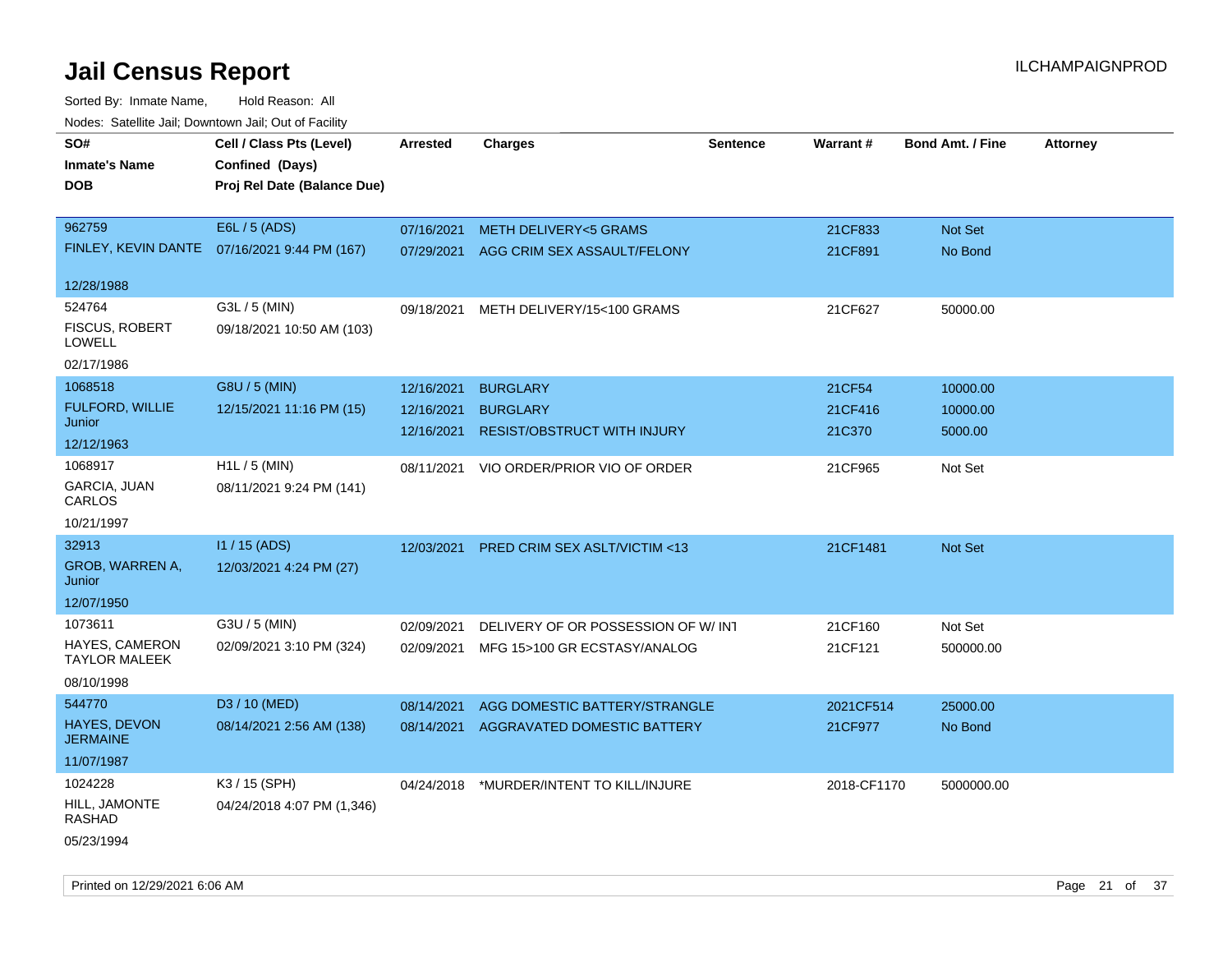| Nudes. Satellite Jali, Downtown Jali, Out of Facility |                                             |                 |                                    |                 |            |                         |                 |
|-------------------------------------------------------|---------------------------------------------|-----------------|------------------------------------|-----------------|------------|-------------------------|-----------------|
| SO#<br>Inmate's Name                                  | Cell / Class Pts (Level)<br>Confined (Days) | <b>Arrested</b> | <b>Charges</b>                     | <b>Sentence</b> | Warrant#   | <b>Bond Amt. / Fine</b> | <b>Attorney</b> |
| <b>DOB</b>                                            | Proj Rel Date (Balance Due)                 |                 |                                    |                 |            |                         |                 |
| 1063119                                               | J5L / 10 (MED)                              | 11/05/2021      | <b>BURGLARY</b>                    |                 | 2018CF877  | 10000.00                |                 |
| HUNT, KHALLEEL<br>MALIK                               | 11/05/2021 7:47 AM (55)                     |                 |                                    |                 |            |                         |                 |
| 03/28/1999                                            |                                             |                 |                                    |                 |            |                         |                 |
| 1073894                                               | E1U / 10 (ADS)                              | 09/09/2021      | VIOLATE SEX OFFENDER REGIS/2+      |                 | 2021CF920  | 10000.00                |                 |
|                                                       | JOKICH, ANTON VEGO 09/09/2021 2:14 PM (112) |                 |                                    |                 |            |                         |                 |
| 05/30/1969                                            |                                             |                 |                                    |                 |            |                         |                 |
| 23138                                                 | D1 / 15 (MAX)                               | 06/17/2021      | AGG STALKING/CONFINE/RESTRAIN      | 5y (DOC)        | 18-CF-1333 | <b>Not Set</b>          |                 |
| <b>JONES, GLENN</b><br>CLAYTON                        | 06/17/2021 12:51 PM (196)                   |                 |                                    |                 |            |                         |                 |
| 08/17/1958                                            |                                             |                 |                                    |                 |            |                         |                 |
| 24308                                                 | D <sub>2</sub> / 15 (MAX)                   | 06/03/2021      | ROBBERY                            |                 | 21CF625    | No Bond                 |                 |
| KWIATKOWSKI,<br>ROBERT JOHN                           | 06/03/2021 10:40 PM (210)                   |                 |                                    |                 |            |                         |                 |
| 08/08/1963                                            |                                             |                 |                                    |                 |            |                         |                 |
| 29681                                                 | J2L / 15 (ADS)                              | 07/14/2020      | PREDATORY CRIMINAL SEX ASSLT/CHILD |                 | 20CF-781   | 250000.00               |                 |
| LENOIR, JOHN<br><b>CHRISTOPHER</b>                    | 07/14/2020 12:51 PM (534)                   |                 |                                    |                 |            |                         |                 |
| 04/20/1966                                            |                                             |                 |                                    |                 |            |                         |                 |
| 001078320                                             | J1L / 10 (SPH)                              | 11/23/2021      | RESIST/OBSTRUCTING A PEACE OFFICEF |                 | 21CM539    | Not Set                 |                 |
| MARSH, PAUL<br>OLUFUNMILAYO                           | 11/23/2021 2:32 PM (37)                     |                 |                                    |                 |            |                         |                 |
| 07/13/1994                                            |                                             |                 |                                    |                 |            |                         |                 |
| 45113                                                 | E2L / 15 (MAX)                              |                 | 11/20/2021 ARMED HABITUAL CRIMINAL |                 | 21CF1424   | No Bond                 |                 |
| <b>MARTIN, JEREMIAH</b><br><b>FRANCIS</b>             | 11/20/2021 1:18 AM (40)                     |                 |                                    |                 |            |                         |                 |
| 01/18/1977                                            |                                             |                 |                                    |                 |            |                         |                 |
| 1066623                                               | G6U / 5 (MIN)                               | 11/17/2021      | MFG/DEL 15<100 GR COCA/ANALOG      |                 | 17CF1093   | 75000.00                |                 |
| MATA-OROZCO.<br>OLEGARIO                              | 11/17/2021 5:08 PM (43)                     |                 |                                    |                 |            |                         |                 |
| 03/06/1995                                            |                                             |                 |                                    |                 |            |                         |                 |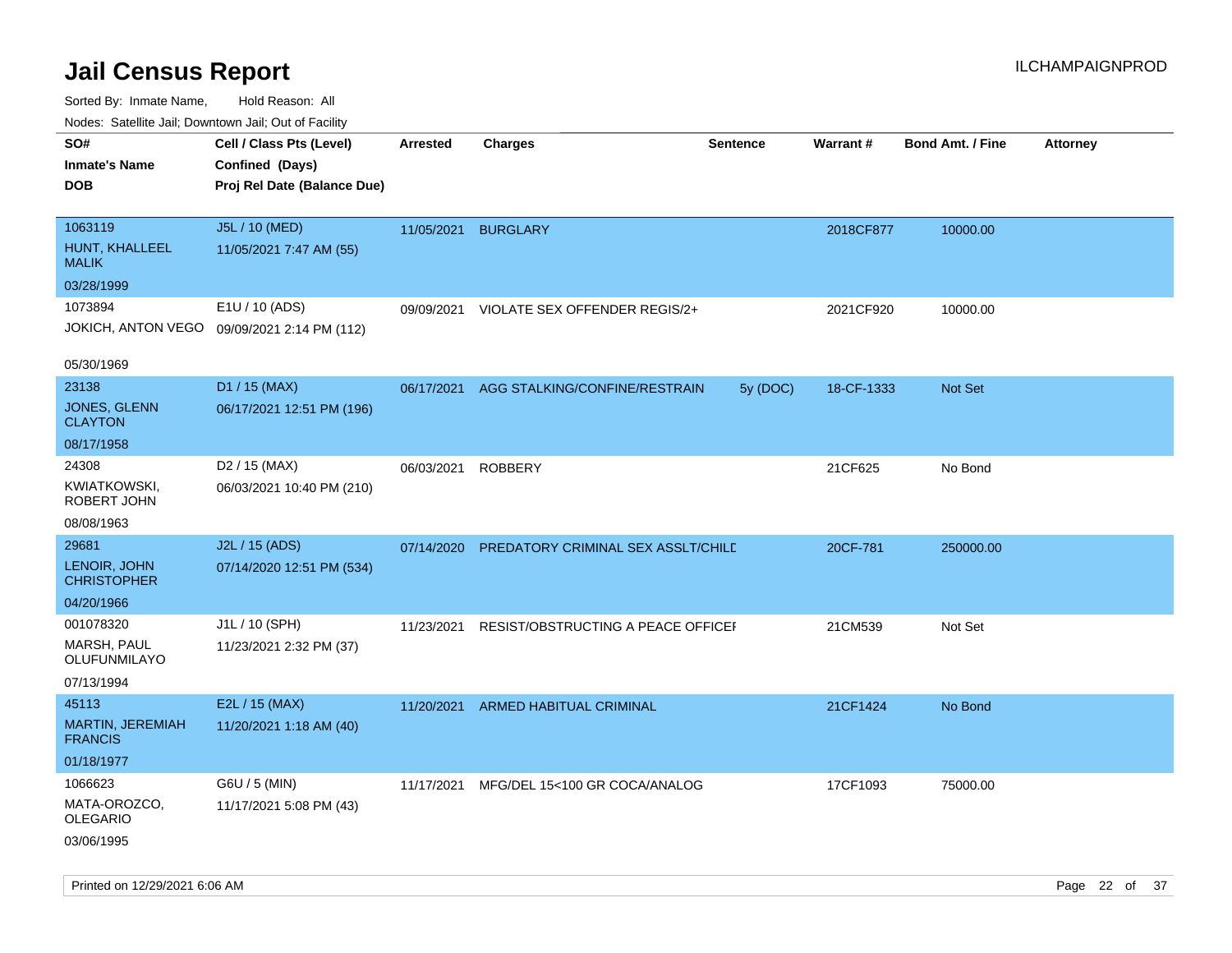Sorted By: Inmate Name, Hold Reason: All

Nodes: Satellite Jail; Downtown Jail; Out of Facility

| SO#<br><b>Inmate's Name</b><br><b>DOB</b>                 | Cell / Class Pts (Level)<br>Confined (Days)<br>Proj Rel Date (Balance Due) | <b>Arrested</b>          | <b>Charges</b>                                                 | <b>Sentence</b> | Warrant#            | <b>Bond Amt. / Fine</b> | <b>Attorney</b> |
|-----------------------------------------------------------|----------------------------------------------------------------------------|--------------------------|----------------------------------------------------------------|-----------------|---------------------|-------------------------|-----------------|
| 001078249<br>MCCLENDON, CALVIN<br>M                       | B3 / 10 (MED)<br>08/07/2021 8:56 AM (145)                                  | 08/07/2021               | FELON POSS/USE WEAPON/FIREARM                                  |                 | 21CF947             | Not Set                 |                 |
| 04/29/1990                                                |                                                                            |                          |                                                                |                 |                     |                         |                 |
| 40235<br>MERRIWEATHER,<br><b>MARCUS TODD</b>              | G9U / 5 (MIN)<br>10/04/2021 4:41 PM (87)                                   | 10/04/2021               | AGG DUI/4                                                      |                 | 2021CF1145          | 35000.00                |                 |
| 11/28/1967                                                |                                                                            |                          |                                                                |                 |                     |                         |                 |
| 1040273<br>METCALFE, LANELL<br><b>JARON</b>               | E5U / 15 (ADS)<br>09/30/2021 11:32 PM (91)                                 | 09/30/2021               | <b>PRED CRIM SEX ASLT/VICTIM &lt;13</b>                        |                 | 21CF329             | 500000.00               |                 |
| 09/22/1988                                                |                                                                            |                          |                                                                |                 |                     |                         |                 |
| 1075635<br>MILES, DEVLON VON,<br>Junior                   | B <sub>2</sub> / 10 (ADS)<br>05/11/2021 10:39 PM (233)                     | 05/11/2021<br>05/11/2021 | AGG DISCHARGE FIREARM/OCC VEH<br>MFG/DEL CANNABIS/30-500 GRAMS |                 | 21CF538<br>20CF1402 | Not Set<br>100000.00    |                 |
| 11/04/2000                                                |                                                                            |                          |                                                                |                 |                     |                         |                 |
| 48033<br>MOORE,<br><b>CHRISTOPHER ALLEN</b><br>07/02/1976 | G9L / 5 (ADS)<br>12/04/2021 4:38 PM (26)                                   | 12/04/2021               | DOMESTIC BATTERY/OTHER PRIOR                                   | 4y (DOC)        | 21CF1482            | <b>Not Set</b>          |                 |
| 1069209                                                   | H2L / 10 (ADS)                                                             | 04/07/2021               | AGG BATTERY/GREAT BODILY HARM                                  |                 | 21CF376             | Not Set                 |                 |
| MOORE, DEVONTE<br>JAMAL                                   | 04/07/2021 6:25 PM (267)                                                   |                          |                                                                |                 |                     |                         |                 |
| 09/24/1995                                                |                                                                            |                          |                                                                |                 |                     |                         |                 |
| 1022441                                                   | <b>H5L / 10 (ADS)</b>                                                      | 10/27/2021               | AGG BATTERY/PEACE OFFICER                                      |                 | 2021 CF 12          | No Bond                 |                 |
| PICKENS, DONTRELL<br><b>DEMAR</b>                         | 10/27/2021 1:39 PM (64)                                                    | 10/27/2021               | AGG BATTERY/PEACE OFFICER                                      |                 | 2020 CF 1488        | No Bond                 |                 |
| 12/10/1993                                                |                                                                            |                          |                                                                |                 |                     |                         |                 |
| 001078602                                                 | C7L / 10 (MED)                                                             | 11/21/2021               | AGGRAVATED DOMESTIC BATTERY                                    |                 | 21CF1428            | Not Set                 |                 |
| RICHARDSON,<br><b>JOHNNY LINDAL</b>                       | 11/21/2021 10:00 AM (39)                                                   |                          |                                                                |                 |                     |                         |                 |
| 06/27/2000                                                |                                                                            |                          |                                                                |                 |                     |                         |                 |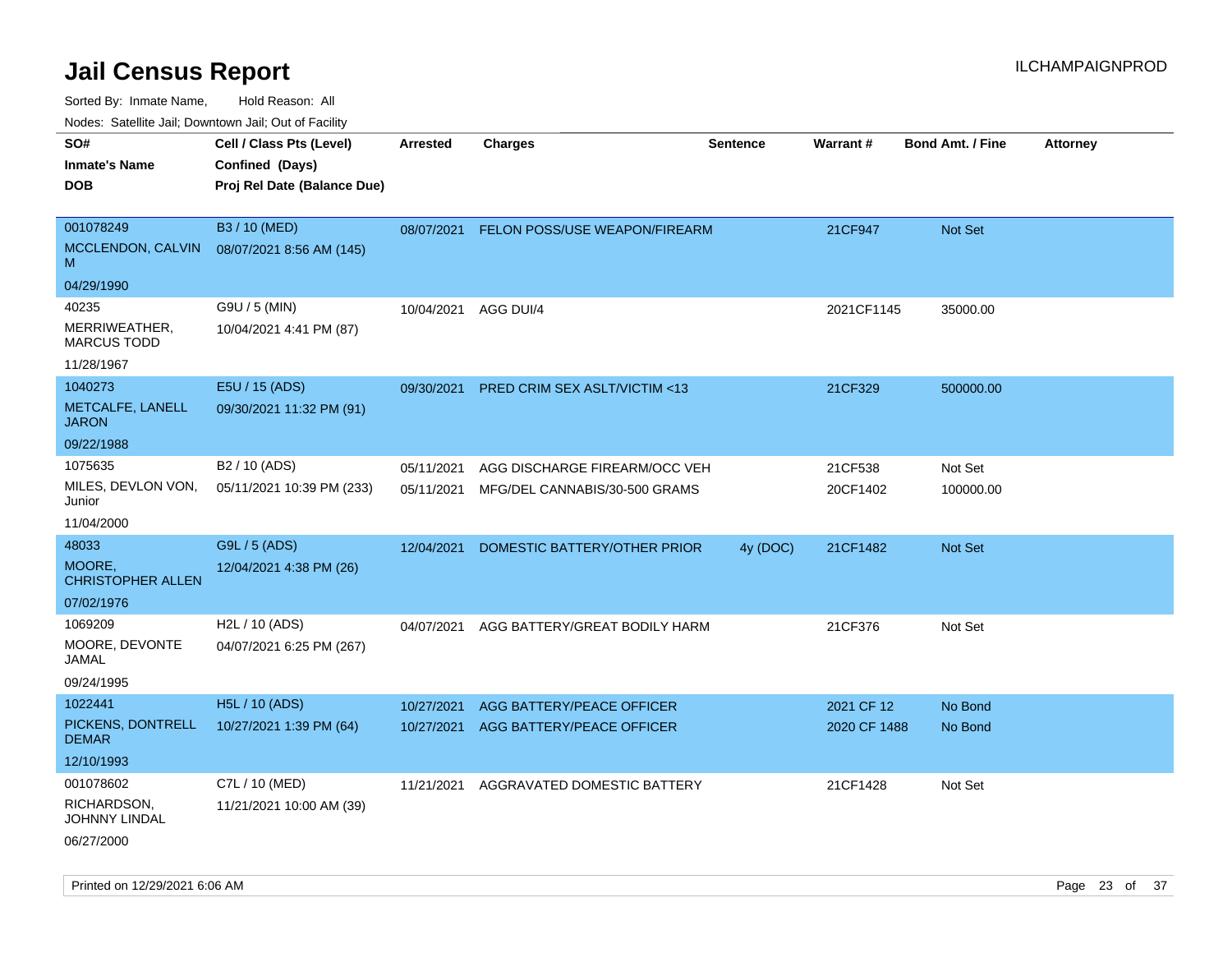Sorted By: Inmate Name, Hold Reason: All

| Nodes: Satellite Jail; Downtown Jail; Out of Facility |                             |                          |                                                       |                 |            |                         |                 |
|-------------------------------------------------------|-----------------------------|--------------------------|-------------------------------------------------------|-----------------|------------|-------------------------|-----------------|
| SO#                                                   | Cell / Class Pts (Level)    | <b>Arrested</b>          | <b>Charges</b>                                        | <b>Sentence</b> | Warrant #  | <b>Bond Amt. / Fine</b> | <b>Attorney</b> |
| <b>Inmate's Name</b>                                  | Confined (Days)             |                          |                                                       |                 |            |                         |                 |
| <b>DOB</b>                                            | Proj Rel Date (Balance Due) |                          |                                                       |                 |            |                         |                 |
|                                                       |                             |                          |                                                       |                 |            |                         |                 |
| 1072114                                               | A1U / 15 (SPH)              | 01/17/2021               | ATTEMPT (FIRST DEGREE MURDER)                         |                 | 2021CF65   | Not Set                 |                 |
| ROBINSON, DONNELL<br><b>LEVON</b>                     | 01/17/2021 2:40 PM (347)    | 01/17/2021<br>02/17/2021 | ARMED ROBBERY/NO FIREARM<br><b>AGGRAVATED BATTERY</b> |                 | 2020CF824  | 75000.00                |                 |
| 10/23/2000                                            |                             |                          |                                                       | 4y (DOC)        |            | 250000.00               |                 |
| 1068592                                               | J7L / 15 (ADS)              | 11/12/2021               | <b>BURGLARY</b>                                       |                 | 21CF1393   | Not Set                 |                 |
| ROSS, TEVONTAE<br><b>TERRANCE</b>                     | 11/12/2021 8:41 AM (48)     |                          |                                                       |                 |            |                         |                 |
| 12/15/1998                                            |                             |                          |                                                       |                 |            |                         |                 |
| 59178                                                 | F8L / 15 (MAX)              | 12/13/2021               | POSS AMT CON SUB EXCEPT(A)/(D)                        |                 | 20CF221    | 5000.00                 |                 |
| <b>SANDERS, MICHAEL</b><br><b>JEAN</b>                | 12/13/2021 4:17 PM (17)     | 12/13/2021               | AGG DISCHARGE FIREARM/OCC VEH                         |                 | 21CF1274   | 1500000.00              |                 |
| 12/22/1967                                            |                             |                          |                                                       |                 |            |                         |                 |
| 1057312                                               | G2U / 5 (MIN)               | 11/10/2021               | HOME INVASION/FIREARM                                 |                 | 21CF1388   | Not Set                 |                 |
| STARKS, RAMEON<br><b>TAHZIER</b>                      | 11/10/2021 9:51 PM (50)     | 11/30/2021               | THEFT                                                 |                 | 21CF1194   | 100000.00               |                 |
| 12/18/1996                                            |                             |                          |                                                       |                 |            |                         |                 |
| 1051104                                               | G1U / 5 (MIN)               | 05/26/2021               | METH DELIVERY/5<15 GRAMS                              |                 | 21CF598    | <b>Not Set</b>          |                 |
| STOVER, ANDREW                                        | 05/27/2021 12:59 AM (217)   | 05/26/2021               | DRIVING ON REVOKED LICENSE                            |                 | 21TR4000   | Not Set                 |                 |
| <b>WADE</b>                                           |                             | 05/26/2021               | <b>BURGLARY</b>                                       |                 | 21CF667    | Not Set                 |                 |
| 07/20/1994                                            |                             |                          |                                                       |                 |            |                         |                 |
| 1068839                                               | F6U / 15 (MAX)              | 08/07/2020               | <b>HOMICIDE</b>                                       |                 | 2020-CF851 | 1000000.00              |                 |
| TAYLOR, LONDON<br><b>JAVON</b>                        | 08/07/2020 10:30 AM (510)   |                          |                                                       |                 |            |                         |                 |
| 08/16/1999                                            |                             |                          |                                                       |                 |            |                         |                 |
| 1004142                                               | F7L / 15 (MAX)              | 10/27/2021               | POSSESSION OF METH/15<100GRAMS                        |                 | 2021CF1298 | 1500000.00              |                 |
| TOY, KAYON LARENZ                                     | 10/22/2021 1:01 PM (69)     |                          |                                                       |                 |            |                         |                 |
|                                                       |                             |                          |                                                       |                 |            |                         |                 |
| 09/12/1991                                            |                             |                          |                                                       |                 |            |                         |                 |
| 1056971                                               | D6 / 10 (ADS)               | 08/07/2021               | FELON POSS/USE WEAPON/FIREARM                         |                 | 21CF948    | No Bond                 |                 |
| TRAVIS, DENZEL<br><b>DANTRELL</b>                     | 08/07/2021 7:36 AM (145)    | 08/08/2021               | AGG BATTERY/PUBLIC PLACE                              |                 | 2020CF647  | 25000.00                |                 |
| 03/21/1993                                            |                             |                          |                                                       |                 |            |                         |                 |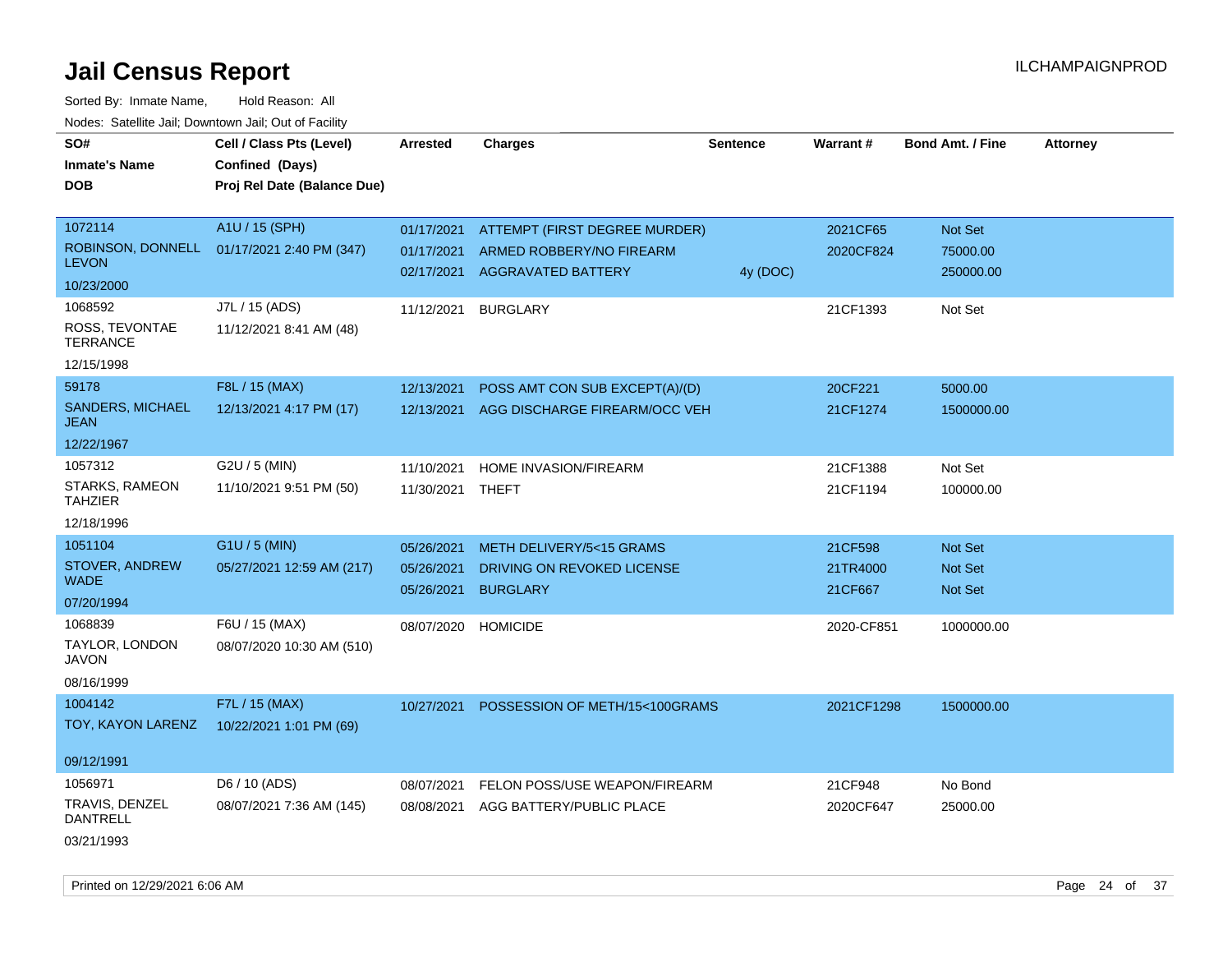Sorted By: Inmate Name, Hold Reason: All Nodes: Satellite Jail; Downtown Jail; Out of Facility

| roacs. Catellite Jall, Downtown Jall, Out of Facility |                                                                            |                          |                                                     |          |                       |                         |                 |
|-------------------------------------------------------|----------------------------------------------------------------------------|--------------------------|-----------------------------------------------------|----------|-----------------------|-------------------------|-----------------|
| SO#<br><b>Inmate's Name</b><br><b>DOB</b>             | Cell / Class Pts (Level)<br>Confined (Days)<br>Proj Rel Date (Balance Due) | <b>Arrested</b>          | <b>Charges</b>                                      | Sentence | Warrant#              | <b>Bond Amt. / Fine</b> | <b>Attorney</b> |
|                                                       |                                                                            |                          |                                                     |          |                       |                         |                 |
| 001078250<br><b>TRAVIS, JORDAN</b><br><b>TESHAUN</b>  | F2L / 10 (MED)<br>08/07/2021 10:27 AM (145)                                | 08/07/2021               | FELON POSS WEAPON/BODY ARMOR                        |          | 21CF950               | Not Set                 |                 |
| 03/03/1996                                            |                                                                            |                          |                                                     |          |                       |                         |                 |
| 56994                                                 | A1L / 15 (SPH)                                                             |                          |                                                     |          |                       |                         |                 |
| TURNER, ROBERT<br>EARL, Senior                        | 12/09/2021 9:23 PM (21)                                                    | 12/09/2021<br>12/13/2021 | STALKING/CAUSE FEAR FOR SAFETY<br>PAROLE REVOCATION |          | 21CF1514<br>CH2107735 | Not Set<br>Not Set      |                 |
| 09/07/1982                                            |                                                                            |                          |                                                     |          |                       |                         |                 |
| 30108                                                 | J4L / 15 (ADS)                                                             | 07/30/2021               | <b>MURDER</b>                                       |          | 21CF902               | 2000000.00              |                 |
| VANDYKE, DARYL<br><b>ANTHONY</b>                      | 07/30/2021 8:29 PM (153)                                                   |                          |                                                     |          |                       |                         |                 |
| 10/04/1965                                            |                                                                            |                          |                                                     |          |                       |                         |                 |
| 968681                                                | D5 / 15 (ADS)                                                              | 08/27/2021               | AGG CRIM SX AB/VIC 13<18/TRUST                      |          | 2020CF499             | 250000.00               |                 |
| WADE, DEMETRIUS<br>DARYL                              | 08/27/2021 2:25 AM (125)                                                   | 08/27/2021               | INDIRECT CRIMINAL CONTEMPT                          | 5y(DOC)  | 2021CC16              | No Bond                 |                 |
| 01/07/1987                                            |                                                                            |                          |                                                     |          |                       |                         |                 |
| 1070904                                               | G7U / 5 (MIN)                                                              | 10/28/2021               | <b>BURGLARY</b>                                     |          | 2021CF321             | 15000.00                |                 |
| WANKEL, JONAH<br><b>JAMES</b>                         | 10/28/2021 3:42 AM (63)                                                    |                          |                                                     |          |                       |                         |                 |
| 12/15/1993                                            |                                                                            |                          |                                                     |          |                       |                         |                 |
| 1070971                                               | H3L / 5 (ADS)                                                              | 12/07/2021               | <b>IDENTITY THEFT/&lt;\$300</b>                     |          | 20CF922               | Not Set                 |                 |
| WEIR, CLINTON<br><b>HOWARD</b>                        | 12/08/2021 3:45 AM (22)                                                    | 12/07/2021               | <b>RECKLESS DRIVING</b>                             |          | 19TR2348              | Not Set                 |                 |
| 03/15/1983                                            |                                                                            |                          |                                                     |          |                       |                         |                 |
| 1058072                                               | A2U / 15 (SPH)                                                             | 02/25/2021               | ARMED HABITUAL CRIMINAL                             |          |                       | Not Set                 |                 |
| <b>WILLIAMS, KENNETH</b><br><b>BERNARD</b>            | 02/25/2021 3:24 PM (308)                                                   |                          |                                                     |          |                       |                         |                 |
| 10/04/1985                                            |                                                                            |                          |                                                     |          |                       |                         |                 |
| 9326                                                  | I2 / 5 (ADS)                                                               | 06/14/2021               | <b>BURGLARY</b>                                     |          | 2020-CF-625           | Not Set                 |                 |
| YOUNG, ANTHONY<br>PAUL                                | 06/14/2021 12:07 PM (199)                                                  |                          |                                                     |          |                       |                         |                 |
| 03/13/1954                                            |                                                                            |                          |                                                     |          |                       |                         |                 |

Printed on 12/29/2021 6:06 AM Page 25 of 37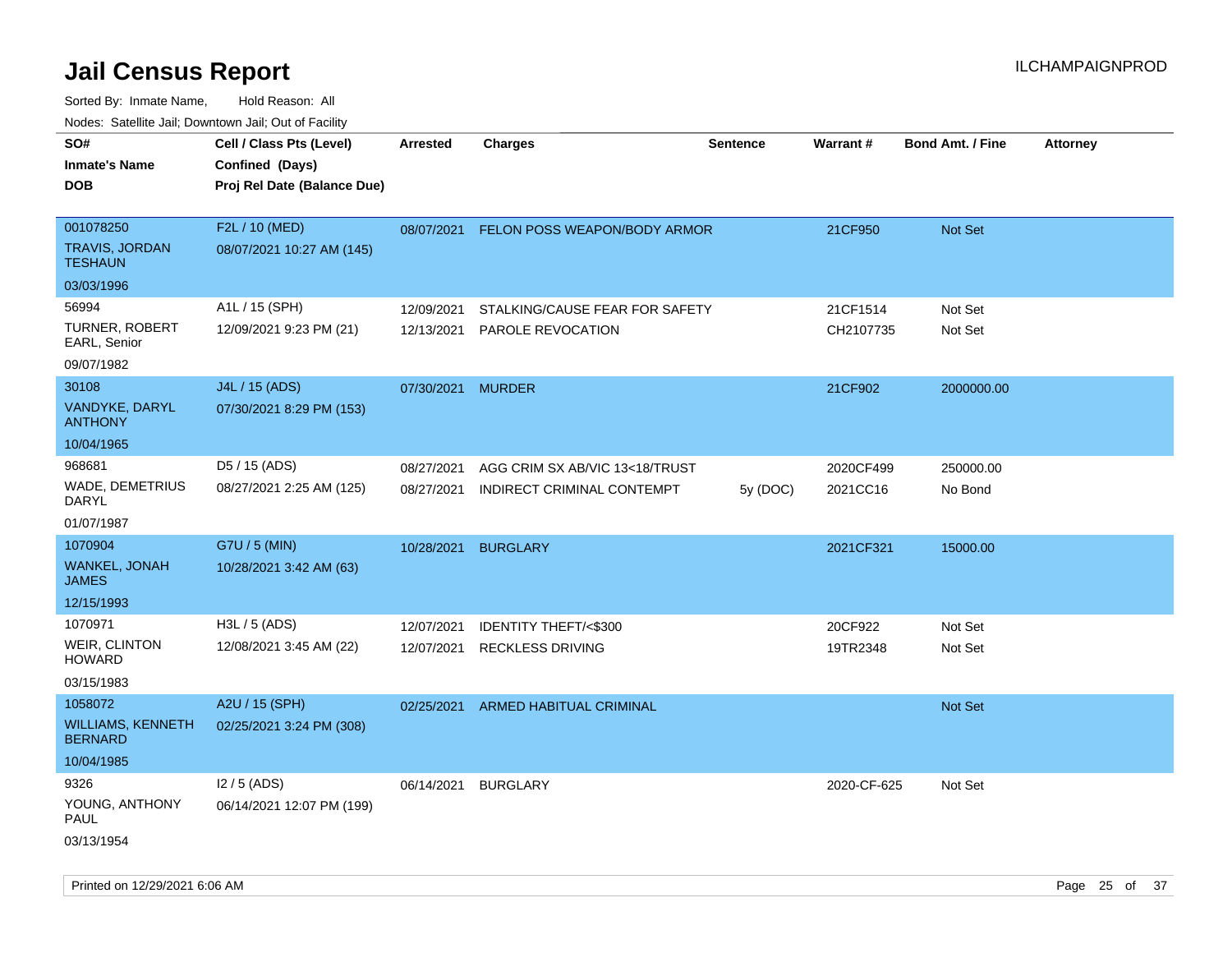Sorted By: Inmate Name, Hold Reason: All Nodes: Satellite Jail; Downtown Jail; Out of Facility

**Total Downtown Jail: 55 Males: 55 Females: 0 Unknown: 0**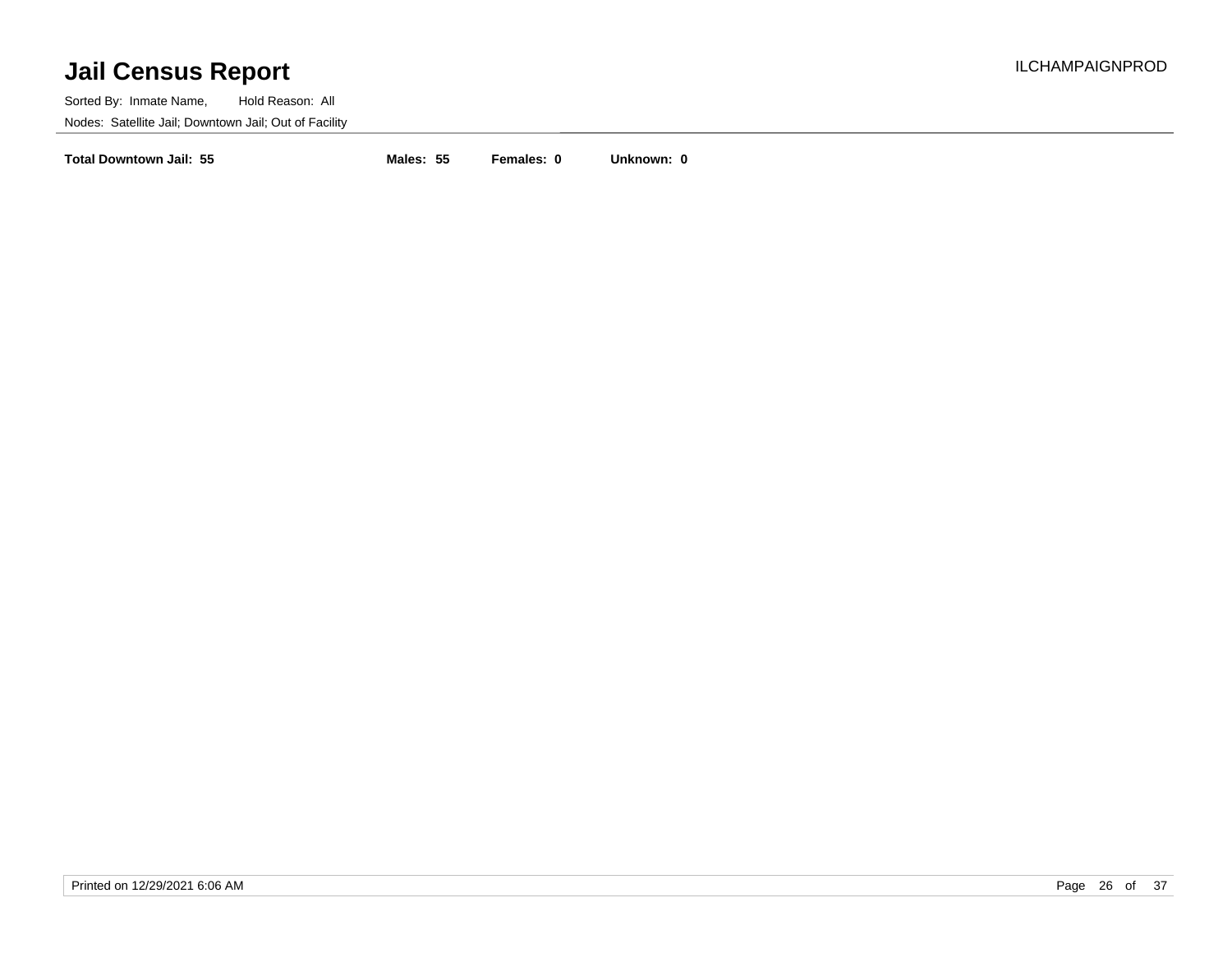|  | <b>Out of Facility</b> |  |
|--|------------------------|--|

| SO#<br><b>Inmate's Name</b><br><b>DOB</b>                                    | Cell / Class Pts (Level)<br>Confined (Days)<br>Proj Rel Date (Balance Due) | <b>Arrested</b>                        | <b>Charges</b>                                                                              | <b>Sentence</b> | Warrant#                        | <b>Bond Amt. / Fine</b>              | <b>Attorney</b> |
|------------------------------------------------------------------------------|----------------------------------------------------------------------------|----------------------------------------|---------------------------------------------------------------------------------------------|-----------------|---------------------------------|--------------------------------------|-----------------|
| 61095<br>AMOS, DERRICK<br><b>JAMES</b>                                       | <b>DEW / 10 (ADS)</b><br>05/02/2021 9:02 PM (242)                          | 05/02/2021                             | HOME INVASION/CAUSE INJURY                                                                  |                 | 2021CF323                       | 100000.00                            |                 |
| 06/12/1985<br>19971<br><b>LYNN</b>                                           | <b>EHD</b><br>BARNESKE, RAYMOND 11/09/2021 9:32 AM (51)                    | 11/09/2021                             | DRIVING RVK/SUSP DUI/SSS 4-9                                                                |                 | 2021CF968                       | Not Set                              |                 |
| 08/17/1961<br>516062<br><b>BENNETT, JOHN</b><br><b>MICHAEL</b><br>04/30/1986 | 5/6/2022 (0.00)<br><b>DEW / 15 (MAX)</b><br>02/22/2021 10:47 AM (311)      | 02/22/2021<br>02/22/2021               | <b>PHONE HARASSMENT/2+</b><br>AGG DISCH FIR/VEH/PC OFF/FRMAN                                |                 | 20CF194<br>21CF210              | 5000.00<br>No Bond                   |                 |
| 976538<br>09/05/1989                                                         | EHD<br>BLISSIT, WYATT TYRES 10/12/2021 10:05 AM (79)<br>1/6/2022 (0.00)    | 10/12/2021                             | DOMESTIC BATTERY/OTHER PRIOR                                                                |                 | 2020CF1095                      | Not Set                              |                 |
| 33993<br><b>BOOKER, STEPHON</b><br><b>MONTELL</b><br>06/11/1971              | <b>DEW / 10 (MED)</b><br>06/14/2021 7:42 PM (199)                          | 06/14/2021<br>06/14/2021<br>06/14/2021 | AGGRAVATED DOMESTIC BATTERY<br>POSSESSING A CONTROLLED SUBSTANC<br><b>PAROLE REVOCATION</b> |                 | 21CF688<br>21CF657<br>CH2103612 | <b>Not Set</b><br>Not Set<br>No Bond |                 |
| 1074315<br><b>BRIGGS, PATRICK</b><br><b>MONTAY</b><br>08/05/2001             | DEW / 15 (MAX)<br>08/03/2021 4:56 PM (149)                                 | 07/27/2021                             | AGG DISCHARGE FIREARM/VEH/SCH                                                               |                 | 21CF927                         | Not Set                              |                 |
| 001078065<br><b>BROWN, CHARMAN</b><br><b>LAKEEF</b><br>11/30/2002            | <b>KAN / 10 (ADS)</b><br>06/17/2021 12:32 PM (196)                         | 06/17/2021                             | AGG BATTERY/DISCHARGE FIREARM                                                               |                 | 21CF704                         | 1000000.00                           |                 |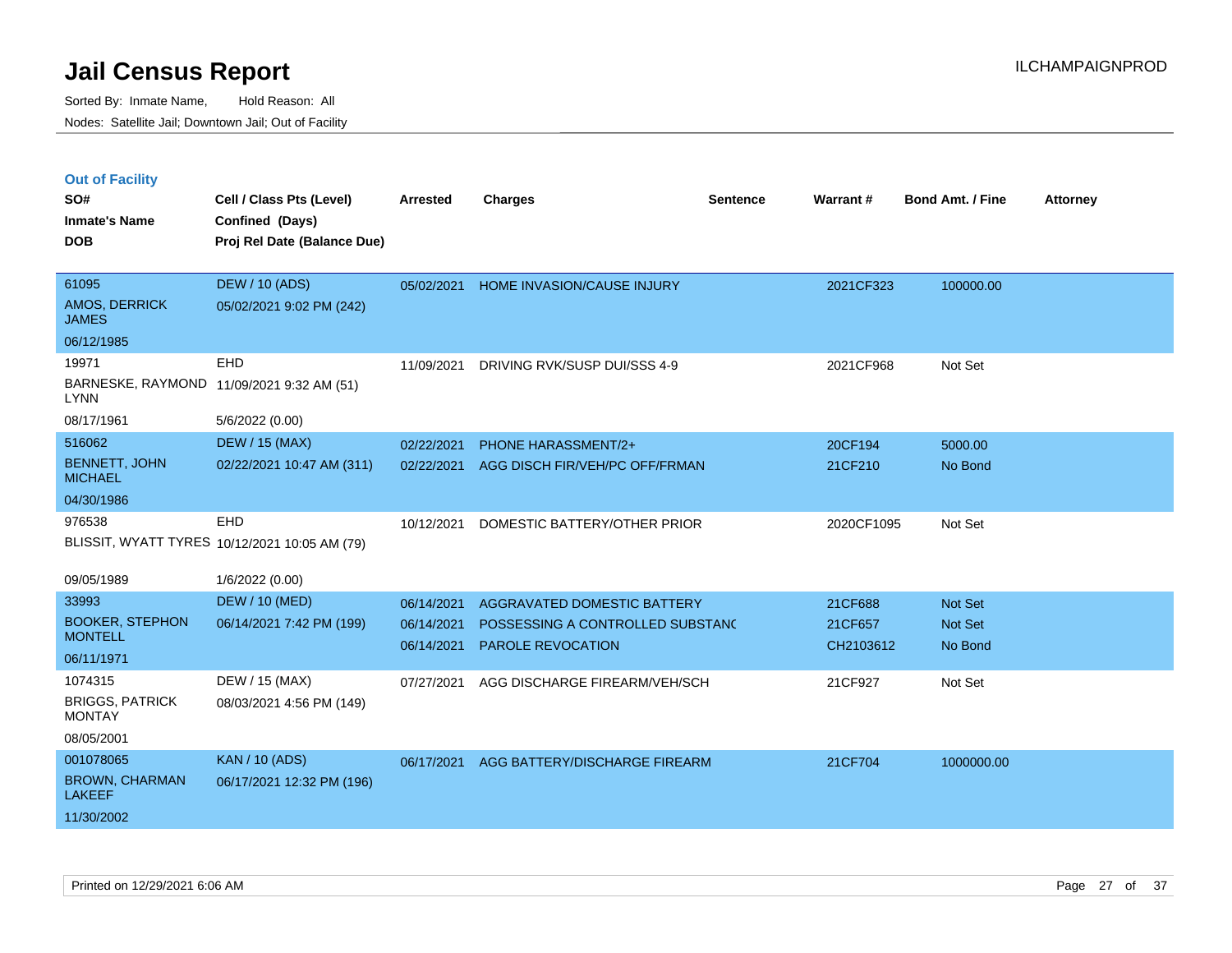| roaco. Calcinio dan, Downtown dan, Cal or Fability |                             |            |                                          |                 |                 |                         |                 |
|----------------------------------------------------|-----------------------------|------------|------------------------------------------|-----------------|-----------------|-------------------------|-----------------|
| SO#                                                | Cell / Class Pts (Level)    | Arrested   | <b>Charges</b>                           | <b>Sentence</b> | <b>Warrant#</b> | <b>Bond Amt. / Fine</b> | <b>Attorney</b> |
| Inmate's Name                                      | Confined (Days)             |            |                                          |                 |                 |                         |                 |
| DOB                                                | Proj Rel Date (Balance Due) |            |                                          |                 |                 |                         |                 |
|                                                    |                             |            |                                          |                 |                 |                         |                 |
| 1038554                                            | <b>KAN / 15 (MAX)</b>       | 08/18/2021 | DELIVERY OF OR POSSESSION OF W/INT       |                 | 21CF1009        | No Bond                 |                 |
| <b>BROWN, CORRION</b><br><b>DEVONTAE</b>           | 08/18/2021 5:40 PM (134)    | 08/18/2021 | ARMED HABITUAL CRIMINAL                  |                 | 21CF1162        | Not Set                 |                 |
| 04/19/1995                                         |                             |            |                                          |                 |                 |                         |                 |
| 1038579                                            | KAN / 15 (MAX)              | 08/18/2021 | FELON POSS/USE WEAPON/FIREARM            |                 | 21CF1010        | Not Set                 |                 |
| <b>BROWN, MARKEL</b><br>rikki                      | 08/18/2021 2:05 PM (134)    |            |                                          |                 |                 |                         |                 |
| 01/06/1995                                         |                             |            |                                          |                 |                 |                         |                 |
| 1003006                                            | <b>KAN / 15 (MAX)</b>       | 08/19/2021 | FELON POSS/USE MACHINE GUN               |                 | 21CF1011        | No Bond                 |                 |
| <b>BROWN, ROCKEITH</b><br>JAVONTE                  | 08/19/2021 12:55 AM (133)   |            |                                          |                 |                 |                         |                 |
| 07/23/1991                                         |                             |            |                                          |                 |                 |                         |                 |
| 987334                                             | DEW / 15 (MAX)              |            | 03/10/2021 ATTEMPT (FIRST DEGREE MURDER) |                 | 19CF689         | Not Set                 |                 |
| CAIN, ISAIAH<br><b>DEPRIEST</b>                    | 03/10/2021 2:22 PM (295)    |            |                                          |                 |                 |                         |                 |
| 12/23/1990                                         |                             |            |                                          |                 |                 |                         |                 |
| 001078638                                          | <b>EHD</b>                  | 12/15/2021 | DRIVING ON SUSPENDED LICENSE             |                 | 2021TR1120      | <b>Not Set</b>          |                 |
| <b>CAMPBELL, CARLA</b><br><b>GISSELLE</b>          | 12/15/2021 11:03 AM (15)    |            |                                          |                 |                 |                         |                 |
| 08/12/1980                                         | 2/12/2022 (0.00)            |            |                                          |                 |                 |                         |                 |
| 992962                                             | DEW / 15 (ADS)              | 05/25/2021 | MURDER/INTENT TO KILL/INJURE             |                 | 2018CF1045      | 1000000.00              |                 |
| CAMPBELL, KEITH<br>KNAQEEB                         | 05/25/2021 1:19 PM (219)    |            |                                          |                 |                 |                         |                 |
| 07/22/1991                                         |                             |            |                                          |                 |                 |                         |                 |
| 001078576                                          | <b>KAN / 15 (MAX)</b>       | 11/09/2021 | UNLAWFUL USE OF A WEAPON                 |                 | 21CF1383        | <b>Not Set</b>          |                 |
| CARTER, DEMONDRE<br>DAVON                          | 11/09/2021 6:01 PM (51)     |            |                                          |                 |                 |                         |                 |
| 05/27/2001                                         |                             |            |                                          |                 |                 |                         |                 |
| 1064992                                            | KAN / 15 (MAX)              | 09/20/2021 | ARMED VIOLENCE/CATEGORY I                |                 | 21CF1137        | Not Set                 |                 |
| CARTER, KEJUAN<br>JAVONTE                          | 09/20/2021 11:42 PM (101)   |            |                                          |                 |                 |                         |                 |
| 06/27/1998                                         |                             |            |                                          |                 |                 |                         |                 |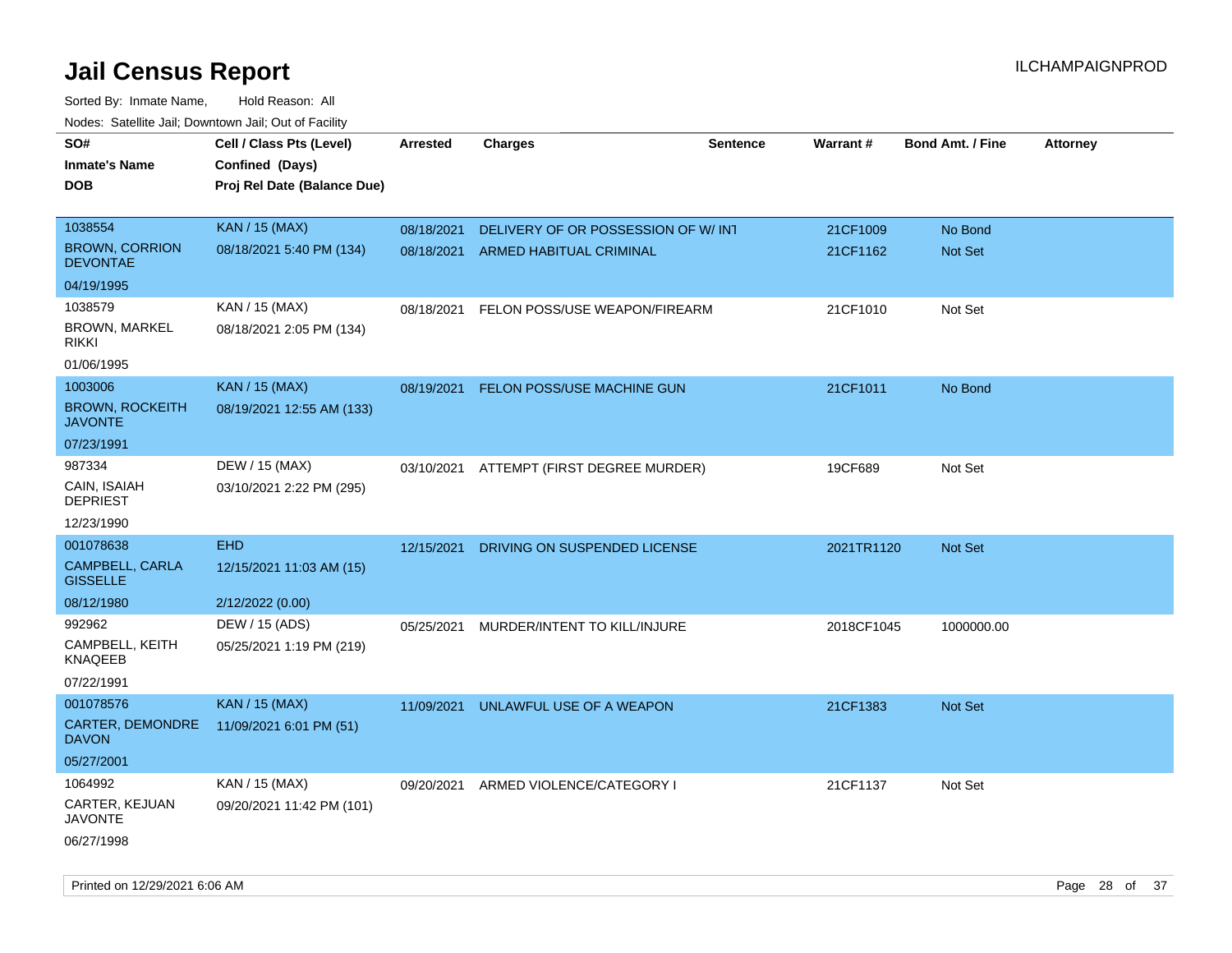| SO#<br><b>Inmate's Name</b><br><b>DOB</b>                            | Cell / Class Pts (Level)<br>Confined (Days)<br>Proj Rel Date (Balance Due) | <b>Arrested</b>                        | <b>Charges</b>                                                                                          | <b>Sentence</b> | Warrant#                             | <b>Bond Amt. / Fine</b>       | <b>Attorney</b> |
|----------------------------------------------------------------------|----------------------------------------------------------------------------|----------------------------------------|---------------------------------------------------------------------------------------------------------|-----------------|--------------------------------------|-------------------------------|-----------------|
| 959420<br><b>CHAPPLE, RAYMOND</b><br><b>DEONTE</b><br>06/30/1988     | <b>EHD</b><br>11/16/2021 9:49 AM (44)<br>12/29/2021 (0.00)                 |                                        | 11/16/2021 AGG DUI/NO VALID DL                                                                          |                 | 2021CF673                            | Not Set                       |                 |
| 001078461<br>COLE, ERIC JOSE<br>01/24/2002                           | KAN / 10 (MED)<br>10/08/2021 12:25 AM (83)                                 | 10/07/2021<br>10/07/2021<br>10/08/2021 | AGG UNLAWFUL USE WEAPON/PERSON<br>AGG DOMESTIC BATTERY/STRANGLE<br><b>HARASS WITNESS/FAMILY MBR/REP</b> |                 | 2021CF1209<br>2021CF1208<br>21CF1218 | No Bond<br>Not Set<br>Not Set |                 |
| 57733<br><b>CRAIG, ANTOINE</b><br><b>DARRELL</b><br>10/09/1982       | <b>KAN / 15 (SPH)</b><br>02/25/2020 4:08 PM (674)                          | 02/25/2020<br>02/25/2020               | <b>HOMICIDE</b><br><b>FELON POSS/USE WEAPON/FIREARM</b>                                                 |                 | 2020-CF250<br>19CF-1827              | 2000000.00<br>80000.00        |                 |
| 001077939<br><b>CROSS, PATRICK</b><br><b>DONTRELLE</b><br>11/07/2001 | DEW / 10 (MED)<br>05/10/2021 7:31 PM (234)                                 | 05/10/2021<br>06/02/2021               | FIREARM/FOID INVALID/NOT ELIG<br>POSS STOLEN VEHICLE > \$25,000                                         |                 | 21CF526<br>21CF612                   | No Bond<br>Not Set            |                 |
| 1061304<br><b>DORRIS, KEMION</b><br><b>DAETOCE</b><br>11/19/1997     | <b>DEW / 15 (MAX)</b><br>10/11/2021 7:30 PM (80)                           | 10/11/2021<br>10/11/2021<br>10/11/2021 | <b>ARMED HABITUAL CRIMINAL</b><br><b>ARMED HABITUAL CRIMINAL</b><br><b>HOME INVASION/FIREARM</b>        |                 | 21CF1226<br>21CF1227<br>21CF1228     | No Bond<br>No Bond<br>No Bond |                 |
| 995885<br>FINLEY, KENON<br><b>MARQUIS</b><br>09/13/1991              | <b>EHD</b><br>11/30/2021 10:33 AM (30)<br>12/29/2021 (0.00)                | 11/30/2021                             | DRIVING ON SUSPENDED LICENSE                                                                            |                 | 2021TR4222                           | Not Set                       |                 |
| 60154<br>GARCIA-MEZA,<br><b>CARLOS</b><br>03/06/1983                 | <b>EHD</b><br>10/20/2021 9:23 AM (71)<br>1/16/2022 (0.00)                  | 10/20/2021                             | AGG DUI/LIC SUSP OR REVOKED                                                                             |                 | 2021cf261                            | Not Set                       |                 |
| 986642<br>GARELLI, SAMMY<br><b>JOSEPH</b><br>06/24/1982              | <b>EHD</b><br>12/14/2021 9:32 AM (16)<br>1/12/2022 (0.00)                  | 12/14/2021                             | DRIVING ON SUSPENDED LICENSE                                                                            |                 | 2020TR8374                           | Not Set                       |                 |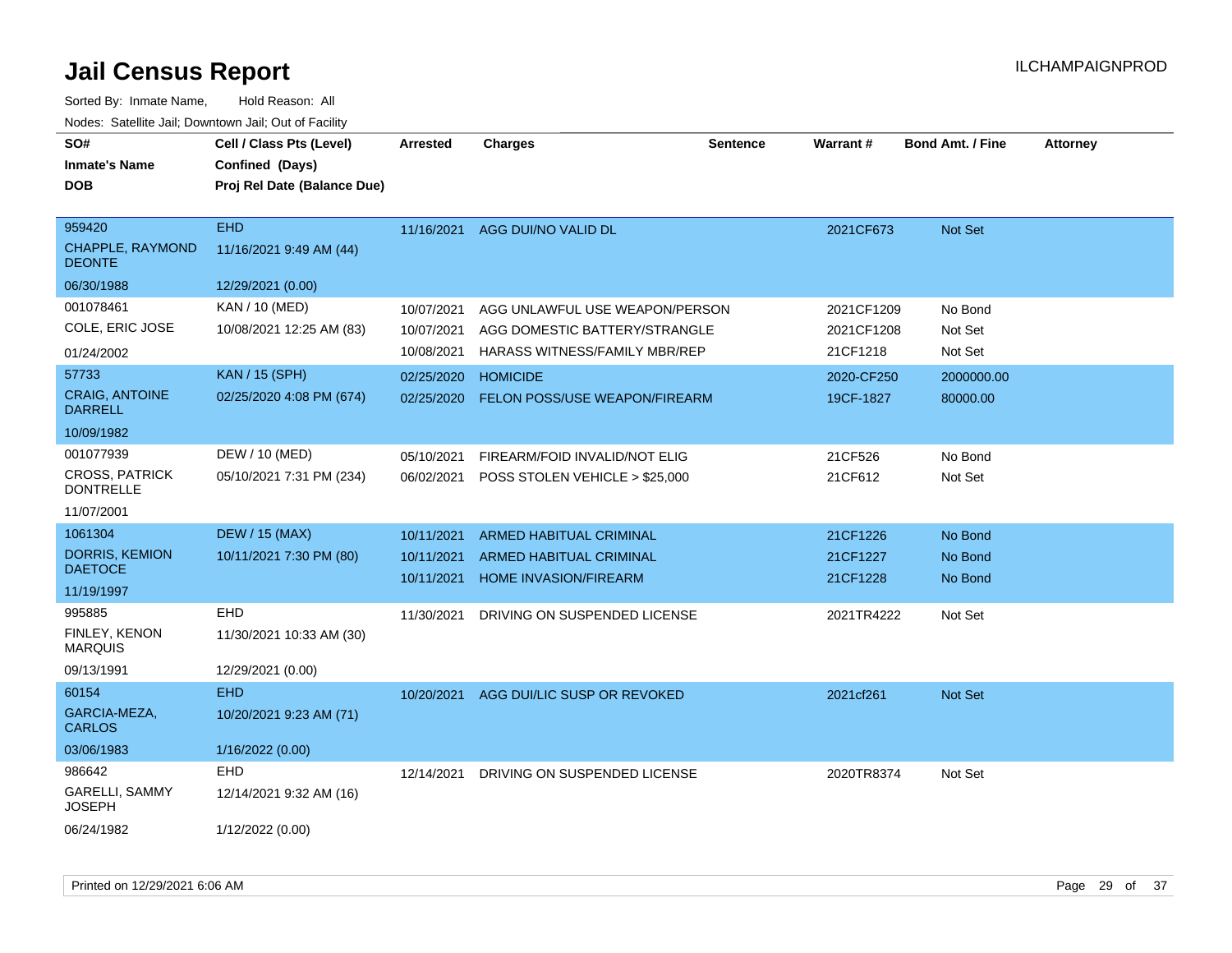| SO#<br><b>Inmate's Name</b>              | Cell / Class Pts (Level)<br>Confined (Days)  | <b>Arrested</b> | <b>Charges</b>                            | <b>Sentence</b> | <b>Warrant#</b> | <b>Bond Amt. / Fine</b> | <b>Attorney</b> |
|------------------------------------------|----------------------------------------------|-----------------|-------------------------------------------|-----------------|-----------------|-------------------------|-----------------|
| <b>DOB</b>                               | Proj Rel Date (Balance Due)                  |                 |                                           |                 |                 |                         |                 |
|                                          |                                              |                 |                                           |                 |                 |                         |                 |
| 001077363                                | <b>KAN / 25 (SPH)</b>                        | 10/30/2020      | HOME INVASION/FIREARM                     |                 | 20CF1202        | 500000.00               |                 |
| <b>GARY, DAKOTA</b><br><b>TREVON</b>     | 10/30/2020 10:41 AM (426)                    |                 |                                           |                 |                 |                         |                 |
| 12/31/2001                               |                                              |                 |                                           |                 |                 |                         |                 |
| 1013012                                  | KAN / 15 (MAX)                               | 07/08/2021      | FELON POSS/USE FIREARM PRIOR              |                 | 21CF798         | Not Set                 |                 |
|                                          | GARY, XAVIER LAMAR  07/08/2021 9:24 AM (175) | 07/08/2021      | ATTEMPT (FIRST DEGREE MURDER)             |                 | 2021CF790       | 1000000.00              |                 |
|                                          |                                              | 07/08/2021      | FELON POSS/USE FIREARM PRIOR              |                 | 2020CF650       | 25000.00                |                 |
| 12/14/1991                               |                                              |                 |                                           |                 |                 |                         |                 |
| 1065946                                  | <b>KAN / 10 (MED)</b>                        | 09/04/2021      | AGG BATTERY/DISCHARGE FIREARM             |                 | 21CF1057        | 750000.00               |                 |
| GODBOLT, DESMOND<br><b>DEVONTAE</b>      | 09/04/2021 1:17 AM (117)                     | 09/04/2021      | <b>RESIST/OBSTRUCTING A PEACE OFFICEF</b> |                 | 21CM407         | Not Set                 |                 |
| 11/15/1997                               |                                              |                 |                                           |                 |                 |                         |                 |
| 1070118                                  | KAN / 15 (MAX)                               | 08/31/2021      | AGGRAVATED DOMESTIC BATTERY               |                 | 21CF1049        | No Bond                 |                 |
| <b>GRAHAM, CORTEZ</b><br><b>LAMON</b>    | 08/31/2021 9:32 PM (121)                     | 09/02/2021      | PROBATION VIOLATION                       |                 | 21CF55          | Not Set                 |                 |
| 03/31/1976                               |                                              |                 |                                           |                 |                 |                         |                 |
| 1000641                                  | <b>KAN / 10 (MED)</b>                        | 09/14/2021      | <b>ARMED HABITUAL CRIMINAL</b>            |                 | 21CF1116        | No Bond                 |                 |
| <b>GRANT, CEDRIC</b><br><b>DYSHAWN</b>   | 09/14/2021 6:32 PM (107)                     |                 |                                           |                 |                 |                         |                 |
| 01/03/1991                               |                                              |                 |                                           |                 |                 |                         |                 |
| 1076506                                  | KAN / 15 (MAX)                               | 09/17/2021      | AGG UUW/PERSON/CM THREAT VIOL             |                 | 21CF1131        | Not Set                 |                 |
|                                          | GRAY, JAMARH EMERE 09/17/2021 10:41 AM (104) | 09/20/2021      | DOMESTIC BATTERY                          |                 | 21CM430         | Not Set                 |                 |
| 06/21/2003                               |                                              |                 |                                           |                 |                 |                         |                 |
| 973845                                   | <b>EHD</b>                                   | 12/21/2021      | DRIVING ON SUSPENDED LICENSE              |                 | 2021TR647       | <b>Not Set</b>          |                 |
| <b>GRIFFITH, PRESTON</b><br><b>JOEL</b>  | 12/21/2021 10:42 AM (9)                      |                 |                                           |                 |                 |                         |                 |
| 08/16/1982                               | 1/19/2022 (0.00)                             |                 |                                           |                 |                 |                         |                 |
| 1042532                                  | <b>EHD</b>                                   | 12/21/2021      | DRIVING ON SUSPENDED LICENSE              |                 | 2021TR4179      | Not Set                 |                 |
| HARMON, DANICCI<br><b>JAISHA ASHANNA</b> | 12/21/2021 9:56 AM (9)                       |                 |                                           |                 |                 |                         |                 |
| 11/23/1993                               | 12/30/2021 (0.00)                            |                 |                                           |                 |                 |                         |                 |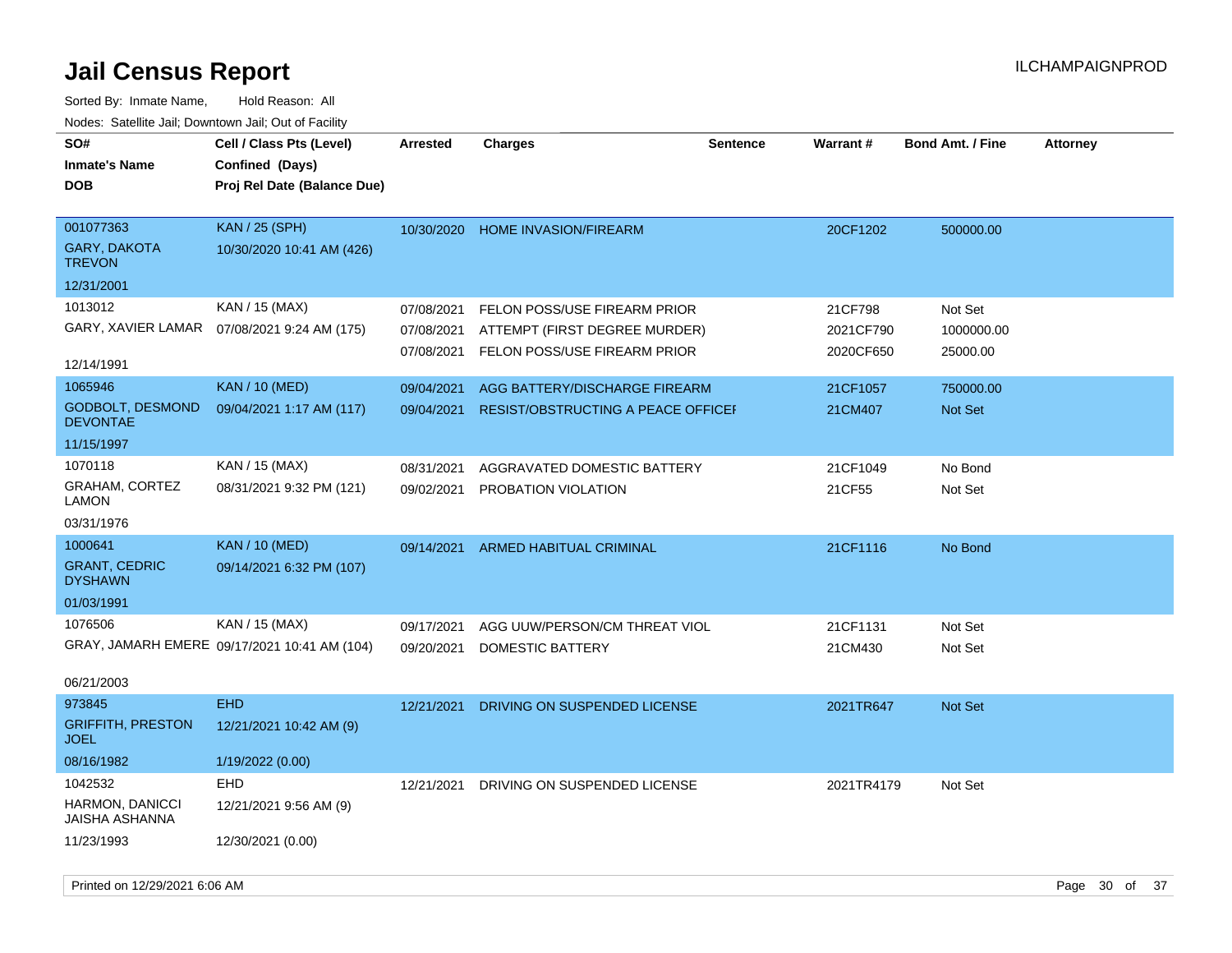| SO#<br><b>Inmate's Name</b><br><b>DOB</b> | Cell / Class Pts (Level)<br>Confined (Days)<br>Proj Rel Date (Balance Due) | <b>Arrested</b> | Charges                        | <b>Sentence</b> | <b>Warrant#</b>         | <b>Bond Amt. / Fine</b> | <b>Attorney</b> |
|-------------------------------------------|----------------------------------------------------------------------------|-----------------|--------------------------------|-----------------|-------------------------|-------------------------|-----------------|
| 1041176                                   | <b>DEW / 15 (MAX)</b>                                                      | 10/05/2021      | <b>PAROLE REVOCATION</b>       |                 |                         | <b>Not Set</b>          |                 |
| <b>HART, DAVEON</b><br><b>LATTEEF</b>     | 10/05/2021 10:35 AM (86)                                                   | 10/06/2021      | AGGRAVATED DOMESTIC BATTERY    |                 |                         | Not Set                 |                 |
| 03/15/1996                                |                                                                            |                 |                                |                 |                         |                         |                 |
| 1045186                                   | DEW / 15 (MAX)                                                             | 08/16/2021      | ARMED VIOLENCE/CATEGORY I      |                 | 21CF934                 | 1000000.00              |                 |
| HOLBROOK, JOHNNIE<br><b>MATHIS</b>        | 08/16/2021 11:07 AM (136)                                                  | 08/16/2021      | FELON POSS/USE WEAPON/FIREARM  |                 | 19CF968                 | Not Set                 |                 |
| 07/19/1996                                |                                                                            | 08/16/2021      | AGG FLEEING POLICE/21 MPH OVER |                 | 21CF988                 | Not Set                 |                 |
|                                           |                                                                            | 08/16/2021      | FELON POSS/USE WEAPON/FIREARM  |                 | 21CF989                 | Not Set                 |                 |
| 001078146                                 | <b>DEW / 15 (MAX)</b>                                                      | 07/09/2021      | AGG BATTERY/DISCHARGE FIREARM  |                 | 21CF795                 | 1000000.00              |                 |
| HUNT, TEIGAN<br><b>JAZAIREO</b>           | 07/09/2021 12:41 PM (174)                                                  | 07/09/2021      | ARMED ROBBERY/ARMED W/FIREARM  |                 | 21CF806                 | <b>Not Set</b>          |                 |
| 05/14/2003                                |                                                                            |                 |                                |                 |                         |                         |                 |
| 989743                                    | DEW / 15 (ADS)                                                             | 04/13/2021      | AGG DISCHARGE FIREARM/VEH/SCH  |                 | 21CF400                 | Not Set                 |                 |
| JACKSON, STEVE<br><b>ALLEN</b>            | 04/13/2021 2:45 AM (261)                                                   | 04/13/2021      | AGGRAVATED DOMESTIC BATTERY    |                 | 21CF399                 | Not Set                 |                 |
| 06/04/1991                                |                                                                            |                 |                                |                 |                         |                         |                 |
| 50495                                     | <b>EHD</b>                                                                 | 08/10/2021      | DRIVING RVK/SUSP DUI/SSS 10-14 |                 | 2020CF997               | <b>Not Set</b>          |                 |
| <b>JENKINS, ARNOLD</b><br><b>FARRIS</b>   | 08/10/2021 9:08 AM (142)                                                   | 08/10/2021      | DRIVING RVK/SUSP DUI/SSS 10-14 |                 | 2019CF1363              | Not Set                 |                 |
| 04/19/1962                                | 2/4/2022 (0.00)                                                            |                 |                                |                 |                         |                         |                 |
| 001077709                                 | <b>EHD</b>                                                                 | 07/06/2021      | DRIVING RVK/SUSP DUI/SSS 4-9   |                 | 2021CF167               | Not Set                 |                 |
| JINKINS, DEWAYNE<br>ALLEN                 | 07/06/2021 9:00 AM (177)                                                   |                 |                                |                 |                         |                         |                 |
| 01/02/1967                                | 1/1/2022 (0.00)                                                            |                 |                                |                 |                         |                         |                 |
| 1076450                                   | <b>DEW / 15 (MAX)</b>                                                      | 06/25/2020      | AGG DISCHARGE OF A FIREARM     |                 | 6y/0m/0d (DO: 2020CF703 | Not Set                 |                 |
| JONES, CARLOS<br><b>ANTONIO</b>           | 06/25/2020 2:13 PM (553)                                                   | 11/02/2020      | <b>HOME INVASION/FIREARM</b>   | 11y (DOC)       | 20CF1204                | No Bond                 |                 |
| 11/18/2001                                |                                                                            |                 |                                |                 |                         |                         |                 |
| 998873                                    | <b>EHD</b>                                                                 | 10/12/2021      | DRIVING RVK/SUSP DUI/SSS 3RD   |                 | 2021CF235               | Not Set                 |                 |
| KINCAID, AMANDA<br><b>MICHELLE</b>        | 10/12/2021 11:31 AM (79)                                                   |                 |                                |                 |                         |                         |                 |
| 01/07/1990                                | 1/9/2022 (0.00)                                                            |                 |                                |                 |                         |                         |                 |
| Printed on 12/29/2021 6:06 AM             |                                                                            |                 |                                |                 |                         |                         | Page 31 of 37   |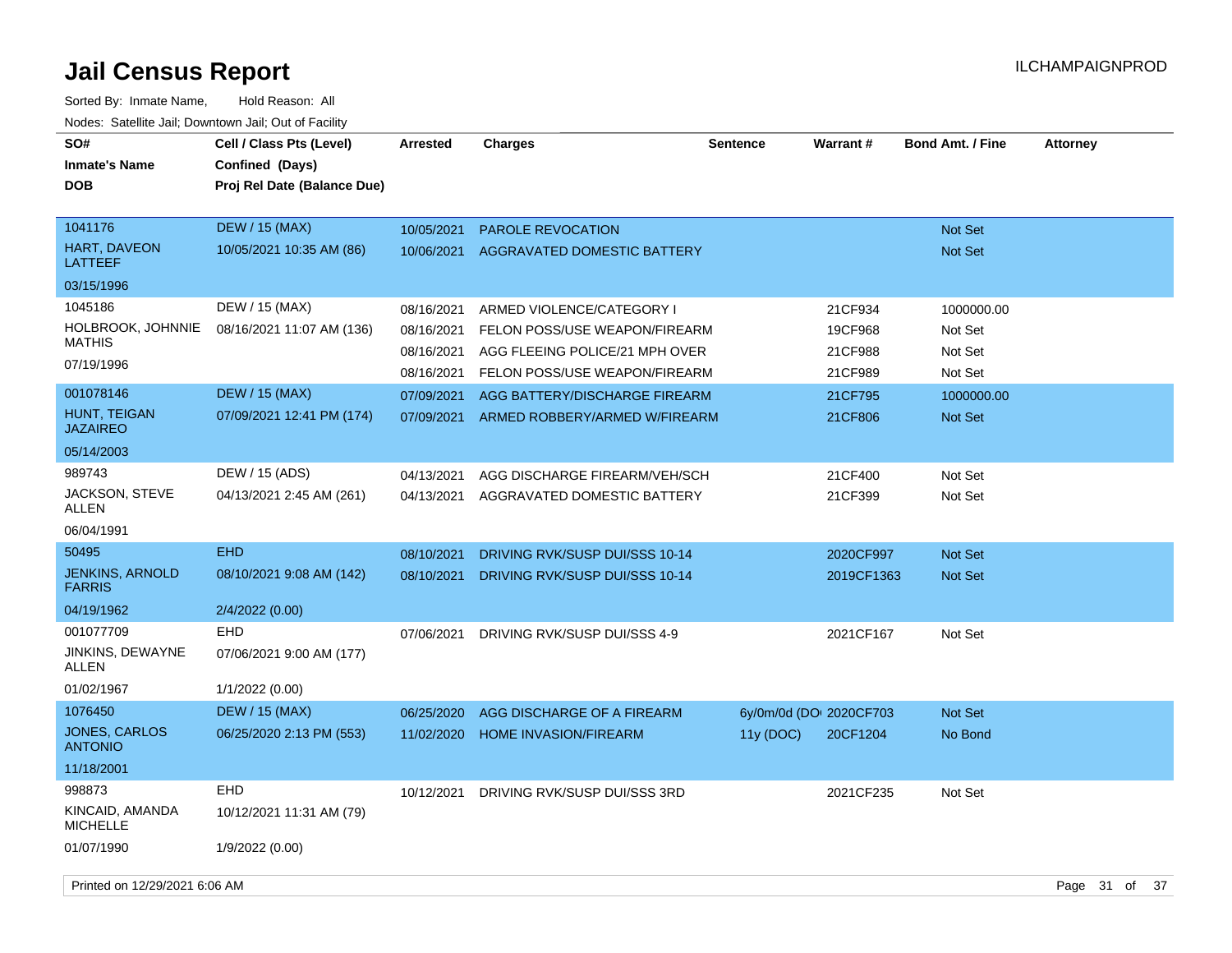| SO#<br><b>Inmate's Name</b><br><b>DOB</b>                         | Cell / Class Pts (Level)<br>Confined (Days)<br>Proj Rel Date (Balance Due) | <b>Arrested</b>                        | <b>Charges</b>                                                                                 | <b>Sentence</b> | <b>Warrant#</b>                   | <b>Bond Amt. / Fine</b>          | <b>Attorney</b> |
|-------------------------------------------------------------------|----------------------------------------------------------------------------|----------------------------------------|------------------------------------------------------------------------------------------------|-----------------|-----------------------------------|----------------------------------|-----------------|
| 001078401<br><b>KNIGHT, ERIC</b><br>07/11/1991                    | <b>DEW / 10 (ADS)</b><br>09/19/2021 7:32 PM (102)                          | 09/19/2021<br>09/19/2021<br>09/21/2021 | UNLAWFUL VEHICULAR INVASION<br>HRSMT/THREATEN PERSON/KILL<br><b>BURGLARY</b>                   |                 | 21CF1134<br>2021CF561<br>21CF1139 | Not Set<br>50000.00<br>Not Set   |                 |
| 1064445<br>LARUE, TERENCE<br><b>TRAMEL</b><br>12/23/1998          | DEW / 15 (MAX)<br>04/23/2021 11:18 AM (251)                                | 04/23/2021<br>04/23/2021<br>04/23/2021 | FELON POSS/USE FIREARM/PAROLE<br>AGG DISCHARGE FIREARM/OCC VEH<br>POSSESS 15<100 GRAMS COCAINE |                 | 21CF899<br>2021CF295<br>19CF1052  | Not Set<br>500000.00<br>10000.00 |                 |
| 001078237<br>LAWS, TERON<br><b>RAMONTE</b><br>04/03/2001          | <b>KAN / 15 (ADS)</b><br>08/03/2021 6:29 PM (149)                          | 08/03/2021                             | AGG DISCHARGE FIREARM/OCC VEH                                                                  |                 | 21CF928                           | No Bond                          |                 |
| 001078470<br>LEE, AMAHRION<br><b>JA'MERE</b><br>11/05/2002        | DEW / 15 (MAX)<br>10/10/2021 1:23 PM (81)                                  |                                        | 10/10/2021 MURDER/INTENT TO KILL/INJURE                                                        |                 | 21CF1221                          | Not Set                          |                 |
| 56792<br>LILLARD, LAWRENCE<br><b>TYRONE</b><br>10/20/1982         | <b>DEW / 10 (MED)</b><br>02/02/2021 2:11 PM (331)                          | 02/02/2021<br>02/22/2021               | ARMED HABITUAL CRIMINAL<br>DRIVING ON REVOKED LICENSE                                          |                 | 2021CF141<br>21TR426              | 500000.00<br>5000.00             |                 |
| 1069949<br>MARSHALL, ERIC<br><b>VONTREAL</b><br>04/28/1997        | EHD<br>11/30/2021 3:13 PM (30)<br>12/29/2021 (0.00)                        | 11/30/2021                             | DRIVING ON REVOKED LICENSE                                                                     |                 | 2021TR1726                        | Not Set                          |                 |
| 001078575<br><b>MCLAURIN, KEYON A</b><br>11/19/2002               | <b>KAN / 10 (MED)</b><br>11/09/2021 12:41 PM (51)                          | 11/09/2021                             | <b>GUNRUNNING</b>                                                                              |                 | 21CF1330                          | 750000.00                        |                 |
| 1011046<br>MILES, DARRION<br><b>ANTONIO KEVONTA</b><br>03/18/1990 | KAN / 15 (ADS)<br>04/11/2021 12:46 AM (263)                                |                                        | 04/10/2021 ATTEMPT (FIRST DEGREE MURDER)                                                       |                 | 21CF392                           | Not Set                          |                 |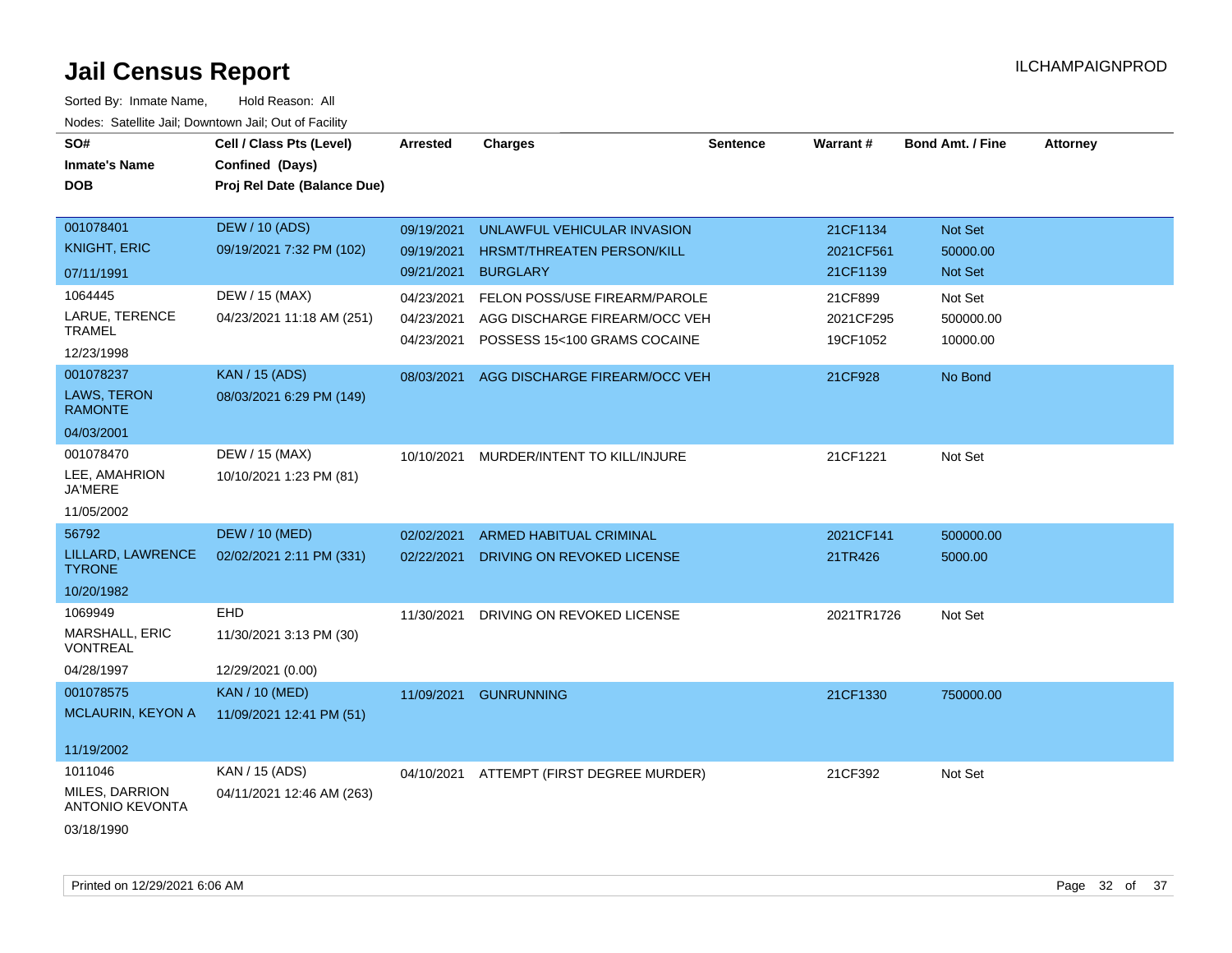| wacs. Calcinic Jan, Downtown Jan, Out of Facility |                                               |                 |                                |                 |             |                         |                 |
|---------------------------------------------------|-----------------------------------------------|-----------------|--------------------------------|-----------------|-------------|-------------------------|-----------------|
| SO#                                               | Cell / Class Pts (Level)                      | <b>Arrested</b> | <b>Charges</b>                 | <b>Sentence</b> | Warrant#    | <b>Bond Amt. / Fine</b> | <b>Attorney</b> |
| <b>Inmate's Name</b>                              | Confined (Days)                               |                 |                                |                 |             |                         |                 |
| <b>DOB</b>                                        | Proj Rel Date (Balance Due)                   |                 |                                |                 |             |                         |                 |
|                                                   |                                               |                 |                                |                 |             |                         |                 |
| 001077278                                         | <b>DEW / 15 (MAX)</b>                         | 10/06/2020      | MURDER/INTENT TO KILL/INJURE   |                 | 2020CF146   | 2000000.00              |                 |
| MILLER, D'ANDRE                                   | 10/06/2020 12:49 PM (450)                     | 10/06/2020      | AGG FLEEING POLICE/21 MPH OVER |                 | 2019CF1171  | 50000.00                |                 |
| 09/08/1986                                        |                                               |                 |                                |                 |             |                         |                 |
| 1026477                                           | KAN / 15 (ADS)                                | 09/21/2021      | AGG DISCHARGE FIREARM/OCC VEH  |                 | 21CF1138    | Not Set                 |                 |
| NEWBILL, DEVONTRE<br><b>LAMONT</b>                | 09/21/2021 2:27 AM (100)                      | 09/22/2021      | <b>PROBATION VIOLATION</b>     |                 | 20CF577     | Not Set                 |                 |
| 11/22/1993                                        |                                               |                 |                                |                 |             |                         |                 |
| 1072907                                           | <b>KAN</b>                                    | 07/14/2021      | CRIMINAL DAMAGE <\$500/SCHOOL  |                 | 2021CF840   | 5000.00                 |                 |
| NIKOLAEV, YEVGENIY                                | 07/14/2021 10:10 PM (169)                     | 07/14/2021      | ATTEMPT (FIRST DEGREE MURDER)  |                 | 2021-CF-832 | 2000000.00              |                 |
|                                                   |                                               |                 |                                |                 |             |                         |                 |
| 10/06/1983                                        |                                               |                 |                                |                 |             |                         |                 |
| 001078558                                         | DEW / 10 (MED)                                | 11/03/2021      | UNLAWFUL USE OF A WEAPON       |                 | 21CF1352    | Not Set                 |                 |
| PARRISH, DOMINIC<br>WALTER                        | 11/03/2021 1:25 PM (57)                       |                 |                                |                 |             |                         |                 |
|                                                   |                                               |                 |                                |                 |             |                         |                 |
| 08/23/2001                                        |                                               |                 |                                |                 |             |                         |                 |
| 001077928                                         | <b>EHD</b>                                    | 09/01/2021      | AGG DOMESTIC BATTERY/STRANGLE  |                 | 2021CF515   | Not Set                 |                 |
| PATTON, MICHAEL<br><b>RYAN</b>                    | 09/01/2021 9:43 AM (120)                      |                 |                                |                 |             |                         |                 |
| 08/15/1994                                        | 12/31/2021 (0.00)                             |                 |                                |                 |             |                         |                 |
| 001078063                                         | DEW / 15 (MAX)                                | 06/15/2021      | AGG CRIM SEX ASSAULT/WEAPON    |                 | 2021CF678   | 1000000.00              |                 |
|                                                   | PERRY, ROBERT Junior 06/15/2021 4:37 PM (198) | 06/15/2021      | <b>ROBBERY</b>                 |                 | 2021CF159   | 25000.00                |                 |
|                                                   |                                               |                 |                                |                 |             |                         |                 |
| 12/21/1990                                        |                                               |                 |                                |                 |             |                         |                 |
| 001077614                                         | <b>KAN / 15 (MAX)</b>                         | 01/17/2021      | ATTEMPT (FIRST DEGREE MURDER)  |                 | 21CF66      | Not Set                 |                 |
| <b>DEVON</b>                                      | ROBINSON, DONTRELL 01/17/2021 3:08 PM (347)   |                 |                                |                 |             |                         |                 |
| 09/22/2002                                        |                                               |                 |                                |                 |             |                         |                 |
| 1061216                                           | KAN / 10 (MED)                                | 06/22/2021      | HOME INVASION/FIREARM          |                 | 21CF727     | Not Set                 |                 |
| RUNGE, ANDRE<br><b>MARSEAN</b>                    | 06/22/2021 4:42 PM (191)                      |                 |                                |                 |             |                         |                 |
| 12/05/1997                                        |                                               |                 |                                |                 |             |                         |                 |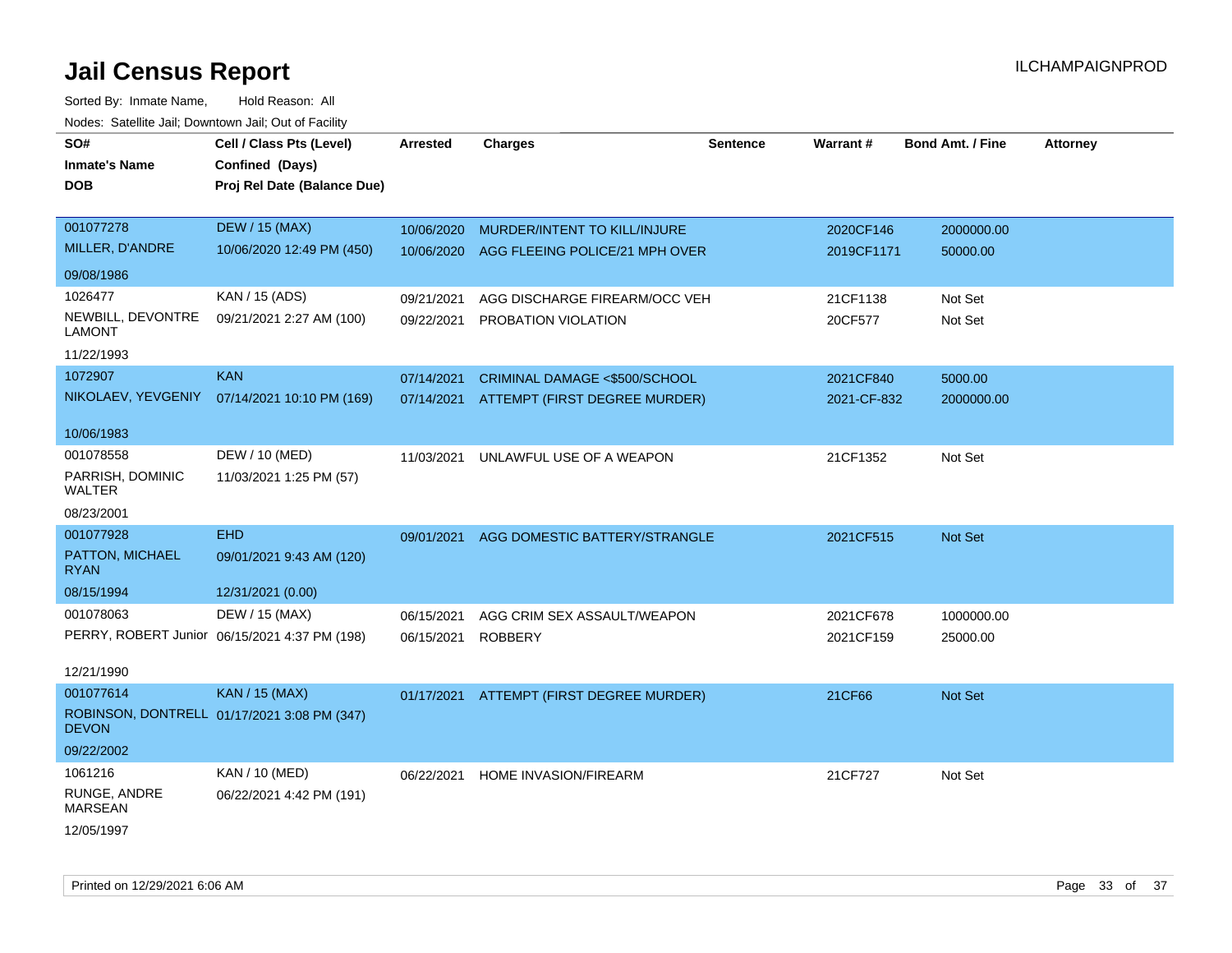| <u>Rodos.</u> Odiolino dali, Downtown dali, Odi of Fabilit |                                               |                 |                                          |                 |             |                         |                 |
|------------------------------------------------------------|-----------------------------------------------|-----------------|------------------------------------------|-----------------|-------------|-------------------------|-----------------|
| SO#                                                        | Cell / Class Pts (Level)                      | <b>Arrested</b> | <b>Charges</b>                           | <b>Sentence</b> | Warrant#    | <b>Bond Amt. / Fine</b> | <b>Attorney</b> |
| <b>Inmate's Name</b>                                       | Confined (Days)                               |                 |                                          |                 |             |                         |                 |
| <b>DOB</b>                                                 | Proj Rel Date (Balance Due)                   |                 |                                          |                 |             |                         |                 |
|                                                            |                                               |                 |                                          |                 |             |                         |                 |
| 650295                                                     | <b>PIA / 50 (MAX)</b>                         | 04/22/2020      | <b>CRIMINAL SEXUAL ASSAULT</b>           |                 | 2020-CF407  | 750000.00               |                 |
| SANDAGE, JERALD<br><b>EUGENE</b>                           | 04/22/2020 6:30 AM (617)                      | 04/22/2020      | <b>CRIMINAL SEXUAL ASSAULT</b>           |                 | 2020-CF408  | 750000.00               |                 |
|                                                            |                                               | 04/22/2020      | <b>CRIMINAL SEXUAL ABUSE</b>             |                 | 2020-CF409  | 750000.00               |                 |
|                                                            |                                               | 04/22/2020      | <b>CRIMINAL SEXUAL ASSAULT</b>           |                 | 2020-CF410  | 750000.00               |                 |
|                                                            |                                               | 04/22/2020      | OFFICIAL MISCONDUCT                      |                 | 2019-CF1811 | 25000.00                |                 |
| 06/07/1971                                                 |                                               |                 |                                          |                 |             |                         |                 |
| 50614                                                      | EHD                                           | 12/15/2021      | DRIVING RVK/SUSP DUI/SSS 3RD             |                 | 2021CF677   | Not Set                 |                 |
| SANFORD, AMBER<br><b>NICOLE</b>                            | 12/15/2021 10:18 AM (15)                      |                 |                                          |                 |             |                         |                 |
| 12/07/1979                                                 |                                               |                 |                                          |                 |             |                         |                 |
| 1062194                                                    | <b>DEW / 15 (MAX)</b>                         | 02/27/2020      | MURDER/OTHER FORCIBLE FELONY             |                 | 20CF-247    | 1000000.00              |                 |
| SIMMONS, MICHAEL<br><b>JAMAL</b>                           | 02/27/2020 1:11 PM (672)                      | 09/23/2020      | AGG BATTERY/DISCHARGE FIREARM            |                 | 20CF1061    | <b>Not Set</b>          |                 |
| 11/03/1997                                                 |                                               |                 |                                          |                 |             |                         |                 |
| 001078115                                                  | KAN / 15 (MAX)                                | 07/01/2021      | ARMED VIOLENCE/CATEGORY I                |                 | 21CF772     | Not Set                 |                 |
| SMITH, JAMES<br>NASHAUN, Junior                            | 07/01/2021 2:44 PM (182)                      | 07/30/2021      | DRIVING ON SUSPENDED LICENSE             |                 | 21TR5804    | 1500.00                 |                 |
| 09/18/2000                                                 |                                               |                 |                                          |                 |             |                         |                 |
| 001077868                                                  | <b>DEW / 15 (MAX)</b>                         | 04/21/2021      | ARMED ROBBERY/ARMED W/FIREARM            |                 | 21CF445     | Not Set                 |                 |
| SPEARMENT,<br><b>KENTRELL</b>                              | 04/21/2021 9:48 PM (253)                      |                 | 08/19/2021 FLEEING/ATTEMPT ELUDE OFFICER |                 | 2021TR1053  | 1000.00                 |                 |
| 01/21/2002                                                 |                                               |                 |                                          |                 |             |                         |                 |
| 001077854                                                  | EHD                                           | 09/15/2021      | DRIVING RVK/SUSP DUI/SSS 4-9             |                 | 2021CF306   | Not Set                 |                 |
| STUKINS, DANNY RAY                                         | 09/15/2021 10:17 AM (106)                     |                 |                                          |                 |             |                         |                 |
| 07/05/1985                                                 | 3/13/2022 (0.00)                              |                 |                                          |                 |             |                         |                 |
| 1046632                                                    | <b>KAN / 15 (MAX)</b>                         | 09/14/2021      | ARMED VIOLENCE/CATEGORY II               |                 | 21CF912     | 750000.00               |                 |
|                                                            | TATE, JAVON MARQUIS 09/14/2021 12:10 PM (107) |                 |                                          |                 |             |                         |                 |
| 08/10/1996                                                 |                                               |                 |                                          |                 |             |                         |                 |
|                                                            |                                               |                 |                                          |                 |             |                         |                 |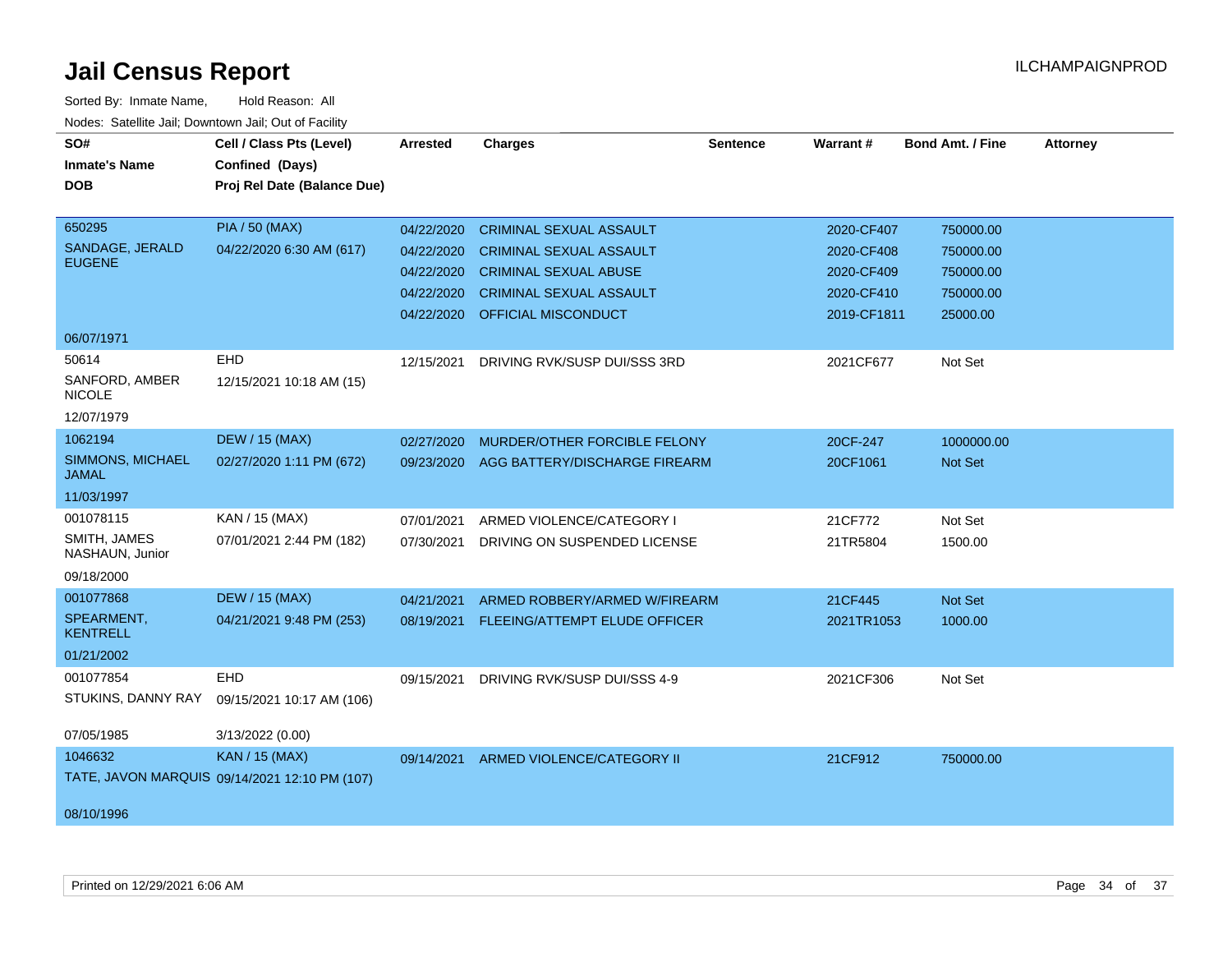| <b>Neget Calculus Vall, Downlown Vall, Out of Fability</b> |                             |                 |                                          |                 |               |                         |                 |
|------------------------------------------------------------|-----------------------------|-----------------|------------------------------------------|-----------------|---------------|-------------------------|-----------------|
| SO#                                                        | Cell / Class Pts (Level)    | <b>Arrested</b> | <b>Charges</b>                           | <b>Sentence</b> | Warrant#      | <b>Bond Amt. / Fine</b> | <b>Attorney</b> |
| <b>Inmate's Name</b>                                       | Confined (Days)             |                 |                                          |                 |               |                         |                 |
| <b>DOB</b>                                                 | Proj Rel Date (Balance Due) |                 |                                          |                 |               |                         |                 |
|                                                            |                             |                 |                                          |                 |               |                         |                 |
| 1033031                                                    | <b>KAN / 15 (MAX)</b>       |                 | 08/19/2020 *AGG BATTERY W/FIREARM/PERSON |                 | 2020-CF923    | 500000.00               |                 |
| TOMS, ANDREW<br><b>CHUCKY</b>                              | 08/19/2020 5:59 PM (498)    |                 |                                          |                 |               |                         |                 |
| 09/28/1978                                                 |                             |                 |                                          |                 |               |                         |                 |
| 27007                                                      | KAN / 15 (MAX)              | 09/19/2021      | DOMESTIC BATTERY/OTHER PRIOR             |                 | 21CF1133      | No Bond                 |                 |
| <b>TUELL, ROBERT</b><br><b>STEPHEN</b>                     | 09/19/2021 9:51 AM (102)    |                 |                                          |                 |               |                         |                 |
| 09/25/1967                                                 |                             |                 |                                          |                 |               |                         |                 |
| 001078263                                                  | <b>KAN / 10 (ADS)</b>       | 08/11/2021      | AGG BATTERY/PUBLIC PLACE                 |                 | 2020CF420     | 7500.00                 |                 |
| <b>TURK, BRANDON</b><br><b>LARSHAWN</b>                    | 08/11/2021 6:23 PM (141)    | 08/11/2021      | RECEIVE/POSS/SELL STOLEN VEH             |                 | 2020CF928     | 200000.00               |                 |
| 10/18/1995                                                 |                             |                 |                                          |                 |               |                         |                 |
| 001078386                                                  | KAN / 10 (MED)              | 09/14/2021      | POSSESSION OF STOLEN FIREARM             |                 | 2021CF1099    | 250000.00               |                 |
| TURNER, AMARIO                                             | 09/14/2021 11:42 PM (107)   |                 |                                          |                 |               |                         |                 |
| 09/23/2002                                                 |                             |                 |                                          |                 |               |                         |                 |
| 1040925                                                    | <b>KAN / 10 (MED)</b>       | 10/05/2021      | AGG BATTERY/DISCHARGE FIREARM            |                 | 2021CF1105    | 1000000.00              |                 |
| <b>WEATHERALL,</b><br><b>JOHNNY EARL JAMES</b>             | 10/05/2021 4:17 PM (86)     |                 |                                          |                 |               |                         |                 |
| 04/29/1994                                                 |                             |                 |                                          |                 |               |                         |                 |
| 1062558                                                    | DEW / 10 (MED)              | 10/02/2021      | FELON POSS/USE WEAPON/FIREARM            |                 | 21CF1185      | Not Set                 |                 |
| <b>WELLS, JIAMANTE</b><br><b>AMORE</b>                     | 10/02/2021 8:29 PM (89)     |                 |                                          |                 |               |                         |                 |
| 09/02/1995                                                 |                             |                 |                                          |                 |               |                         |                 |
| 1002033                                                    | <b>KAN / 15 (MAX)</b>       | 09/08/2021      | DRIVING ON SUSPENDED LICENSE             |                 | 2019-TR-11944 | 5000.00                 |                 |
| <b>WEST, ANTONIO</b>                                       | 09/08/2021 11:01 PM (113)   | 09/08/2021      | AGG UNLAWFUL USE OF WEAPON/VEH           |                 | 2021-CF-AWOW  | <b>Not Set</b>          |                 |
| <b>DEONTA</b>                                              |                             | 09/08/2021      | <b>OBSTRCT JUSTICE/LEAVE STATE</b>       |                 | 2021-CF-AWOW  | Not Set                 |                 |
| 04/15/1992                                                 |                             | 09/08/2021      | ARMED ROBBERY/ARMED W/FIREARM            |                 | 2020-CF-1406  | 500000.00               |                 |
|                                                            |                             | 09/08/2021      | ARMED VIOLENCE/CATEGORY I                |                 | 2021-CF-AWOW  | <b>Not Set</b>          |                 |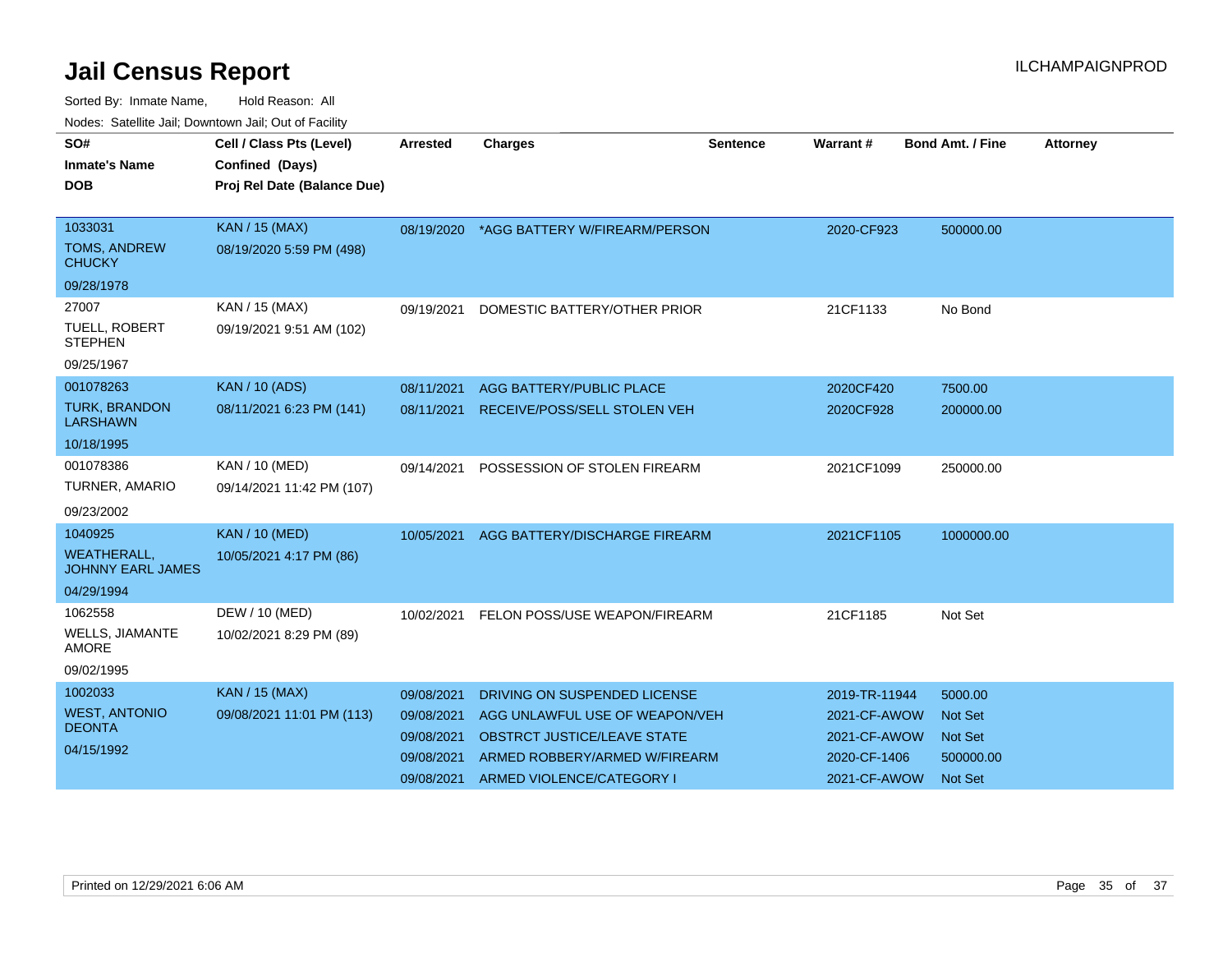| SO#<br><b>Inmate's Name</b><br><b>DOB</b>                           | Cell / Class Pts (Level)<br>Confined (Days)<br>Proj Rel Date (Balance Due) | <b>Arrested</b>                                      | <b>Charges</b>                                                                                                    | <b>Sentence</b> | Warrant#                                        | <b>Bond Amt. / Fine</b>                     | <b>Attorney</b> |
|---------------------------------------------------------------------|----------------------------------------------------------------------------|------------------------------------------------------|-------------------------------------------------------------------------------------------------------------------|-----------------|-------------------------------------------------|---------------------------------------------|-----------------|
| 1022068<br><b>WILKINS, MICHAEL</b><br><b>CARL</b><br>07/10/1992     | DEW / 15 (ADS)<br>10/10/2021 5:07 AM (81)                                  | 10/10/2021                                           | FELON POSS/USE WEAPON/FIREARM                                                                                     |                 | 21CF1212                                        | Not Set                                     |                 |
| 001077508<br>WILLIAMS, CALVIN<br><b>TIMOTHY</b><br>10/23/2002       | DEW / 15 (ADS)<br>12/10/2020 8:55 PM (385)                                 | 12/10/2020                                           | MURDER/STRONG PROB KILL/INJURE                                                                                    | 55y (DOC)       | 2020CF1293                                      | No Bond                                     |                 |
| 539662<br>WILLIAMS, JAVONTAE<br><b>DEMAR</b><br>07/28/1991          | <b>KAN / 10 (MED)</b><br>08/14/2021 1:28 AM (138)                          | 08/14/2021<br>08/14/2021<br>08/14/2021<br>08/14/2021 | <b>AGGRAVATED BATTERY</b><br>AGGRAVATED DOMESTIC BATTERY<br>DOM BTRY/CONTACT/1-2 PRECONV<br><b>CITY OV ARREST</b> |                 | 21CF979<br>2020CF1098<br>2021CF770<br>2017OV893 | No Bond<br>25000.00<br>250000.00<br>1000.00 |                 |
| 1037579<br><b>WILLIAMS, STEVEN</b><br>PATRICK, Second<br>11/25/1994 | KAN / 10 (MED)<br>08/17/2021 8:16 PM (135)                                 | 08/17/2021                                           | FELON POSS/USE WEAPON/FIREARM                                                                                     |                 | 2019CF73                                        | No Bond                                     |                 |
| 001078632<br><b>WILSON, CIERRA</b><br><b>LYNAI</b><br>03/24/1992    | <b>EHD</b><br>12/01/2021 10:27 AM (29)<br>1/14/2022 (0.00)                 | 12/01/2021                                           | DRIVING ON SUSPENDED LICENSE                                                                                      |                 | 2021TR1420                                      | Not Set                                     |                 |
| 545746<br>WOODS, MICHAEL<br><b>LACKENDRICK</b><br>10/06/1996        | KAN / 15 (ADS)<br>08/07/2021 8:40 AM (145)                                 | 08/07/2021<br>08/07/2021<br>08/07/2021               | FELON POSS/USE WEAPON/FIREARM<br><b>BURGLARY</b><br>WARRANT OUT OF COUNTY                                         |                 | 21CF949<br>2020CF597<br>2020TR9119              | Not Set<br>50000.00<br>5000.00              |                 |
| 001078539<br><b>WRIGHT, AMARION</b><br><b>MALIK</b><br>10/31/2002   | <b>KAN / 15 (MAX)</b><br>10/27/2021 7:31 AM (64)                           | 10/27/2021                                           | AGG DISCHARGE FIREARM                                                                                             |                 | 21CF1296                                        | 750000.00                                   |                 |
| <b>Total Out of Facility: 76</b>                                    |                                                                            | Males: 71                                            | Females: 5<br>Unknown: 0                                                                                          |                 |                                                 |                                             |                 |